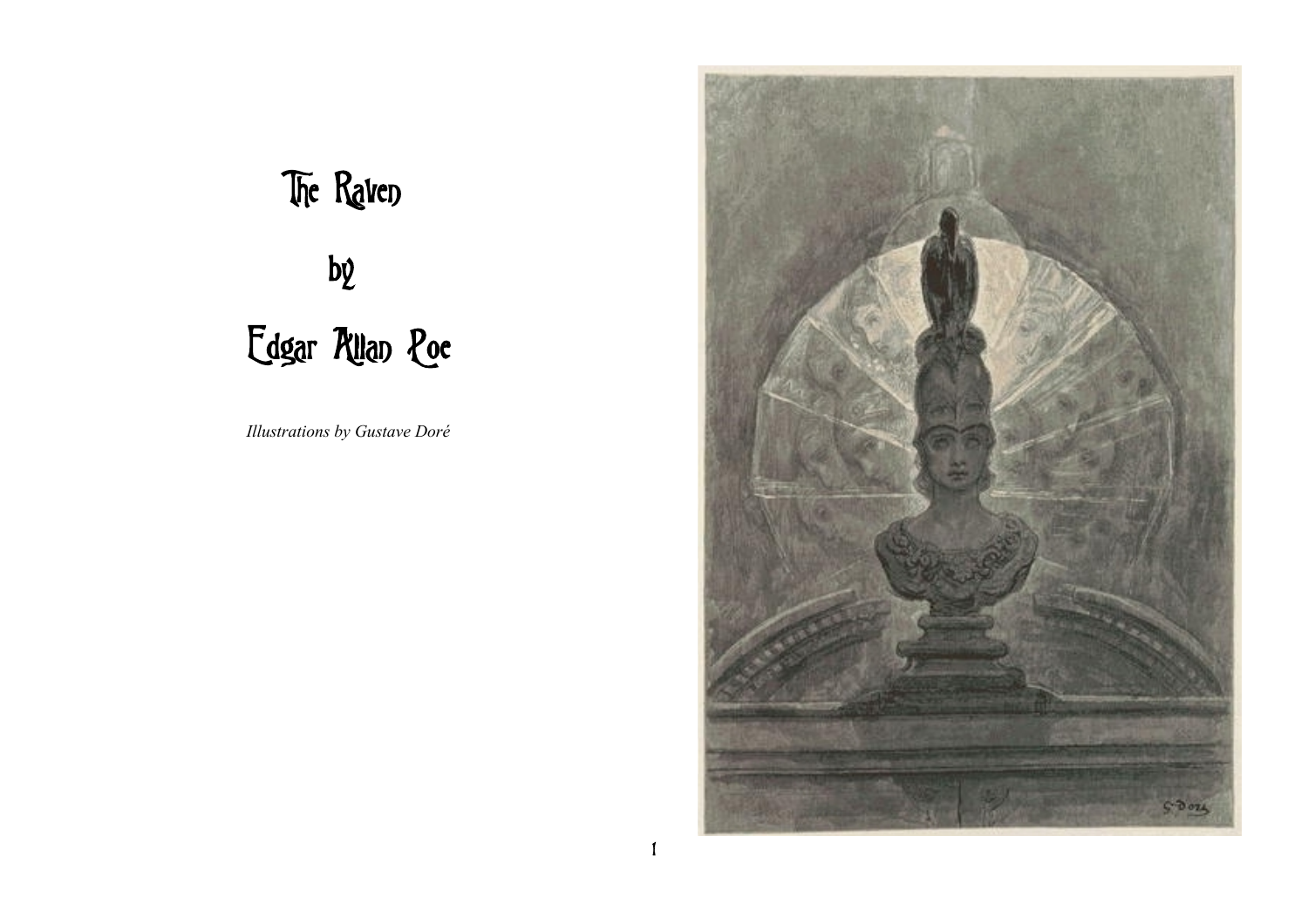#### The Raven by Edgar Allan Poe

Once upon a midnight dreary, while I pondered, weak and weary, Over many a quaint and curious volume of forgotten lore, While I nodded, nearly napping, suddenly there came a tapping, As of some one gently rapping, rapping at my chamber door. "Tis some visitor," I muttered, "tapping at my chamber door — Only this, and nothing more."

Ah, distinctly I remember it was in the bleak December, And each separate dying ember wrought its ghost upon the floor. Eagerly I wished the morrow; — vainly I had sought to borrow From my books surcease of sorrow — sorrow for the lost Lenore — For the rare and radiant maiden whom the angels name Lenore — Nameless here for evermore.

And the silken sad uncertain rustling of each purple curtain Thrilled me — filled me with fantastic terrors never felt before; So that now, to still the beating of my heart, I stood repeating, "'Tis some visitor entreating entrance at my chamber door — Some late visitor entreating entrance at my chamber door; — This it is, and nothing more."

Presently my soul grew stronger; hesitating then no longer, "Sir," said I, "or Madam, truly your forgiveness I implore; But the fact is I was napping, and so gently you came rapping, And so faintly you came tapping, tapping at my chamber door, That I scarce was sure I heard you" — here I opened wide the door; — Darkness there, and nothing more.

Deep into that darkness peering, long I stood there wondering, fearing, Doubting, dreaming dreams no mortal ever dared to dream before; But the silence was unbroken, and the stillness gave no token, And the only word there spoken was the whispered word, "Lenore?" This I whispered, and an echo murmured back the word, "Lenore!" — Merely this, and nothing more.

Back into the chamber turning, all my soul within me burning, Soon again I heard a tapping somewhat louder than before. "Surely," said I, "surely that is something at my window lattice: Let me see, then, what thereat is, and this mystery explore — Let my heart be still a moment and this mystery explore; — 'Tis the wind and nothing more."

Open here I flung the shutter, when, with many a flirt and flutter, In there stepped a stately raven of the saintly days of yore; Not the least obeisance made he; not a minute stopped or stayed he; But, with mien of lord or lady, perched above my chamber door — Perched upon a bust of Pallas just above my chamber door — Perched, and sat, and nothing more.

Then this ebony bird beguiling my sad fancy into smiling, By the grave and stern decorum of the countenance it wore. "Though thy crest be shorn and shaven, thou," I said, "art sure no craven, Ghastly grim and ancient raven wandering from the Nightly shore — Tell me what thy lordly name is on the Night's Plutonian shore!" Quoth the Raven, "Nevermore."

Much I marveled this ungainly fowl to hear discourse so plainly, Though its answer little meaning — little relevancy bore; For we cannot help agreeing that no living human being Ever yet was blest with seeing bird above his chamber door — Bird or beast upon the sculptured bust above his chamber door, With such name as "Nevermore."

But the raven, sitting lonely on the placid bust, spoke only That one word, as if his soul in that one word he did outpour. Nothing further then he uttered — not a feather then he fluttered — Till I scarcely more than muttered, "other friends have flown before — On the morrow he will leave me, as my hopes have flown before." Then the bird said, "Nevermore."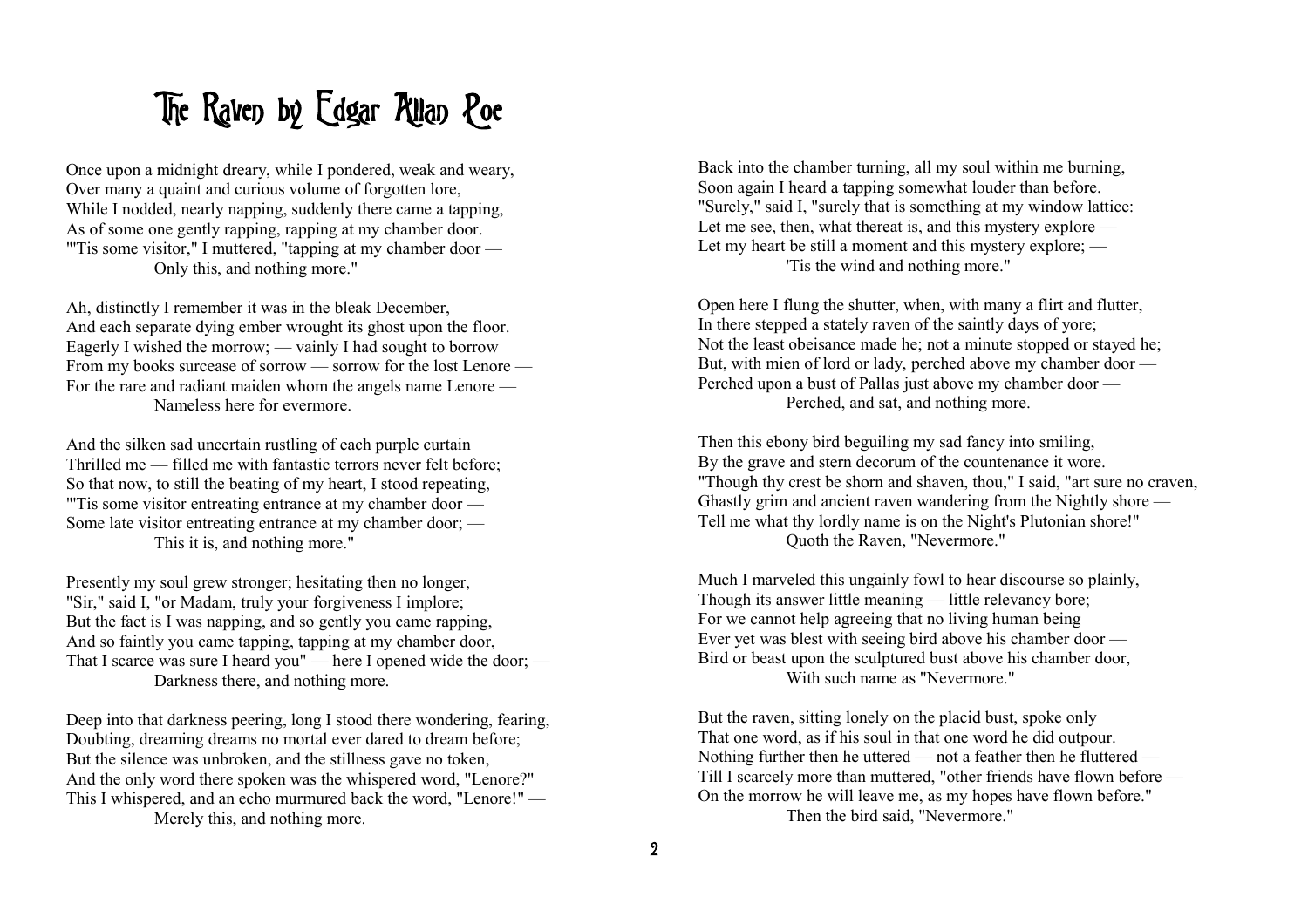Startled at the stillness broken by reply so aptly spoken, "Doubtless," said I, "what it utters is its only stock and store, Caught from some unhappy master whom unmerciful Disaster Followed fast and followed faster till his songs one burden bore — Till the dirges of his Hope that melancholy burden bore Of 'Never — nevermore'."

But the Raven still beguiling all my sad soul into smiling, Straight I wheeled a cushioned seat in front of bird, and bust and door; Then upon the velvet sinking, I betook myself to linking Fancy unto fancy, thinking what this ominous bird of yore — What this grim, ungainly, ghastly, gaunt and ominous bird of yore Meant in croaking "Nevermore."

This I sat engaged in guessing, but no syllable expressing To the fowl whose fiery eyes now burned into my bosom's core; This and more I sat divining, with my head at ease reclining On the cushion's velvet lining that the lamplight gloated o'er, But whose velvet violet lining with the lamplight gloating o'er, She shall press, ah, nevermore!

Then methought the air grew denser, perfumed from an unseen censer Swung by Seraphim whose footfalls tinkled on the tufted floor. "Wretch," I cried, "thy God hath lent thee — by these angels he hath sent thee Respite — respite and nepenthe, from thy memories of Lenore Quaff, oh quaff this kind nepenthe and forget this lost Lenore!" Quoth the Raven, "Nevermore."

"Prophet!" said I, "thing of evil! — prophet still, if bird or devil! — Whether Tempter sent, or whether tempest tossed thee here ashore, Desolate yet all undaunted, on this desert land enchanted — On this home by horror haunted — tell me truly, I implore — Is there — is there balm in Gilead? — tell me — tell me, I implore!" Quoth the Raven, "Nevermore."

"Prophet!" said I, "thing of evil — prophet still, if bird or devil! By that Heaven that bends above us — by that God we both adore — Tell this soul with sorrow laden if, within the distant Aidenn, It shall clasp a sainted maiden whom the angels name Lenore — Clasp a rare and radiant maiden whom the angels name Lenore." Quoth the Raven, "Nevermore."

"Be that word our sign in parting, bird or fiend," I shrieked, upstarting — "Get thee back into the tempest and the Night's Plutonian shore! Leave no black plume as a token of that lie thy soul hath spoken! Leave my loneliness unbroken! — quit the bust above my door! Take thy beak from out my heart, and take thy form from off my door!" Quoth the Raven, "Nevermore."

And the Raven, never flitting, still is sitting, still is sitting On the pallid bust of Pallas just above my chamber door; And his eyes have all the seeming of a demon's that is dreaming, And the lamplight o'er him streaming throws his shadow on the floor; And my soul from out that shadow that lies floating on the floor Shall be lifted — nevermore!

*Read by Matt, Timothy Ferguson, Anne Cheng*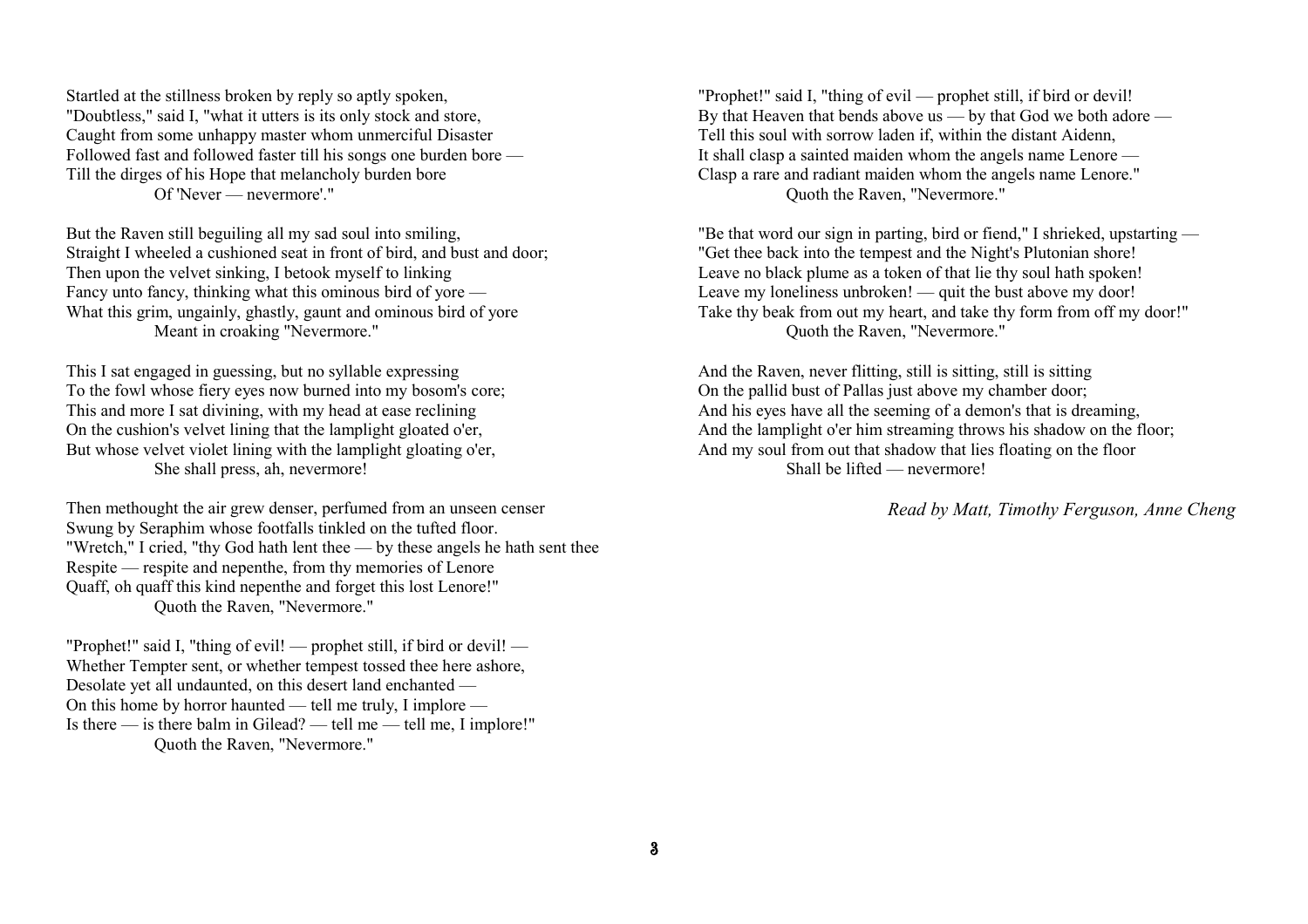# De Raaf

*in Dutch, translated by John F. Malta*

In een nacht toen 't buiten woedde, en ik peinzend, mat en moede, Nadacht over 't schoone en goede van een lang vergeten leer; En mijn hoofd begon te knikken, hoorde ik plotseling iets tikken, Dat mij uit mijn slaap deed schrikken. "Wie zou 't wezen in dat weer? Een bezoeker klopt daar," dacht ik, "aan mijn kamer in dat weer; Dat slechts is het, en niets meer."

Middernacht had juist geslagen, toen mij oogen scheemrend zagen, Hoe in 't vlammend vuur met vlagen, schimmen dwarlden heen en weer. 'k Haakte vurig naar den morgen; 'k vond geen boek dat mijne zorgen Wegdreef. Voor mijn oog verborgen, opgevoerd naar hooger sfeer was Lenore, schoon en stralend, opgevoerd naar hooger sfeer; Hier, helaas! voor mij niet meer!

Ritslend werd als voor mijn oogen zachtjes het gordijn bewogen; 'k voelde nu mijn vrees verhoogen, nooit zoo sterk gevoeld weleer, Dat ik sprak, om aan het beven van mijn hart wat rust te geven; "Een bezoeker klopt daar even, die wat laat komt dezen keer, Een of andere bezoeker, die wat laat komt dezen keer; Dat slechts is het, en niets meer."

'k Voelde nu mijn moed herleven; en ik sprak van vrees ontheven: "Zeker zult gij mij vergeven 't lange wachten in dat weer; 'k zat als sluimerend te knikken en zoo zachties kwaamt gij tikken, Dat gij mij deedt wakker schrikken door uw kloppen dezen keer; Kom dus binnen, Heer of Dame! na uw koppen dezen keer." - Duisternis! en ook niets meer.

Lang bleef ik in 't duister staren; doch ik kon 't mij niet verklaren. 't was mij of het droomen waren, die geen sterveling had weleer. Niets kwam nu de stilte breken; en de stilte gaf geen teeken. En ik kon slechts n woord spreken; 'k riep dan naam der dierbre weer, 'k Riep: "Lenore!" vlug gaf de echo mij het woord "Lenore!" weer, Dat alleen, en ook niets meer.

'k Vloog ontsteld daarop naar binnen, als beroofd van al mijn zinnen; Daar ging 't kloppen weer beginnen, nu wat luider dan weleer. 'k Hoorde 't vreemd getik daar buiten, duidlijk aan mijn vensterruiten. "'k Wil," zoo dacht ik, "'t raam ontsluiten en mijn hart wordt rustig weer; Ja! ik zal 't geheim doorgronden en mijn hart wordt rustig weer." - 't Was de wind, en ook niets meer."

"Nu een stout besluit genomen!" 't Venster oopnend zonder schromen, Zie 'k een Raaf naar binnen komen, deftig schuddend wiek en veer; Niet in 't minst scheen 't beest te dralen; en als kwam het mij verhalen Van dat oord waar geesten dwalen, liet het zich toen statig neer Boven op een beeld van Pallas, aan mijn deur zich statig neer; Zat daar stil, en deed niets meer.

Hoe door smart ook neergebogen, 't vreemde van des vogels oogen Had mij tot een lach bewogen en ik sprak toen tot hem weer: "Vogel! met uw vreemde trekken en uw kruin met kale plekken, Wil mij, zoo gij kunt, ontdekken of gij komt van 't schimmenheer? En mij zeggen hoe de naam is, dien gij draagt in 't schimmenheer?" En de Raaf zei: "Nimmermeer."

Vreemd klonk mij die stem in de ooren, want ik had nog nooit te voren En zoo duidlijk kunnen hooren als die Raaf sprak dezen keer; Ook had ik nog nooit gelezen dat n enkel menschlijk wezen Soms een vogel zag als dezen, strijken op een buste neer, Zulk een zonderlingen vogel, strijken op een buste neer, Met den naam van: "Nimmermeer."

Lang bleef ik gespannen wachten en naar een verklaring trachten; Doch het dier gaf zijn gedachten met dat ne woord slechts weer; Het gaf verder taal noch teeken, had geen veer zelfs gladgestreken. 'k Ging toen tot mij zelven spreken: "Alles vlood van mij weleer; Als het daagt vertrekt die vogel, als mijn hoop vervloog weleer." En de Raaf zei: "Nimmermeer."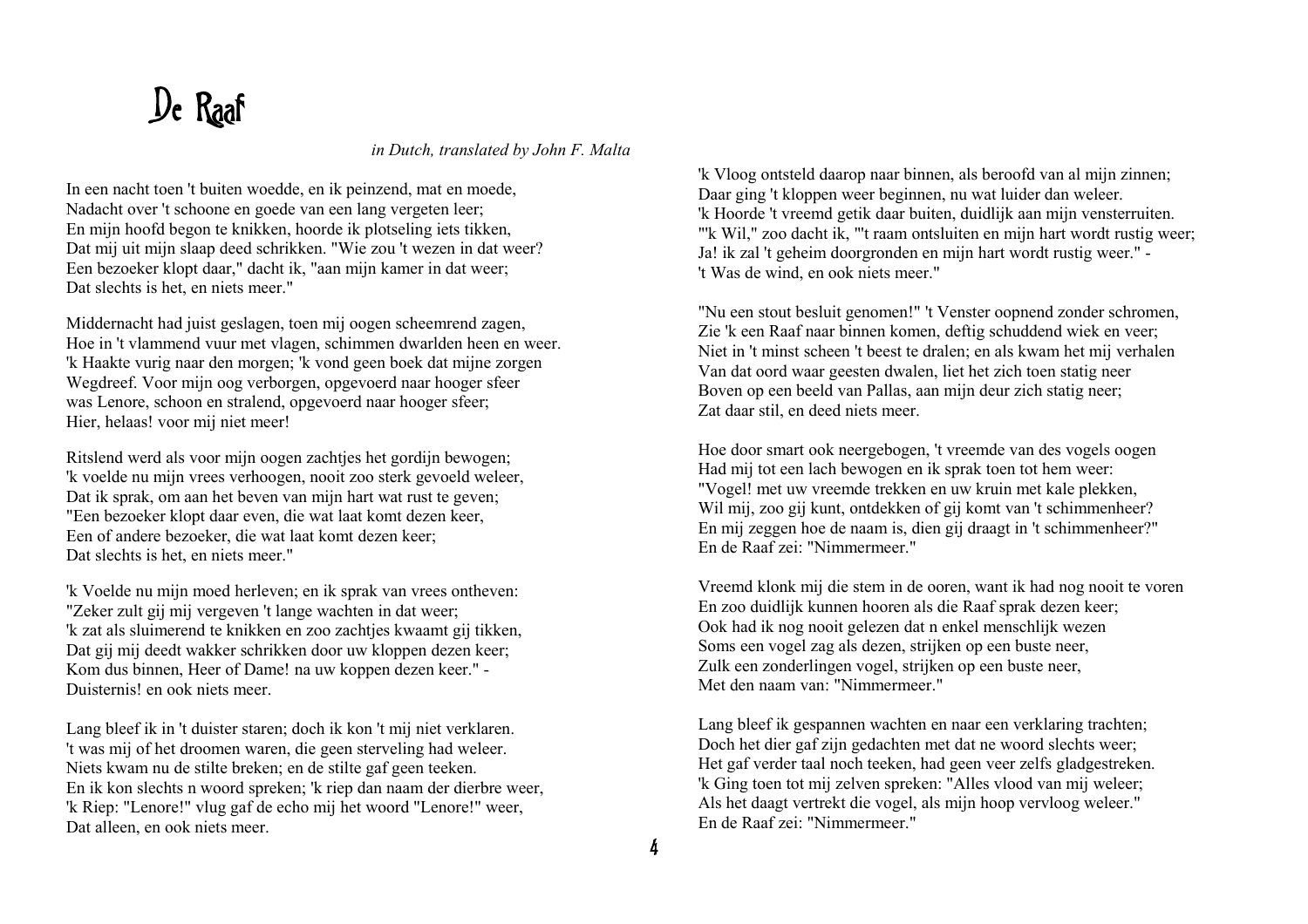Schoon verrast dat woord te hooren, dat de stilte kwam verstoren, Dacht ik: "Zoo sprak 't dier te voren, zeker bij zijn vroegren Heer, Die, door ramp op ramp geslagen, tot hij grafwaarts werd gedragen Altijd maar zijn leed bleef klagen met dezelfde woorden weer En wanhopig dan herhaalde steeds diezelfde woorden weer, Altijd klagend: "Nimmermeer!"

't Dier, op 't beeld nog steeds gezeten, deed mij haast mijn leed vergeten; En nu trachtend meer te weten, viel ik in mijn leustoel neer, Liet mijn zinnen zich verdiepen, dat zij visioenen schiepen, Die mij luid in de ooren riepen wat dat beest van 't schimmenheer, Wat die zwarte, nare vogel uit het het donkre schimmenheer Meende met zijn "Nimmermeer."

'k Liet zoo mijn gedachten zweven zonder 't beest n woord te geven, Voor wiens oogen ik moest beven als ik ze aanzag telkens weer; En in diep gepeins verloren, dacht ik weer aan mijn Lenoren, Die op d'eigen stoel te voren 's avonds zat zoo meenge keer, Op dien stoel met zijden zitting, waar zij zat zo meengen keer, Rusten zal, ach! nimmermeer.

't Werd toen scheemrend voor mijn oogen, alsof serafs uit den Hoogen, Op hun knie n diep gebogen, wierook brandden God ter eer. 'k Sprak toen: "Zij zijn mij gezonden, balsem brengend voor mijn wonden; 'k Heb verlichting nu gevonden, eens zie ik Lenore weer; 'k Zie, na al mijn leed en droefheid, eenmaal nog Lenore weer." En de Raaf zei: "Nimmermeer!"

'k Sprak toen: "Raadselachtig wezen, dat de toekommst mij komt lezen, Moet 'k hier Satans listen vreezen, of wierp u een stormvlaag neer? Vogel! zelf door schrik verbijsterd, in dit huis door ramp geteisterd; Wordt mijn hartewond bepleisterd, vindt zij nog genezing weer? Is er balsem voor die wonde; vindt zijn nog genezing weer?" En de Raaf zei: "Nimmermeer!"

'k Vroeg weer: " Onbegrijplijk wezen, dat de toekomst mij komt lezen, Bij den Hemel onvolprezen! Bij den hoogen Hemelheer! Vind ik, mag ik 't nog gelooven, in het Paradijs daarboven, Waar geen dood haar komt ontrooven, eenmaal nog Lenore weer? Vind ik eenmaal daar die zaalge, dierbre maagd Lenore weer?" En de Raaf zei: "Nimmermeer!"

'k Riep toen: "'k Wil geen woord meer hooren! Vogel, die mijn rust komt storen,

Keer door 't stormweer als te voren naar het donkre schimmenheer! Laat geen veer hier als een teeken van uw schandlijk leugenspreken, Dat mijn eenzaamheid kwam breken; en verlaat mij kamer weer! Houdt nu op mijn ziel te kwellen en verlaat mijn kamer weer!" En de Raaf zie: "Nimmermeer!"

En de vogel, nimmer wijkend en geen enkle veer verstrijkend, Zit nog altijd, ernstig kijkend, op het borstbeeld als weleer. Somtijds schijnt hij ook te droomen; en als de avond is gekomen, En zijn schim wordt waargenomen bij het lamplicht telkens weer, Voelt mijn ziel van 't zware schijnsel, dat haar schrik geeft telkens weer, Zich ontslagen nimmermeer!

*Read by Julie VW*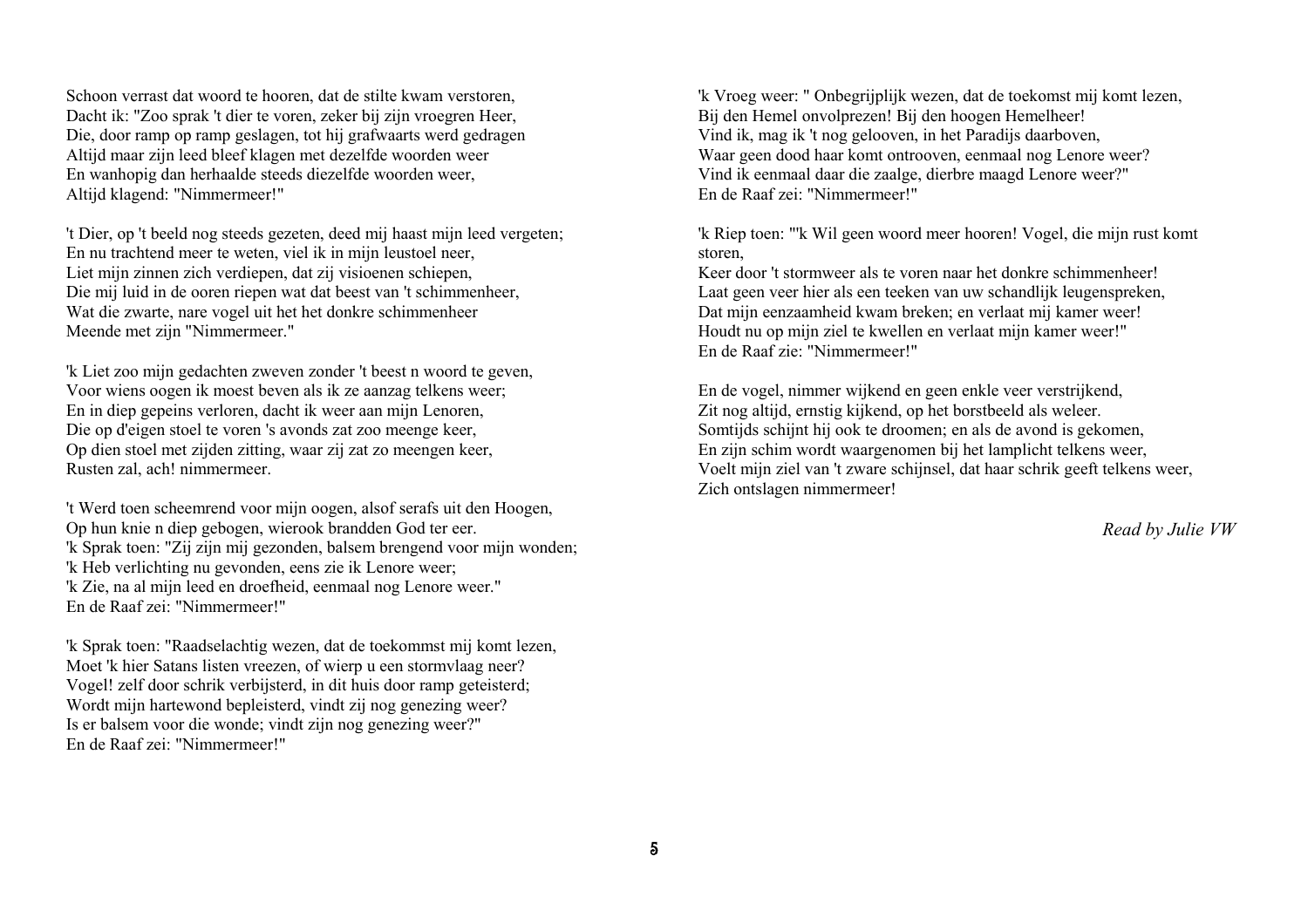# De Raaf

*in Dutch, translated by Jacob van Lennep*

't Was een midnacht, droef en donker:

 En by 't eenzaam lampgeflonker Zat ik in mijn stille boekcel, moê van 't lezen, duttend neêr. Toen me op eens een haastig tikken Uit mijn sluimring op kwam schrikken: "'t Is," zoo dacht ik, "een bezoeker, die wat laat is in de weer. Wie zou 't zijn, die nu zich aanmeldt en zoo laat is in de weer? 'k Wachtte geen bezoekers meer."

Ach! Verbeeldings wreed vermogen

 Roept zoo helder voor mijn oogen Én die midnacht én mijn stemming, beî zoo droef en donker, weêr. 'k Had vergeefs in oude boeken

Geestverstrooijing willen zoeken. Uit mijn ziel den rouw verdrijven en de erinring aan Glyceer: - De Englen, toen zy haar ontfingen, de Englen noemden haar Glyceer; 'k Noem haar aardschen naam niet meer.

'k Zag 't verstervend haardvuur schijnen Op de zijden hanggordijnen,

Die, als van een tocht bewogen, ritslend golfden op en neêr. 'k Bleef 't getik voortdurend hooren,

 En ik dacht: "wie komt mij stooren? Wie toch is hy, die daar aanklopt en zoo laat is in de weer!" En 'k herhaalde: "Een nachtbezoeker, die wat laat is in de weer: 'k Wachtte geen bezoekers meer."

Dan 'k stond op, daar 'k my vermande En mijn dwazen schrik verbande: "Binnen!" riep ik, "wie gy zijn moogt, en vergeef, zoo deze keer Ik u licht wat lang deed wachten:

 'k Was verzonken in gedachten." – ('k Had meteen de deur geopend "Nu, Mejuffrouw of Mijn Heer, Kom vrij binnen." – Maar daar buiten kon ik Juffer zien noch Heer, 'k Zag er – duisternis, niets meer.

In die duisternissen glurend, Stond ik lang nog, voor my turend, Droomen droomend als geen stervling immer heeft gedroomd weleer, Maar 'k vernam geluid noch teeken; Niets kwam hier de stilte breken;

Ja: - een woord toch horde ik spreken: 't Was uw lieve naam, Glyceer! Ik, ik zelf, ik sprak hem fluistrend; en ook de echo riep: "Glyceer!" 't Was mijn echo en niets meer.

'k Was, met huivring door de leden, In mijn leunstoel weêr gegleden, Als zich dat getik herhaalde, luider nu dan d' eerste keer, En terstond: "wat dwaze vreezen!" Riep ik: "'t Zal de nachtwind wezen, Die een takjen tegen 't venster doet bewegen, heen en weêr: 't Is een takjen, tegen 't venster zich bewegend, heen en weêr: 't Is een takjen en niet meer."

'k Schoof nu even 't venster open, En, onmiddellijk toegeloopen, Stapte een zwarte Raaf naar binnen, statig al seen kloosterheer, En, niet groetend, niet verbeidend, Maar de breede vlerken spreidend, Vloog hy op en zette daadlijk op mijn kamerdeur zich neêr: Op den Pallaskop daar boven zette zich de vogel neêr, Zat te pronk daar – en niets meer.

Hoe droefgeeestig, by 't aanschouwen Kon ik slecht een lach weêrhouen Om het deftig zelfvertrouwen van dien zwartgerokten Heer. "Zoekt gy," vroeg ik, "puik der Raven! In dit huis een veilge haven? Ver van Plutoos droeve rijken en het grimmig spokenheir? Zeg my, Nachtraaf! Hoe uw naam is by het grimmig spokenheir?" – En de Raaf sprak: "Nimmermeer." –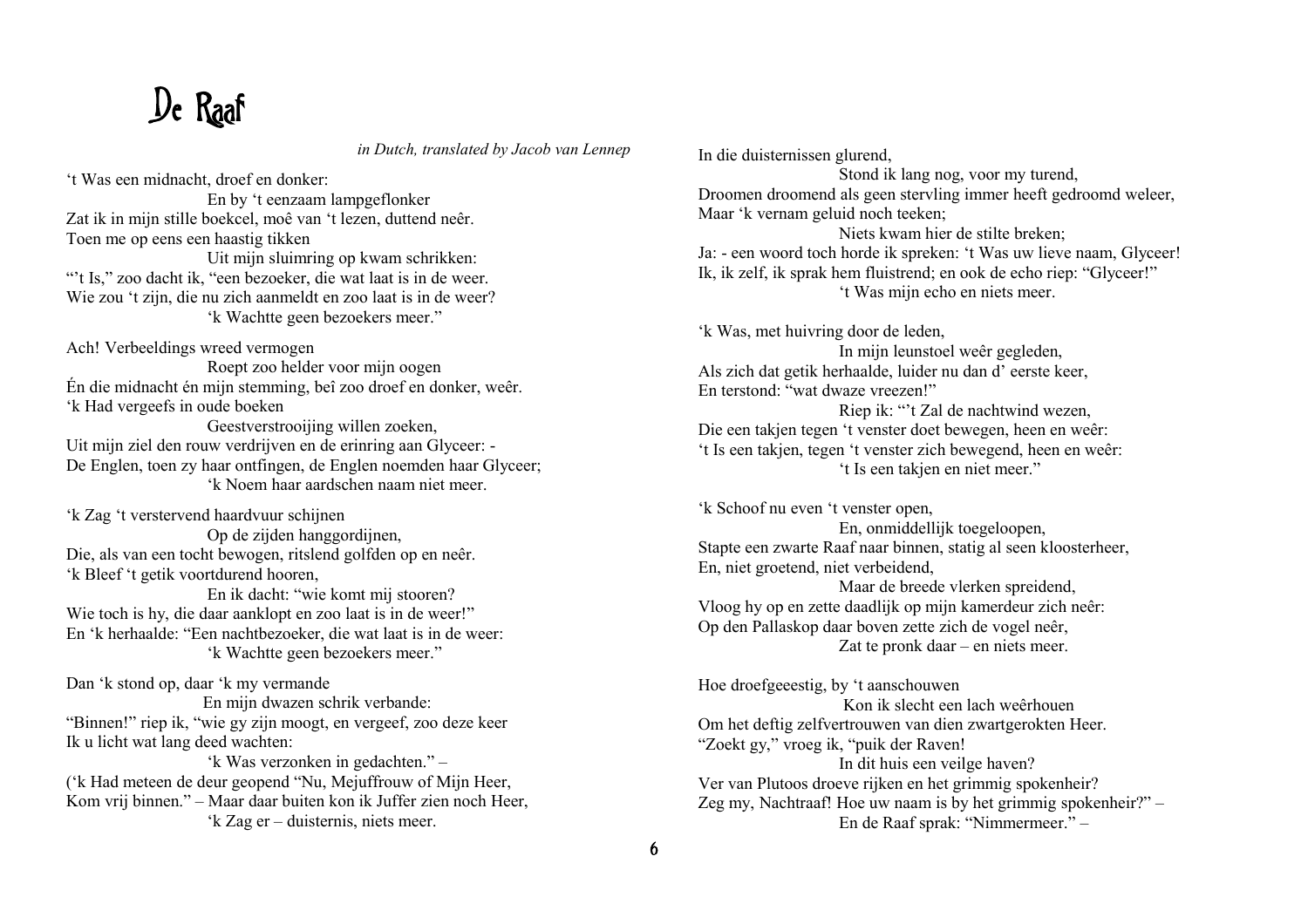Dat somtijds de Raven spreken Was reeds vroeger my gebleken; Maar dees stem klonk my in de ooren als uit onbekende sfeer. En dan, wien werd ooit te voren Zulk een vreemd bezoek beschoren? En by wien zette ooit een Nachtraaf op een kamerdeur zich neêr, Zette een vogel op den helmkam van een Pallaskop zich neêr, Die zóo heette: "Nimmermeer" ? –

Onbeweeglijk neérgedoken, Had de Raaf dien naam gesproken, Met een nadruk, zoo gewichtig, of 't een spreuk waar, rijk in leer. En niets verder deed hy hooren, Tot ik, in gepeins verloren, Tot my zelf sprak: "My verlieten al mijn vrienden, keer op keer, Morgen zal ook deze weggaan, als zy deden, keer op keer, Maar de Raaf sprak: "Nimmermeer."

Schoon het antwoord my verraste, Dat zoo juist op 't vragen paste. 'k Dacht: "Licht, dat hy op dat antwoord, als zijn gandschen voorraad teer'; Mooglijk moet met wreede rampen Zijn gewezen meester kampen; Mooglijk drukten bitter smarten vaak de ziel diens meesters neêr, En herhaalde vaak die meester, drukte zielsverdriet hem neêr, 't Droef refrein van: "Nimmermeer."

En terwijl, op die gedachte,

 Spijt mijn leed, ik heimlijk lachte, Zag ik uit mijn leunstoel opwaarts naar dien vogel, zwart van veer. Zat ik, rustig neêrgezegen,

 By my zelven te overwegen, Wat wel 't beest, dat ginds te pronk zat, deftig al seen kloosterheer, Zwart en glanzig, stuursch en grimmig al seen trotsche kloosterheer, Meende met dat "Nimmermeer."

'k Zat in diep gepeins verloren, En de Raaf keek, of zijn toren My het harte woû doorboren, strak en starend op my neêr. Ach! Die blik! 't was of hy beelden My herriep vol smart en weelden: En mijn hoofd school weg in 't kussen, 't kussen, dat zy zelf weleer Had doorstikt met zijden bloemen, waar ze op had gerust weleer, Maar, helaas! Voortaan niet meer!

Toen was 't, of ik walmen speurde, Of een balsem my omgeurde, My een wierook, zacht bedwelmend, tegenwaaide uit hooger sfeer. "Ach!" zoo riep ik: "biedt de Algoedheid My den zwijmeldrank vol zoetheid, Die mijn zielsbedruktheid wegwischt met de erinring aan Glyceer? Geef, o geef! 'k Wil haar vergeten, ja, vergeten mijn Glyceer." – Maar de Raaf sprak: "Nimmermeer."

"Vloekprofeet! Hoe ge u moogt heeten!" Borst ik uit, van spijt bezeten: "Dier of Duivel! 't Zij de Boze, 't zij het gure winterweer U naar dit verblijf van smarten Afzond om mijn rouw te tarten, Zeg my – o! ik wil het weten, eer het lijden my verteer', Is er balsem voor mijn wonde? Voor mijn leed, eer 't my verteer? En de Raaf sprak: "Nimmermeer."

"Vloekprofeet! Hoe ge u moogt heeten! Dier of Duivel, doe my weten," Zei ik: "'t Is by God daarboven, dat ik sidd'rend u bezweer – Zal, van weedom thands bevangen, Eens mijn ziele troost erlangen,

Zal zy eens het aanschijn weêrzien van mijn zalige Glyceer? Weêr in reiner lucht hereend zijn met mijn zalige Glyceer?" En de Raaf sprak: "Nimmermeer."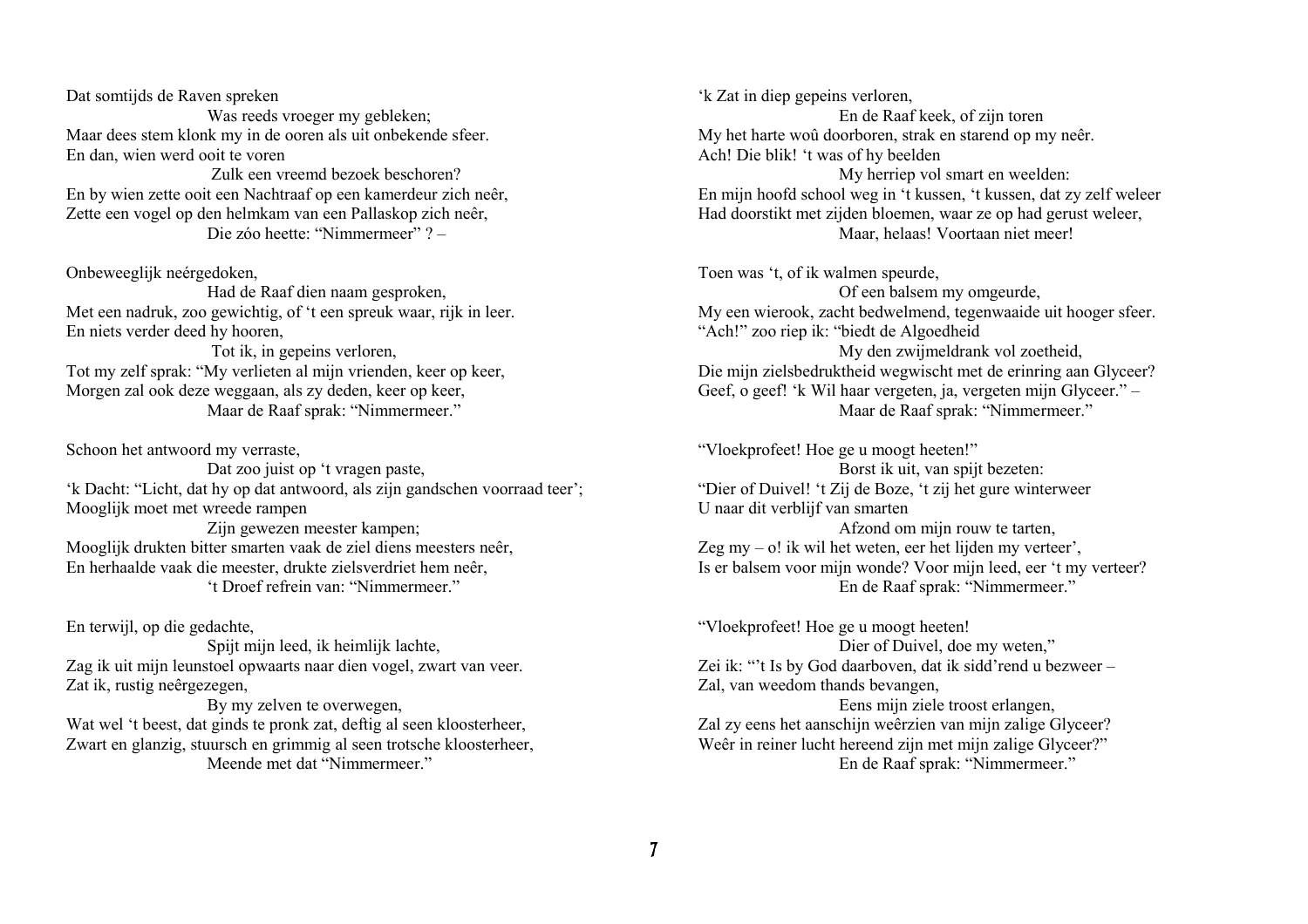"Moog' dat woord uw leste wezen!" Riep ik, driftig opgerezen: "Weg van hier, gy onheilsbode! Keer naar Plutoos donker meir, Blijf geen pluim hier na, die 't melde Wat uw logenmond my spelde: Laat voortaan my eenzaam treuren. Zie! Ik open 't vesnter weêr… Ga! Ontsla my van uw byzijn, blaas of kraai den aftocht weêr…" Maar de Raaf sprak: "Nimmermeer."

En de Raaf is tot op heden

 Van zijn plaats niet afgetreden; Op dien bleeken kop van Pallas zit hy als gemetseld neêr, Zit hy, uren achter uren,

 Als een droomend spook te turen, En het lamplicht geeft zijn beeltnis, op den wand geschaduwd, weêr: En wanneer ontdoet mijn ziel zich van de vloekverschijning weêr? Ach! Ik weet het: - nimmermeer.

*Read by Anna Simon* 

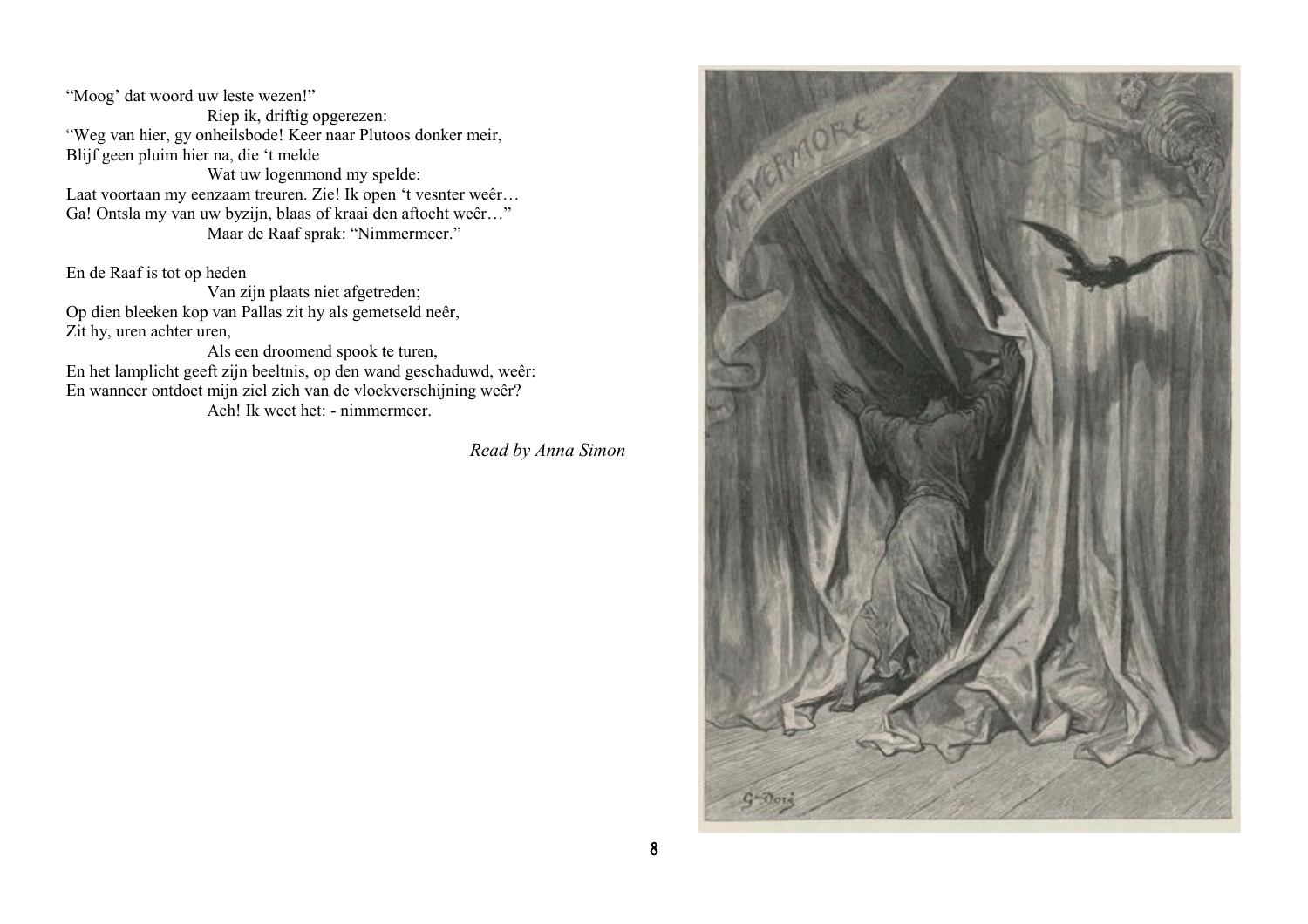#### Korpi

*in Finnish, translated by Valter Juva*

Murhein istuin puoliyöhön, jääden kirjain ääreen työhön, muinaisajan unhotettuin salaistietoin harkintaan. Pääni kun jo painui melkein, kuului takaa oven telkein nakutus, mi oudoin elkein tikutteli hiljaa vaan. »Joku vieras siellä», mietin, »nakuttelee sisään vaan. – Muuta ei se olekaan».

Menneet oli, tuskaa tuoden, viime hetket vanhan vuoden, hiillos vielä lekkui, luoden virvakuvat lattiaan. Istuin kiusaantunein aivoin, turhaan kirjojani kaivoin, murhein muistin, sielun vaivoin, mennyttä Lenooraa vaan, säihkyvää, mi taivahissa Lenoorana tunnetaan, mut on täällä nimi vaan.

Hiljaa heilui silkkikaihdin, kahinat ja kuiskeet aihdin, – mieli salaa tunsi kammon, jot' ei ennen konsanaan. Viihtäin sykähdystä somaa, vakuuttaa koin alinomaa: »Vieras, joll' ei suojaa omaa, pyrkii siellä sisään vaan, joku myöhästynyt vieras pyrkii siellä sisään vaan. Muuta, vai, se oisikaan?»

Päättävästi, ilman muuta lähestyin mä oven suuta: »Herra, taikka rouva», lausuin, »mieleni on pahoillaan; mutta uinahtaa ma taisin, – ehkä sisään pyytää saisin; en mä ensin kuullut laisin, – nakutettiin hiljaa vaan, tuskin nakutuksen kuulin»; – selälleen jo oven saan: yö se vain loi varjojaan.

Katsoin yöhön hämmästyksin, haavein seisomaan jäin yksin, toivon, pelon värähdyksin heityin hurjaan unelmaan. Syvä hiljaisuus ei laannut, merkkiä en yöstä saanut: »Pois», ma mietin, »varjoon taannut», – ja »Lenoora?» äänsin vaan, äänsin nimen tuon, ja kaiku soi, »Lenoora!» hiljaa vaan; muuta en mä kuullutkaan.

Huoneeseen ma hoippuin kuljin, kiihtyneenä oven suljin; taas jo siinä nakutettiin, vielä melkein lujempaan. »Varmaan», sanoin, »joku tuolla ikkunan on ulkopuolla; katsotaan, – vois viluun kuolla! – selon tästä kyllä saan! Hetkeks, sydän parka, tyynny! – selon tästä kyllä saan: Varmaan se on tuuli vaan!»

Lasin auki revin riuhtoin; – sisään, siipiänsä viuhtoin, mahtavana korppi lensi ikäkaudet harteillaan. Minuun tuskin katsoi kohti, liikkeitään se tyynnä johti, kuin ois herra, joka tohti, suoraan oven kamanaan; Pallaan kuvapatsaan päälle leijas oven kamanaan, kääntyi päin, – jäi istumaan.

Lintu siin' ei hievahdakaan; vaikka tunsin tuskan vakaan, niin tuo arvokkuus ja pöyhkeys sai mun ääneen nauramaan: »Kävit mustatakkein pukuun, mut et pääse pyhäin lukuun; vanha korppi, hornan sukuun kyllä kuulut öisen maan! – Saisko nimes ehkä tietää, julma aave öisen maan?» – Korppi huus: »Ei milloinkaan.»

Oudoltahan lintu näytti, joka noin vaan kieltään käytti, joskin lie sen puheess' ollut sisällystä vähän vaan; sillä siit' ei pääse arvoin, jotta kuolevaisen karvoin vastaanotat linnun harvoin oves päälle istumaan, Pallaan kypärälle linnun, joka väittää tolkussaan nimekseen: »Ei milloinkaan.»

Korppi istui arvokkaasti, patsaaltaan se tuon vain haasti, vain tuon lauseen, kuin ois siihen tyhjentänyt sieluaan. Hiljaisuus tuo painostusta, – liikukaan ei lintu musta, – en voi estää huokausta: »Veikot meni menojaan; pian tuokin lähtee, niinkuin toivo meni menojaan! – Lintu huus: »Ei milloinkaan.»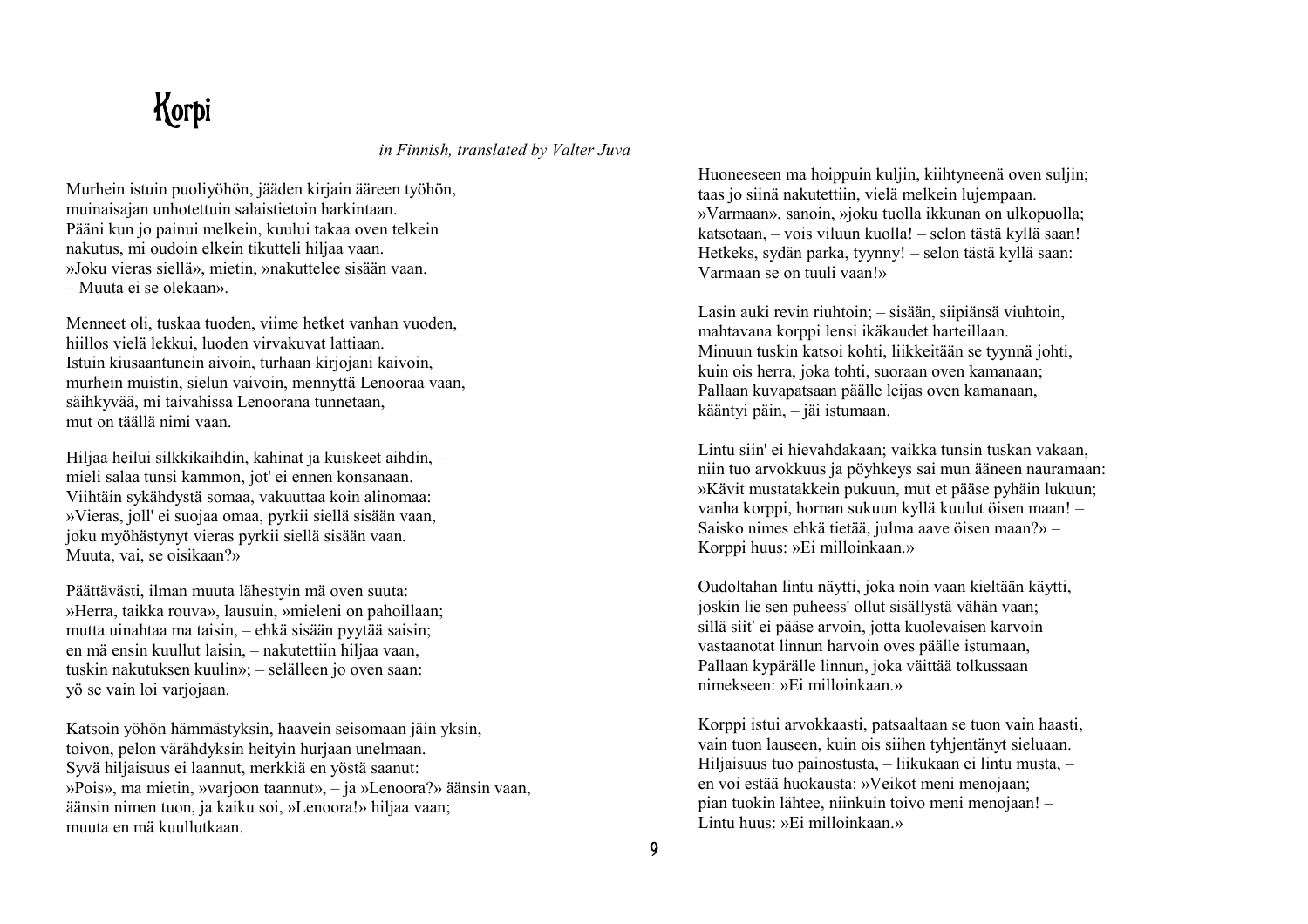Vastaus, soiden puhein selkein, sai mun äimistymään melkein, mut jo mietin: »yhteen sanaan supistuu sen tiedot vaan; herra sillä ollut lie nyt, jolt' on onni kaikki vienyt, jok' on elon tuskat tiennyt, kunnes huutoon ainoaan puhkes toivo mennyt, puhkes vaivat, pettymykset maan, – huutohon: 'Ei milloinkaan'».

Kesken tuskaa tavantakaa hymyyn sai mun korppi vakaa, siirryin sohvaani ja istuin vaiti sitä tarkkaamaan. Patjain kirjosilkkiin vaipuin, haaveihin ja suruun taipuin, mietin unelmin ja kaipuin, mikä ennen olikaan tulo linnun aavemaisen, mikä mieli olikaan huudon tuon: »Ei milloinkaan.»

Istuin, tehden arveluita, sanaakaan en haastaa suita, korpin tuiottavat silmät tunki sydänsopukkaan, Seikkoja vain mietin noita, päätäni en nostaa koita, painoin patjain purppuroita, lamppu kun loi valoaan; oi, ei näitä purppuroita, kun luo lamppu valoaan, hän nyt paina milloinkaan!

Ilma tahmenevan näyttää, ambratuoksut huoneen täyttää, on kuin jalat enkeleiden helkkyis kivilattiaan. »Oi», ma huusin, »sieluus soivat taivaanviestit, jotka voivat sulle tuoda rauhan hoivat, – jätä lempes unhoon vaan!» Hengitä, saa sielus hoivat, – jää Lenoora unhoon vaan!» Korppi huus: »Ei milloinkaan».

»Profeetta sa hurjamainen! – lintu, taikka paholainen! – lienet Kiusaaja, tai lienet säiltä tullut suojustaan: – Kaikki multa alas raasta! – pois saat lumeet riistää maasta, pois tän kauhuin kodin laasta, – mutta suo mun tietää vaan, eikö balsamia löydy, – saako hoivaa teillä maan?» Korppi huus: »Ei milloinkaan.»

»Profeetta sa hurjamainen! – lintu, taikka paholainen! kautta taivaan, kautta Luojan, vannotan sua sanomaan: Jälkeen elontieni karmaan, sielu Eedenissä varmaan vielä kohdannee tuon armaan, mi Lenooraks mainitaan. immen säihkyvän ja armaan, mi Lenooraks mainitaan?» – Korppi huus: »Ei milloinkaan.»

»Pois, sa hornanviesti uusin, lintu, paholainen!» huusin, »ulos myrskyyn jälleen lähde, öiseen maahas kamalaan! Ei saa höyhen jäädä tuonne, – pois sun valhees joka juonne! Jätä rauhaan tämä huone! – patsaan päältä pois nyt vaan! Et saa sydäntäni raastaa, – ulos ikkunasta vaan! – Korppi huus: »Ei milloinkaan.»

Liikkumatta korppi siellä yhä vielä, – aina vielä, – Pallaan valjun kuvan päällä istuu tyynnä paikallaan. Aavemaisen kiillon luovat korpin silmät pahansuovat, kun lyö lampun valojuovat linnun varjon lattiaan. Ja mun sieluni, min varjo lannistaa on lattiaan, ei voi nousta – milloinkaan.

*Read by no-forum-name-33*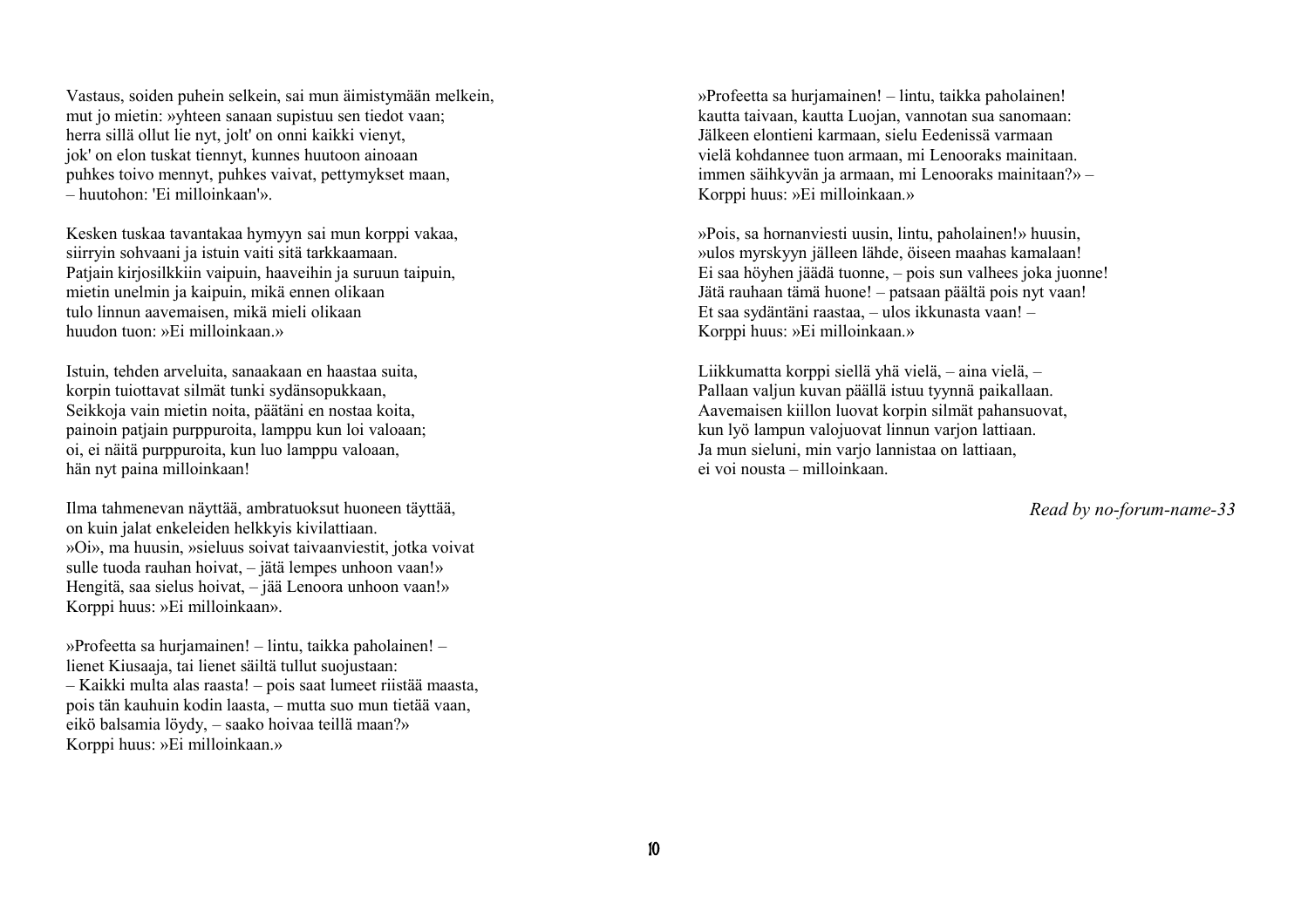# Le Corbeau

*in French, translated by Charles Baudelaire* 

Une fois, sur le minuit lugubre, pendant que je méditais, faible et fatigué, sur maint précieux et curieux volume d'une doctrine oubliée, pendant que je donnais de la tête, presque assoupi, soudain il se fit un tapotement, comme de quelqu'un frappant doucement, frappant à la porte de ma chambre. "C'est quelque visiteur, - murmurai-je, - qui frappe à la porte de ma chambre; ce n'est que cela, et rien de plus."

Ah! distinctement je me souviens que c'était dans le glacial décembre, et chaque tison brodait à son tour le plancher du reflet de son agonie. Ardemment je désirais le matin; en vain m'étais-je efforcé de tirer de mes livres un sursis à ma tristesse, ma tristesse pour ma Léonore perdue, pour la précieuse et rayonnante fille que les anges nomment Lénore, - et qu'ici on ne nommera jamais plus.

Et le soyeux, triste et vague brisement des rideaux pourprés me pénétrait, me remplissait de terreurs fantastiques, inconnues pour moi jusqu'à ce jour; si bien qu'enfin, pour apaiser le battement de mon coeur, je me dressai, répétant: "C'est quelque visiteur qui sollicite l'entrée à la porte de ma chambre; - c'est cela même, et rien de plus."

Mon âme en ce moment se sentit plus forte. N'hésitant donc pas plus longtemps: "Monsieur, - dis-je, - ou madame, en vérité, j'implore votre pardon; mais le fait est que je sommeillais, et vous êtes venu taper à la porte de ma chambre, qu'à peine étais-je certain de vous avoir entendu." Et alors j'ouvris la porte toute grande; - les ténèbres, et rien de plus!

Scrutant profondément ces ténèbres, je me tins longtemps plein d'étonnements, de crainte, de doute, rêvant des rêves qu'aucun mortel n'a jamais osé rêver; mais le silence ne fut pas troublé, et l'immobilité ne donna aucun signe, et le seul mot proféré fut un nom chuchoté: "Léonore!" - C'était moi qui le chuchotais, et un écho à son tour murmura ce mot: "Lénore!" Purement cela, et rien de plus.

Rentrant dans ma chambre, et sentant en moi toute mon âme incendiée, j'entendis bientôt un coup un peu plus fort que le premier. "Sûrement, dis-je, - sûrement il y a quelque chose aux jalousies de ma fenêtre; voyons donc ce que c'est, et explorons ce mystère. Laissons mon coeur se calmer un instant, et explorons ce mystère; c'est le vent, et rien de plus."

Je poussais alors le volet, et, avec un tumultueux battement d'ailes, entra un majestueux corbeau digne des anciens jours. Il ne fit pas la moindre révérence, il ne s'arrêta pas, il n'hésita pas une minute; mais, avec la mine d'un lord ou d'une lady, il se percha au-dessus de la porte de ma chambre; il se percha sur un buste de Pallas juste au-dessus de la porte de ma chambre; - il se percha, s'installa, et rien de plus.

Alors, cet oiseau d'ébène, par la gravité de son maintien et la sévérité de sa physionomie, induisant ma triste imagination à sourire: "Bien que la tête, - lui dis-je, - soit sans huppe et sans cimier, tu n'es certes pas un poltron, lugubre et ancien corbeau, voyageur parti des rivages de la nuit. Dis-moi quel est ton nom seigneurial aux rivages de la nuit plutonienne! "Le corbeau dit: Jamais plus!"

Je fus émerveillé que ce disgracieux volatile entendît si facilement la parole, bien que sa réponse n'eût pas un bien grand sens et ne me fît pas d'un grand secours; car nous devons convenir que jamais il ne fut donné à un homme vivant de voir un oiseau au-dessus de la porte de sa chambre, un oiseau ou une bête sur un buste sculpté au-dessus de la porte de sa chambre, se nommant d'un nom tel que - Jamais plus!

Mais le corbeau, perché solitairement sur le buste placide, ne proféra que ce mot unique, comme si dans ce mot unique il répandait toute son âme. Il ne prononça rien de plus; il ne remua pas une plume, - jusqu'à ce que je me prisse à murmurer faiblement: "D'autres amis se sont déjà envolés loin de moi; vers le matin, lui aussi, il me quittera comme mes anciennes espérances déjà envolées." L'oiseau dit alors: "Jamais plus!"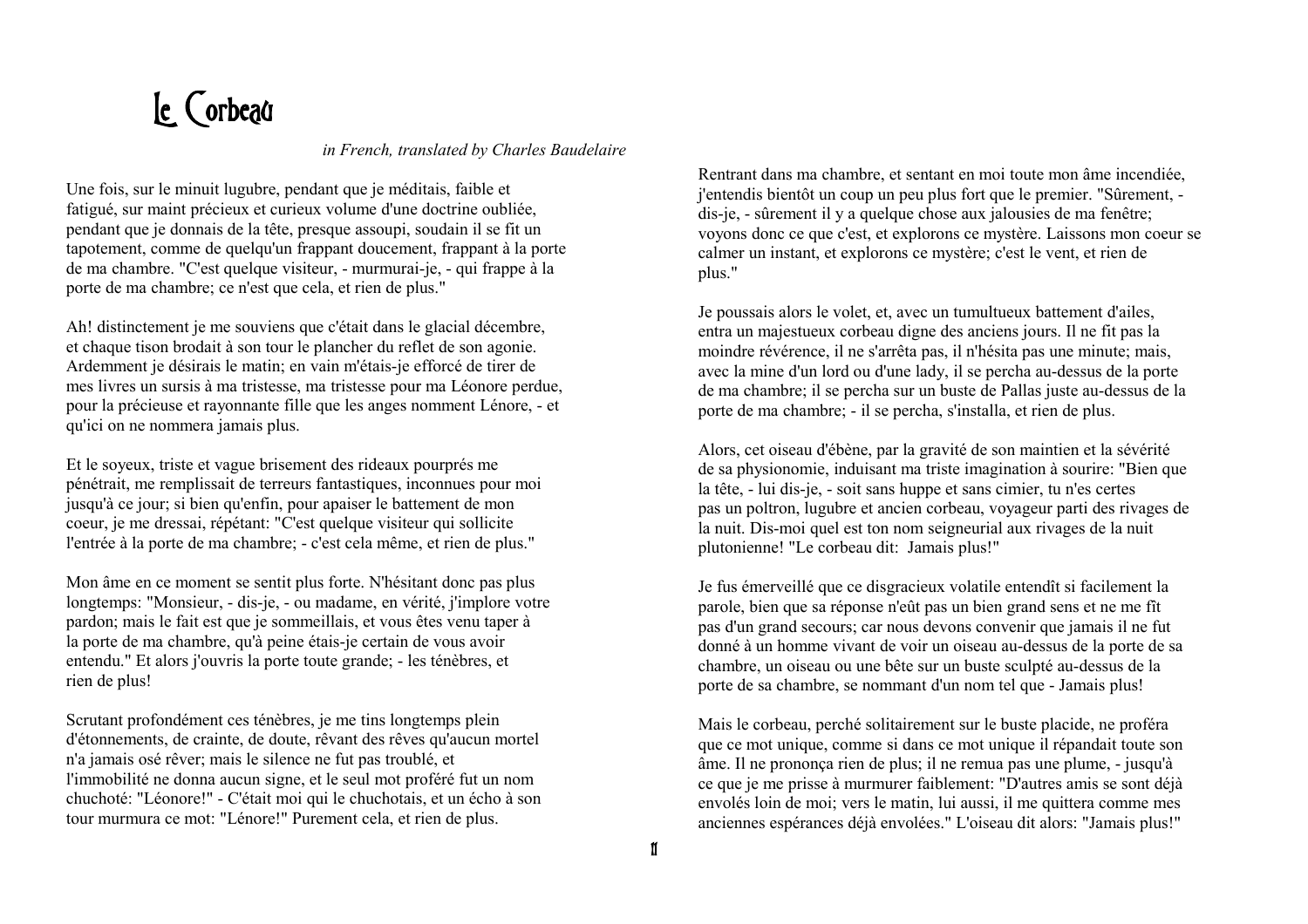Tressaillant au bruit de cette réponse jetée avec tant d'à-propos: "Sans doute, - dis-je, - ce qu'il prononce est tout son bagage de savoir, qu'il a pris chez quelque maître infortuné que le Malheur impitoyable a poursuivi ardemment, sans répit, jusqu'à ce que ses chansons n'eussent plus qu'un seul refrain, jusqu'á ce que le De profundis de son Espérance eût pris ce mélancolique refrain: "Jamais, jamais plus!"

Mais, le corbeau induisant encore toute ma triste âme à sourire, je roulai tout de suite un siège à coussins en face de l'oiseau et du buste et de la porte; alors, m'enfonçant dans le velours, je m'appliquai à enchaîner les idées aux idées, cherchant ce que cet augural oiseau des anciens jours, ce que ce triste, disgracieux, sinistre, maigre et augural oiseau des anciens jours voulait faire entendre en croassant son - Jamais plus!

Je me tenais ainsi, rêvant, conjecturant, mais n'adressant plus une syllabe à l'oiseau, dont les yeux ardents me brûlaient maintenant jusqu'au fond du coeur; je cherchai à deviner cela, et plus encore, ma tête reposant à l'aise sur le velours du coussin que caressait la lumière de la lampe, ce velours violet caressé par la lumière de la lampe que sa tête, à Elle, ne pressera plus, - ah! jamais plus!

Alors, il me sembla que l'air s'épaississait, parfumé par un encensoir invisible que balançaient des séraphins dont les pas frôlaient le tapis de la chambre. "Infortuné! - m'écriai-je, - ton Dieu t'a donné par ses anges, il t'a envoyé du répit, du répit et du népenthès dans tes ressouvenirs de Lénore perdue!" Le corbeau dit: "Jamais plus!"

"Phrophète! - dis-je, - être de malheur! oiseau ou démon, mais toujours phrophète! que tu sois un envoyé du Tentateur, ou que la tempête t'ait simplement échoué, naufragé, mais encore intrépide, sur cette terre déserte, ensocelée, dans ce logis par l'Horreur hanté, - dis-moi sincèrement, je t'en supplie, existe-t-il ici un baume de Judée! Dis, dis, je t'en supplie!" Le corbeau dit: "Jamais plus!"

"Prophète! - dis-je, - être de malheur! oiseau ou démon! Toujours prophète! par ce ciel tendu sur nos têtes, par ce Dieu que tous deux nous adorons, dis à cette âme chargée de douleur si, dans le Paradis lointain, elle pourra embrasser une fille sainte que les anges nomment Lénore, embrasser une précieuse et rayonnante fille que les anges nomment Léonore." Le corbeau dit: "Jamais plus!"

"Que cette parole soit le signal de notre séparation, oiseau ou démon! hurlai-je en me redressant. - Rentre dans la tempête, retourne au rivage de la nuit plutonienne; ne laisse pas ici une seule plume noire comme souvenir du mensonge que ton âme a proféré; laisse ma solitude inviolée; quitte ce buste au-dessus de ma porte; arrache ton bec de mon coeur, et précipite ton spectre loin de ma porte!" Le corbeau dit: "Jamais plus!"

Et le corbeau, immuable, est toujours installé, toujours installé sur le buste pâle de Pallas, juste au-dessus de la porte de ma chambre; et ses yeux ont toute la semblance des yeux d'un démon qui rêve; et la lumière de la lampe, en ruisselant sur lui, projette son ombre sur le plancher; et mon âme, hors du cercle de cette ombre qui gît flottant sur le plancher, ne pourra plus s'élever, - jamais plus!

*Read by Didier*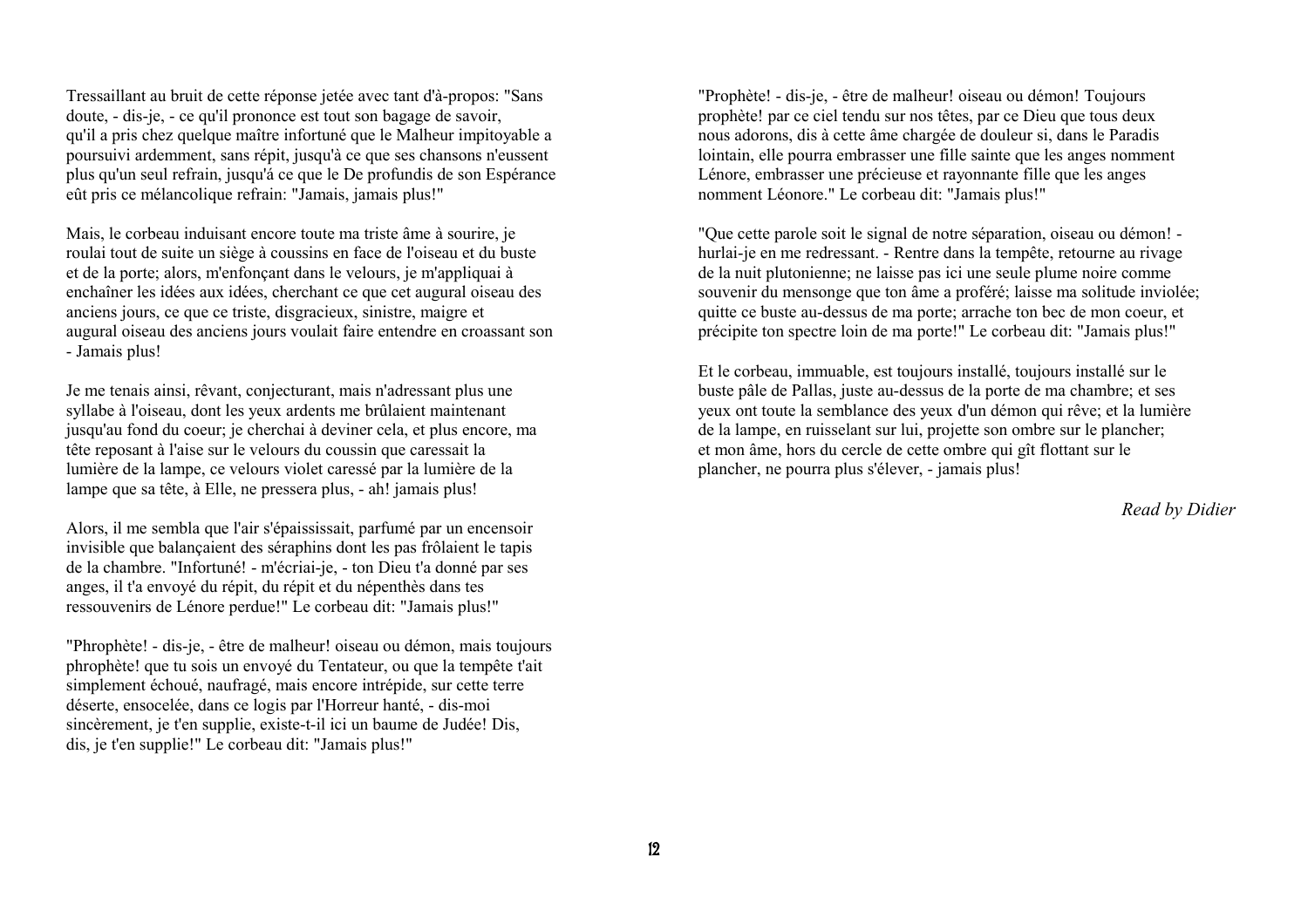# Le Corbeau

#### *in French , translated by Stephane Mallarmé*

Une fois, par un minuit lugubre, tandis que je m'appesantissais, faible et fatigué, sur maint curieux et bizarre volume de savoir oublié - tandis que je dodelinais la tête, somnolant presque: soudain se fit un heurt, comme de quelqu'un frappant doucement, frappant à la porte de ma chambre - cela seul et rien de plus.

Ah! distinctement je me souviens que c'était en la glacial décembre: et chaque tison, mourant isolé, ouvrageait son spectre sur le sol. Ardemment je souhaitais le jour - vainement j'avais cherché d'emprunter à mes livres un sursis au chagrin - au chagrin de la Lénore perdue - de la rare et rayonnante jeune fille que les anges nomment Lénore: - de nom pour elle ici, non, jamais plus!

Et de la soie l'incertain et triste bruissement en chaque rideau purpural me traversait - m'emplissait de fantastiques terreurs pas senties encore: si bien que, pour calmer le battement de mon coeur, je demeurais maintenant à répéter "C'est quelque visiteur qui sollicite l'entrée, à la porte de ma chambre - quelque visiteur qui sollicite l'entrée, à la porte de ma chambre; c'est cela et rien de plus".

Mon âme se fit subitement plus forte et, n'hésitant davantage "Monsieur, dis-je, ou Madame, j'implore véritablement votre pardon; mais le fait est que je somnolais et vous vïntes si doucement frapper, et si faiblement vous vïntes heurter, heurter à la porte de ma chambre, que j'étais à peine sûr de vous avoir entendu". - Ici j'ouvris grande la porte: les ténèbres et rien de plus.

Loin dans l'ombre regardant, je me tins longtemps à douter, m'étonner et craindre, à rêver des rêves qu'aucun mortel n'avait osé rêver encore; mais le silence ne se rompit point et la quiétude ne donna de signe: et le seul mot qui se dit, fut le mot chuchoté "Lénore!" Je le chuchotai - et un écho murmura de retour le mot "Lénore!" - purement cela et rien de plus.

Rentrant dans la chambre, toute mon âme en feu, j'entendis bientôt un heurt en quelque sorte plus fort qu'auparavant. "Sûrement, dis-je, sûrement c'est quelque chose à la persienne de ma fenêtre. Voyons donc ce qu'il y a et explorons ce mystère - que mon coeur se calme un moment et explore ce mystère; c'est le vent et rien de plus".

Au large je poussai le volet, quand, avec maint enjouement et agitation d'ailes, entra un majestueux Corbeau des saints jours de jadis. Il ne fit pas la moindre réverénce, il ne s'arrêta ni n'hésita un instant: mais, avec une mine de lord ou de lady, se percha au-dessus de la porte de ma chambre - se percha sur un buste de Pallas, juste au-dessus de la porte de ma chambre - se percha - siégea et rien de plus.

Alors cet oiseau d'ébène induisant ma triste imagination au sourire, par le grave et sévère décorum de la contenance qu'il eut: "Quoique ta crête soit chue et rase, non! dis-je, tu n'es pas pour sûr un poltron, spectral, lugubre et ancien Corbeau, errant loin du rivage de Nuit - dis-moi quel est ton nom seigneurial au rivage plutonien de Nuit?" Le Corbeau dit: "Jamais plus".

Je m'émerveillai fort d'entendre ce disgracieux volatile s'énoncer aussi clairement, quoique sa réponse n'eût que peu de sens et peu d'à-propos; car on ne peut s'empêcher de convenir que nul homme vivant n'eut encore l'heur de voir un oiseau au-dessus de la porte de sa chambre - un oiseau ou toute autre bête sur le buste sculpté au-dessus de la porte de sa chambre avec un nom tel que: "Jamais plus".

Mais le Corbeau, perché solitairement sur ce buste placide, parla ce seul mot comme si mon âme, en ce seul mot, il la répandait. Je ne proférai donc rien de plus: il n'agita donc pas de plume - jusqu'à ce que je fis à peine davantage que marmotter "D'autres amis déjà ont pris leur vol - demain il me laissera comme mes Espérances déjà ont pris leur vol". Alors l'oiseau dit: "Jamais plus".

Tressaillant au calme rompu par une réplique si bien parlée: "Sans doute, disje, ce qu'il profère est tout son fonds et son bagage, pris à quelque malheureux maïtre que l'impitoyable Désastre suivit de près et de très près suivit jusqu'à ce que ses chansons comportassent un unique refrain; jusqu'à ce que les chants funèbres de son Espérance comportassent le mélancolique refrain de "Jamais jamais plus".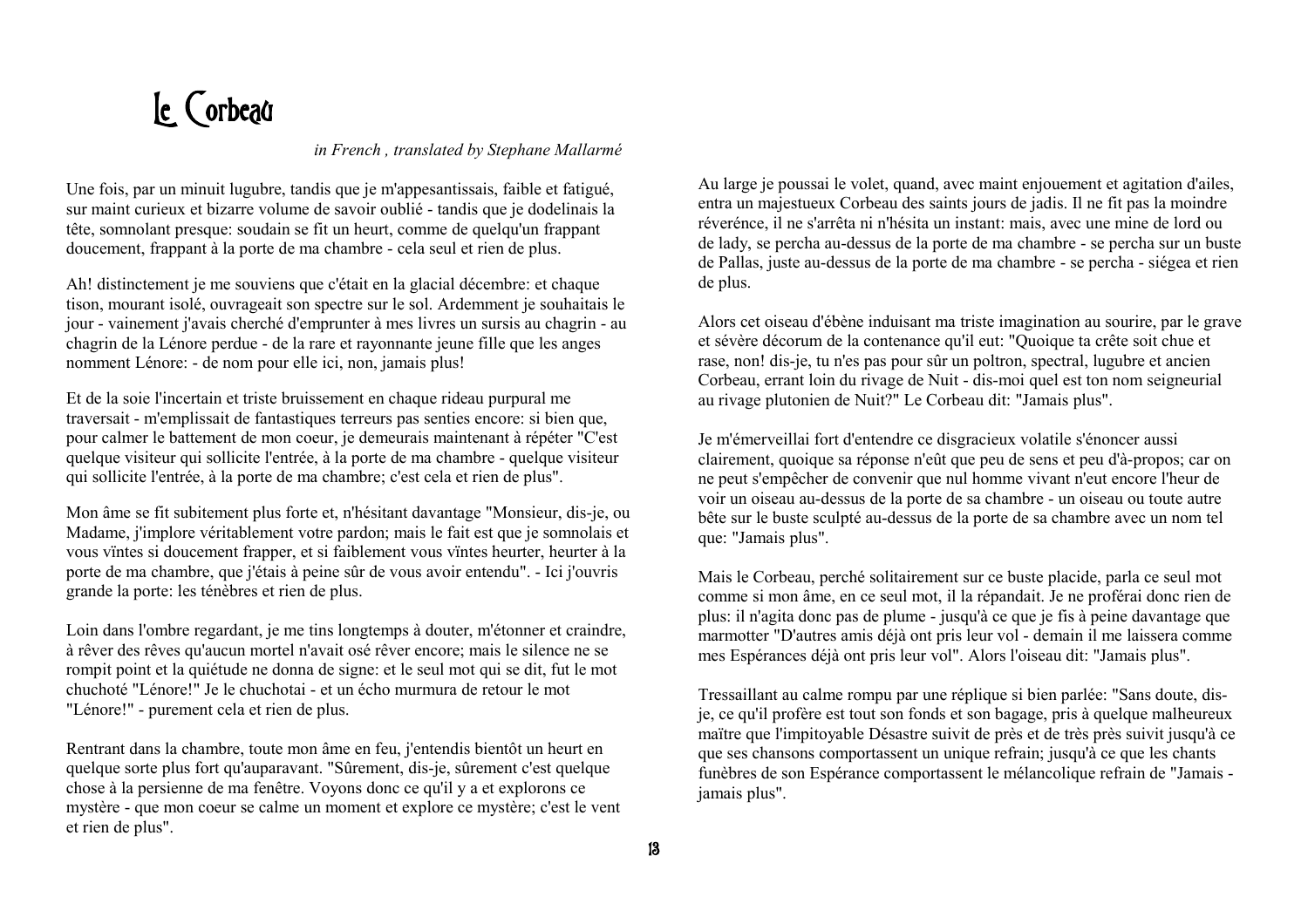Le Corbeau induisant toute ma triste âme encore au sourire, je roulai soudain un siège à coussins en face de l'oiseau et du buste et de la porte; et m'enfonçant dans le velours, je me pris à enchaïner songerie à songerie, pensant à ce que cet augural oiseau de jadis - à ce que ce sombre, disgracieux, sinistre, maigre et augural oiseau de jadis signifiait en croassant: "Jamais plus".

Cela, je m'assis occupé à le conjecturer, mais n'adressant pas une syllabe à l'oiseau dont les yeux de feu brûlaient, maintenant, au fond de mon sein; cela et plus encore, je m'assis pour le deviner, ma tête reposant à l'aise sur la housse de velours des coussins que dévorait la lumière de la lampe, housse violette de velours dévoré par la lumière de la lampe qu'Elle ne pressera plus, ah! jamais plus.

L'air, me sembla-t-il, devint alors plus dense, parfumé selon un encensoir invisible balancé par les Séraphins dont le pied, dans sa chute, tintait sur l'étoffe du parquet. "Misérable! m'écriai-je, ton Dieu t'a prêté - il t'a envoyé, par ses anges, le répit - le répit et le népenthès dans ta mémoire de Lénore! Bois! oh! bois ce bon népenthès et oublie cette Lénore perdue!" Le Corbeau dit: "Jamais plus!"

"Prophète, dis-je, être de malheur! prophète, oui, oiseau ou démon! Que si le Tentateur t'envoya ou la tempête t'échoua vers ces bords, désolé et encore tout indompté, vers cette déserte terre enchantée - vers ce logis par l'horreur hanté: dismoi véritablement, je t'implore! y a-t-il du baume en Judée? - dis-moi, je t'implore". Le Corbeau dit: "Jamais plus!"

"Prophète, dis-je, être de malheur! prophète, oui, oiseau ou démon! Par les cieux sur nous épars, - et le Dieu que nous adorons tous deux - dis à cette âme de chagrin chargée si, dans le distant Eden, elle doit embrasser une jeune fille sanctifiée que les anges nomment Lénore - embrasser une rare et rayonnante jeune fille que les anges nomment Lénore". Le Corbeau dit: "Jamais plus!"

"Que ce mot soit le signal de notre séparation, oiseau ou malin esprit", hurlai-je, en me dressant. "Recule en la tempête et le rivage plutonien de Nuit! Ne laisse pas une plume noire ici comme un gage du mensonge qu'a proféré ton âme. Laisse in violé mon abandon! quitte le buste au-dessus de ma porte! ôte ton bec de mon coeur et jette ta forme loin de ma porte!" Le Corbeau dit: "Jamais plus!"

Et le Corbeau, sans voleter, siège encore - siège encore sur le buste pallide de Pallas, juste au-dessus de la porte de ma chambre, et ses yeux ont toute la semblance des yeux d'un démon qui rêve, et la lumière de la lampe ruisselant sur lui, projette son ombre à terre: et mon âme, de cette ombre qui gït flottante à terre, ne s'élèvera - jamais plus!

*Read by Aldor*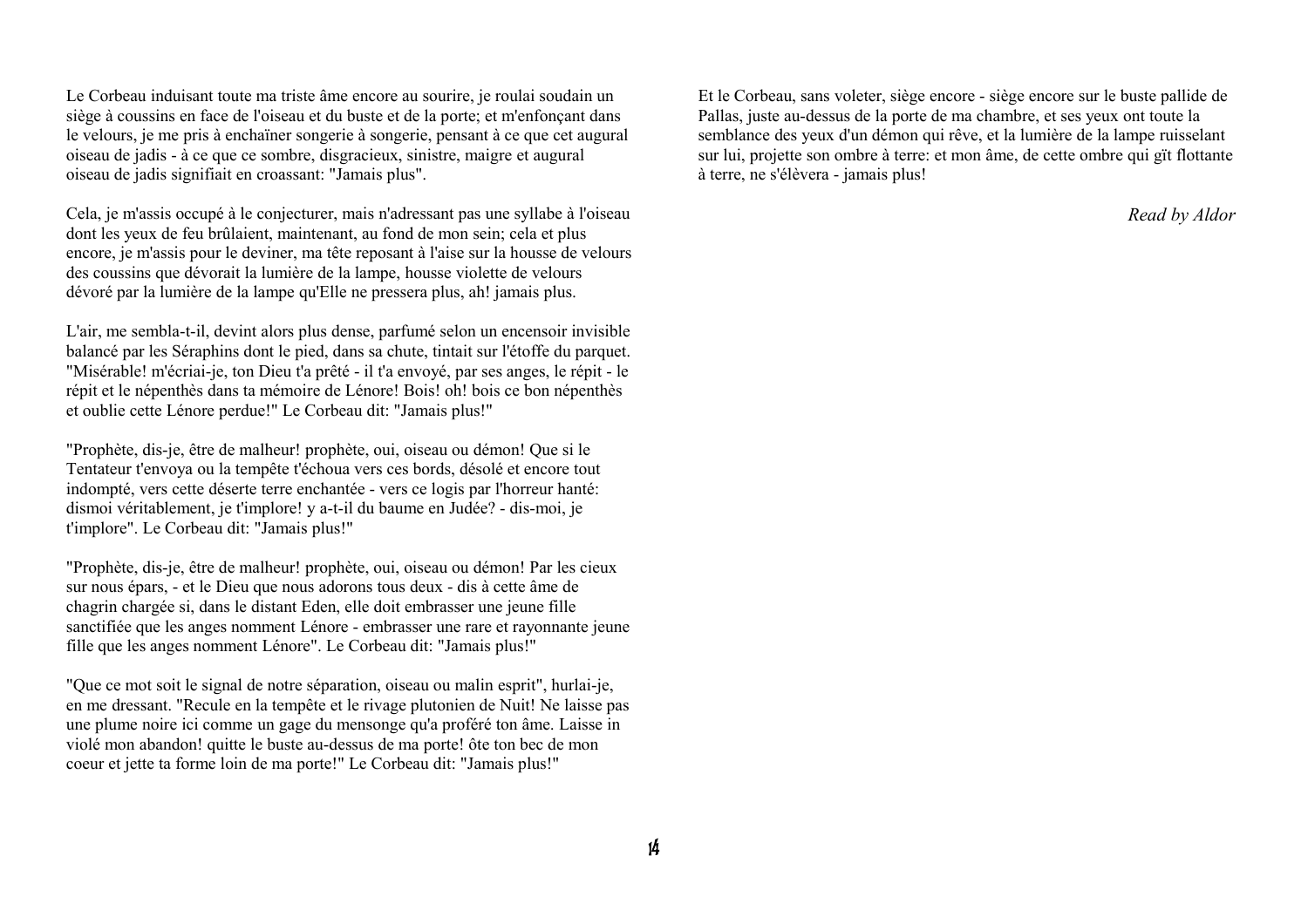# Le Corbeau

*in French , translated by Maurice Rollinat* 

Vers le sombre minuit, tandis que fatigué J'étais à méditer sur maint volume rare Pour tout autre que moi dans l'oubli relégué, Pendant que je plongeais dans un rêve bizarre, Il se fit tout à coup comme un tapotement De quelqu'un qui viendrait frapper tout doucement Chez moi. Je dis alors, bâillant, d'une voix morte : « C'est quelque visiteur – oui – qui frappe à ma porte : C'est cela seul et rien de plus ! »

Ah ! très distinctement je m'en souviens ! c'était Par un âpre décembre – au fond du foyer pâle, Chaque braise à son tour lentement s'émiettait, En brodant le plancher du reflet de son râle. Avide du matin, le regard indécis, J'avais lu, sans que ma tristesse eût un sursis, Ma tristesse pour l'ange enfui dans le mystère, Que l'on nomme là-haut Lenore, et que sur terre On ne nommera jamais plus !

Et les rideaux pourprés sortaient de la torpeur, Et leur soyeuse voix si triste et si menue Me faisait tressaillir, m'emplissait d'une peur Fantastique et pour moi jusqu'alors inconnue : Si bien que pour calmer enfin le battement De mon cœur, je redis debout : « Évidemment C'est quelqu'un attardé qui, par ce noir décembre, Est venu frapper à la porte de ma chambre ; C'est cela même et rien de plus. »

Pourtant, je me remis bientôt de mon émoi, Et sans temporiser : « Monsieur, dis-je, ou madame, Madame ou bien monsieur, de grâce, excusez-moi De vous laisser ainsi dehors, mais, sur mon âme, Je sommeillais, et vous, vous avez tapoté Si doucement à ma porte, qu'en vérité À peine était-ce un bruit humain que l'on entende ! » Et cela dit, j'ouvris la porte toute grande : Les ténèbres et rien de plus !

Longuement à pleins yeux, je restai là, scrutant Les ténèbres ! rêvant des rêves qu' aucun homme N'osa jamais rêver ! stupéfait, hésitant, Confondu et béant d'angoisse – mais, en somme, Pas un bruit ne troubla le silence enchanté Et rien ne frissonna dans l'immobilité ; Un seul nom fut soufflé par une voix : « Lenore ! » C'était ma propre voix ! – l'écho, plus bas encore, Redit ce mot et rien de plus !

Je rentrai dans ma chambre à pas lents, et, tandis Que mon âme, au milieu d'un flamboyant vertige, Se sentait défaillir et rouler, – j'entendis Un second coup plus fort que le premier. – Tiens ! dis-je, On cogne à mon volet ! Diable ! je vais y voir ! Qu'est-ce que mon volet pourrait donc bien avoir ? Car il a quelque chose ! allons à la fenêtre Et sachons, sans trembler, ce que cela peut être ! C'est la rafale et rien de plus !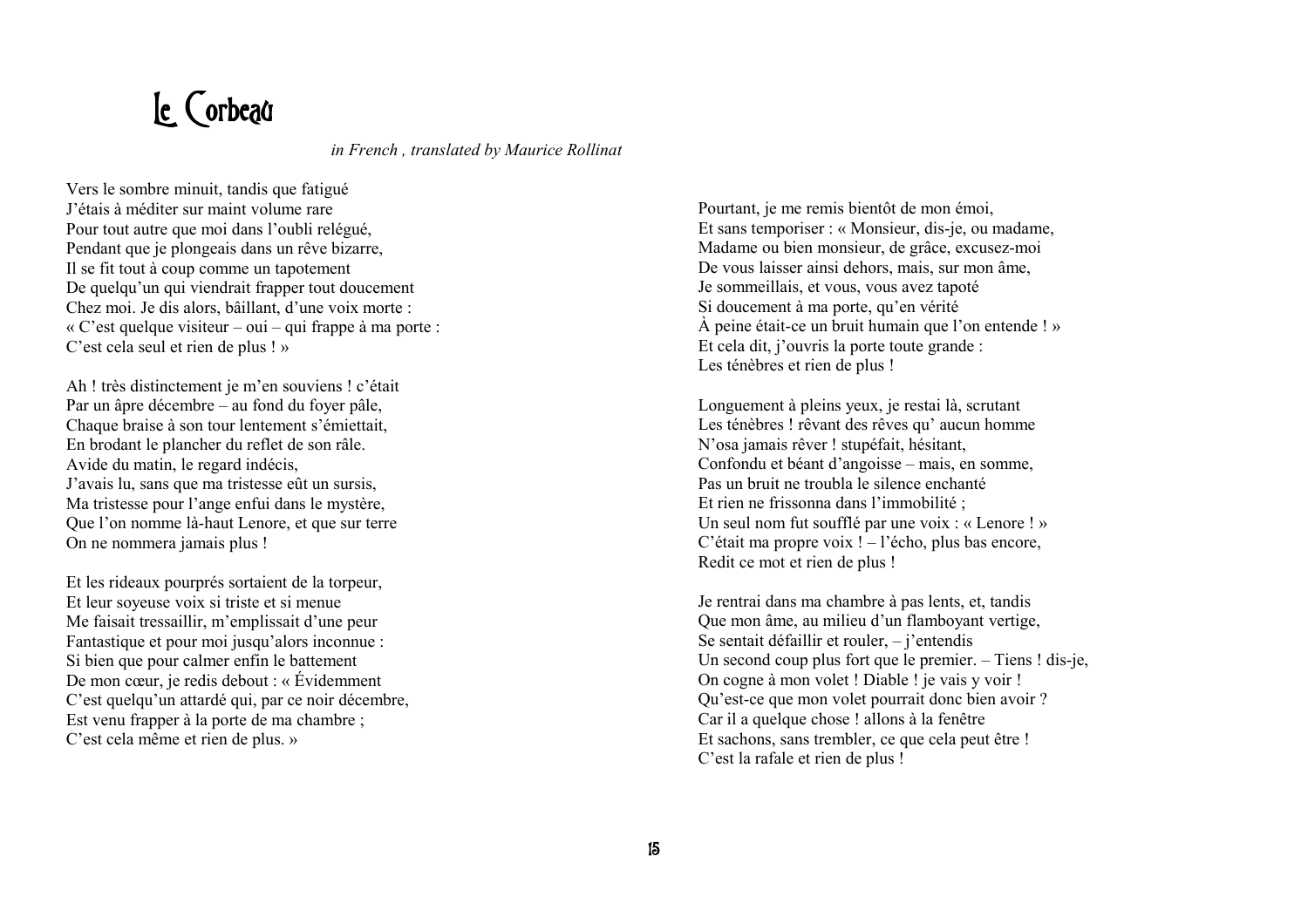Lors, j'ouvris la fenêtre et voilà qu'à grand bruit, Un corbeau de la plus merveilleuse apparence Entra, majestueux et noir comme la nuit. Il ne s'arrêta pas, mais plein d'irrévérence Brusque, d'un air de lord ou de lady, s'en vint S'abattre et se percher sur le buste divin De Pallas, sur le buste à couleur pâle, en sorte Qu'il se jucha tout juste au-dessus de ma porte… Il s'installa, puis rien de plus !

Et comme il induisait mon pauvre cœur amer À sourire, l'oiseau de si mauvais augure, Par l'âpre gravité de sa pose et par l'air Profondément rigide empreint sur sa figure, Alors, me décidant à parler le premier : « Tu n'es pas un poltron, bien que sans nul cimier Sur la tête, lui dis-je, ô rôdeur des ténèbres, Comment t'appelle-t-on sur les rives funèbres ? » L'oiseau répondit : « Jamais plus ! »

J'admirai qu'il comprît la parole aussi bien Malgré cette réponse à peine intelligible Et de peu de secours, car mon esprit convient Que jamais aucun homme existant et tangible Ne put voir au-dessus de sa porte un corbeau, Non, jamais ne put voir une bête, un oiseau, Par un sombre minuit, dans sa chambre, tout juste Au-dessus de sa porte installé sur un buste, Se nommant ainsi : « Jamais plus ! »

Mais ce mot fut le seul que l'oiseau proféra Comme s'il y versait son âme tout entière, Puis, sans rien ajouter de plus, il demeura Inertement figé dans sa raideur altière, Jusqu'à ce que j'en vinsse à murmurer ceci : – Comme tant d'autres, lui va me quitter aussi, Comme mes vieux espoirs que je croyais fidèles, Vers le matin il va s'enfuir à tire-d'ailes !

L'oiseau dit alors : « Jamais plus ! » Sa réponse jetée avec tant d'à-propos Me fit tressaillir. « C'est tout ce qu'il doit connaître, Me dis-je, sans nul doute il recueillit ces mots Chez quelque infortuné, chez quelque pauvre maître Que le deuil implacable a poursuivi sans frein, Jusqu'à ce que ses chants n'eussent plus qu'un refrain, Jusqu'à ce que sa plainte à jamais désolée Comme un De profundis de sa joie envolée, Eût pris ce refrain : « Jamais plus ! »

Ainsi je me parlais, mais le grave corbeau, Induisant derechef tout mon cœur à sourire, Je roulai vite un siège en face de l'oiseau, Me demandant ce que tout cela voulait dire. J'y réfléchis, et, dans mon fauteuil de velours, Je cherchai ce que cet oiseau des anciens jours Ce que ce triste oiseau, sombre, augural et maigre, Voulait me faire entendre en croassant cet aigre Et lamentable : « Jamais plus ! »

Et j'étais là, plongé dans un rêve obsédant, Laissant la conjecture en moi filer sa trame, Mais n'interrogeant plus l'oiseau dont l'œil ardent Me brûlait maintenant jusques au fond de l'âme, Je creusais tout cela comme un mauvais dessein, Béant, la tête sur le velours du coussin, Ce velours violet caressé par la lampe, Et que sa tête, à ma Lenore, que sa tempe Ne pressera plus, jamais plus !

Alors l'air me sembla lourd, parfumé par un Invisible encensoir que balançaient des anges, Dont les pas effleuraient le tapis rouge et brun, Et glissaient avec des bruissements étranges. Malheureux ! m'écriai-je, il t'arrive du ciel, Un peu de népenthès pour adoucir ton fiel, Prends-le donc ce répit qu'un séraphin t'apporte, Bois ce bon népenthès, oublie enfin la morte !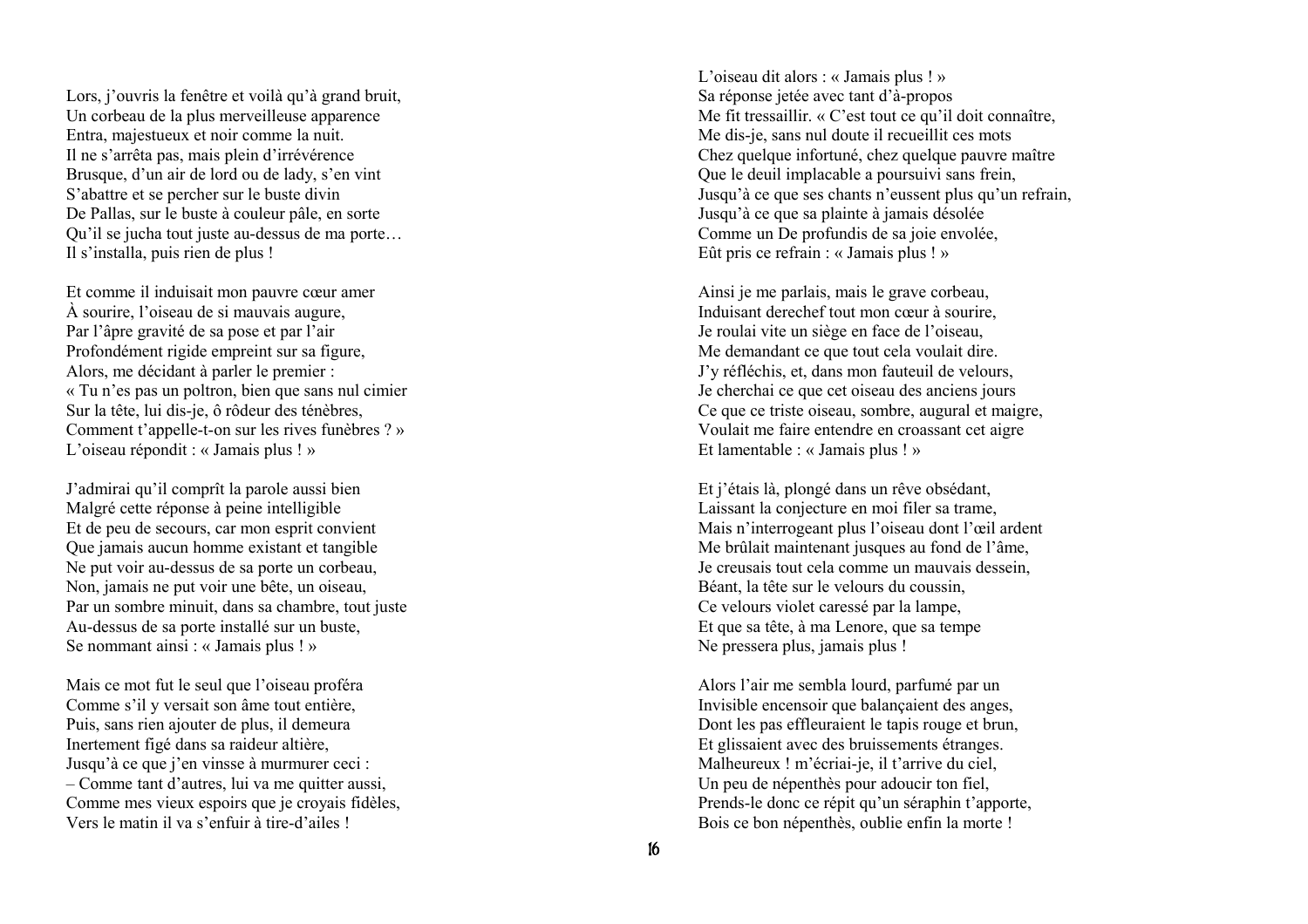Le corbeau grinça : « Jamais plus ! » Prophète de malheur ! oiseau noir ou démon, Criai-je, que tu sois un messager du diable, Ou bien que la tempête, ainsi qu'un goémon T'ait simplement jeté dans ce lieu pitoyable, Dans ce logis hanté par l'horreur et l'effroi, Valeureux naufragé, sincèrement, dis-moi, S'il est, s'il est sur terre un baume de Judée, Qui puisse encor guérir mon âme corrodée ? Le corbeau glapit : « Jamais plus ! »

Prophète de malheur, oiseau noir ou démon, Par ce grand ciel tendu sur nous, sorcier d'ébène, Par ce Dieu que bénit notre même limon, Dis à ce malheureux damné chargé de peine, Si dans le paradis qui ne doit pas cesser, Oh ! dis-lui s'il pourra quelque jour embrasser La précieuse enfant que tout son corps adore, La sainte enfant que les anges nomment Lenore ? Le corbeau gémit : « Jamais plus ! »

Alors, séparons-nous ! puisqu'il en est ainsi, Hurlai-je en me dressant ! rentre aux enfers ! replonge Dans la tempête affreuse ! Oh ! pars ! ne laisse ici, Pas une seule plume évoquant ton mensonge ! Monstre ! fuis pour toujours mon gîte inviolé, Désaccroche ton bec de mon cœur désolé ! Va-t-en ! bête maudite, et que ton spectre sorte Et soit précipité loin, bien loin de ma porte ! Le corbeau râla : « Jamais plus ! »

Et sur le buste austère et pâle de Pallas, L'immuable corbeau reste installé sans trêve ; Au-dessus de ma porte il est toujours, hélas ! Et ses yeux sont en tout ceux d'un démon qui rêve ; Et l'éclair de la lampe, en ricochant sur lui, Projette sa grande ombre au parquet chaque nuit ; Et ma pauvre âme, hors du cercle de cette ombre Qui gît en vacillant – là – sur le plancher sombre, Ne montera plus, jamais plus !

*Read by Ezwa*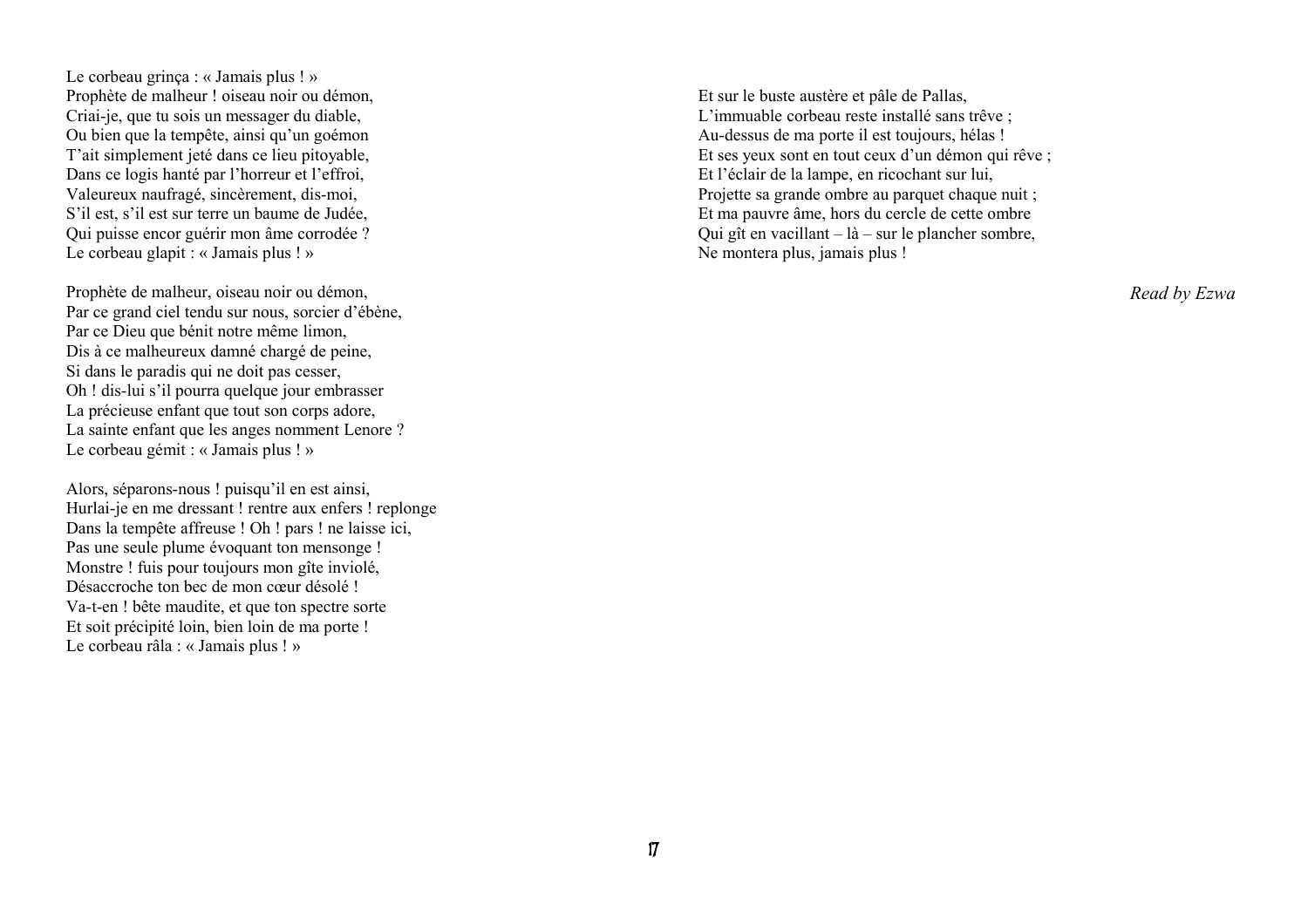#### Le Corbeau

*in French, transated by Sir Tollemach Sinclaire*

Jadis, vers l'heure sombre de minuit, triste et lassé, Quand, faible et mélancolique, je pensais au passé, En lissant une page étrange, curieuse et obscure, De connaissances oubliées, de peine bien dure, Comme je remuais la tête, presque sommeillant, Soudain l'on frappa à la porte, un coup retentissant, On frappa à la porte de ma chambre avec ardeur. Alors je murmurais à part: «C'est quelque visiteur Qui frappa à la porte de ma chambre à coup soutenus, Seulement cela, et rien de plus!»

Alors j'allai ouvrir la porte au milieu de la nuit, Quand, avec de légers mouvements et sans aucun bruit, Un grand corbeau majestueuse sortit alors de l'ombre, Des jours purs et saints d'autrefois dans la gris pénombre. Il ne fit aucun salut, et de moi rien de quêta, Ne resta pas calme une minute, et ne s'arrêta, Mais comme un grand seigneur, ou comme une dame, il entra, Vola sur la porte de ma chambre si sombre, hélas! Et se percha fièrement sur un buste de Pallas, Sur la porte de ma chambre aux panneaux bien vermoulus, Se percha et s'assit, rien de plus.

Or cet importun oiseau couleur d'ébène, en changeant Mes tristes idées, me fit sourire faiblement, Par son grave et austère décorum et par le soin De la contenance qu'il gardais là-bas perché; «Quoique ta crête soit courte et que tu sois bien rusé, Sur nulle lâcheté, pour entrer, tu ne t'es basé, Horrible et hideux corbeau que je hais, là-bas perché; Errant loin du rivage sombre de ton lieu natal, Dis-moi, sans mensonge, que est ton grand nom seigneurial, Sur la plage Plutonienne de la nuit sans vertus.» Le corbeau répondit: «Jamais plus.»

Mais l'affreux corbeau, toujours perché solitairement, Sur ce buste calmement perché, disait fièrement Ces simples mots, comme si son âme était éveillée, Dans ces seuls mots il épancha sa subtile pensée, Rien de plus de tout cela alors il ne murmurait, Pas une seule plume sur son dos ne s'agitait, Jusqu'à ce qu'en peine je dis, comme cela durait: - «J'eus beaucoup d'autres amis, jadis, aimés tendrement, Un matin, il me quittera, sans délai, promptement, Comme nos espoirs passés se sont envolés, déçus.» Or l'oiseau répétait: «Jamais plus!»

Par le silence rompu à la fin presque étonné, Et par sa simple réponse vaguement mystifié: Sans doute, me disais-je, ce qu'il murmure là-haut Est tout ce qu'il connaît, et même son unique mot, Appris de quelque maître malheureux, presque dément, Qui subit quelque désastre impitoyable, vraiment, Désastre qui le suivit très vite et rapidement, Et de qui les chants contenaient en ses notes si fortes Seulement le dur regret de ses espérances mortes, Avec ce fardeau mélancolique et parfois confus Du temps qui sera jamais plus.

«Prophète, lui dis-je, chose de mal toujours méchant, Prophète, que tu sois oiseau, ou bien diable péchant, Soit que tu fus envoyé par Satan en sa colère, Ou que l'orage te lança de l'enfer sur la terre, Le cœur en rage, et cependant tout à fait indompté, Sur ce sol désert, magique, et sans aucune bonté, Ici même, chez moi, objet d'horreur et effronté, Dis-moi vraiment, je t'implore, effrayant et vain fantôme, N'y a-t-il pas, n'y a-t-il pas en Galaad de baume? Dis-le moi, dis-le moi, je t'implore corbeau intrus!» Le corbeau répondit: «Jamais plus!»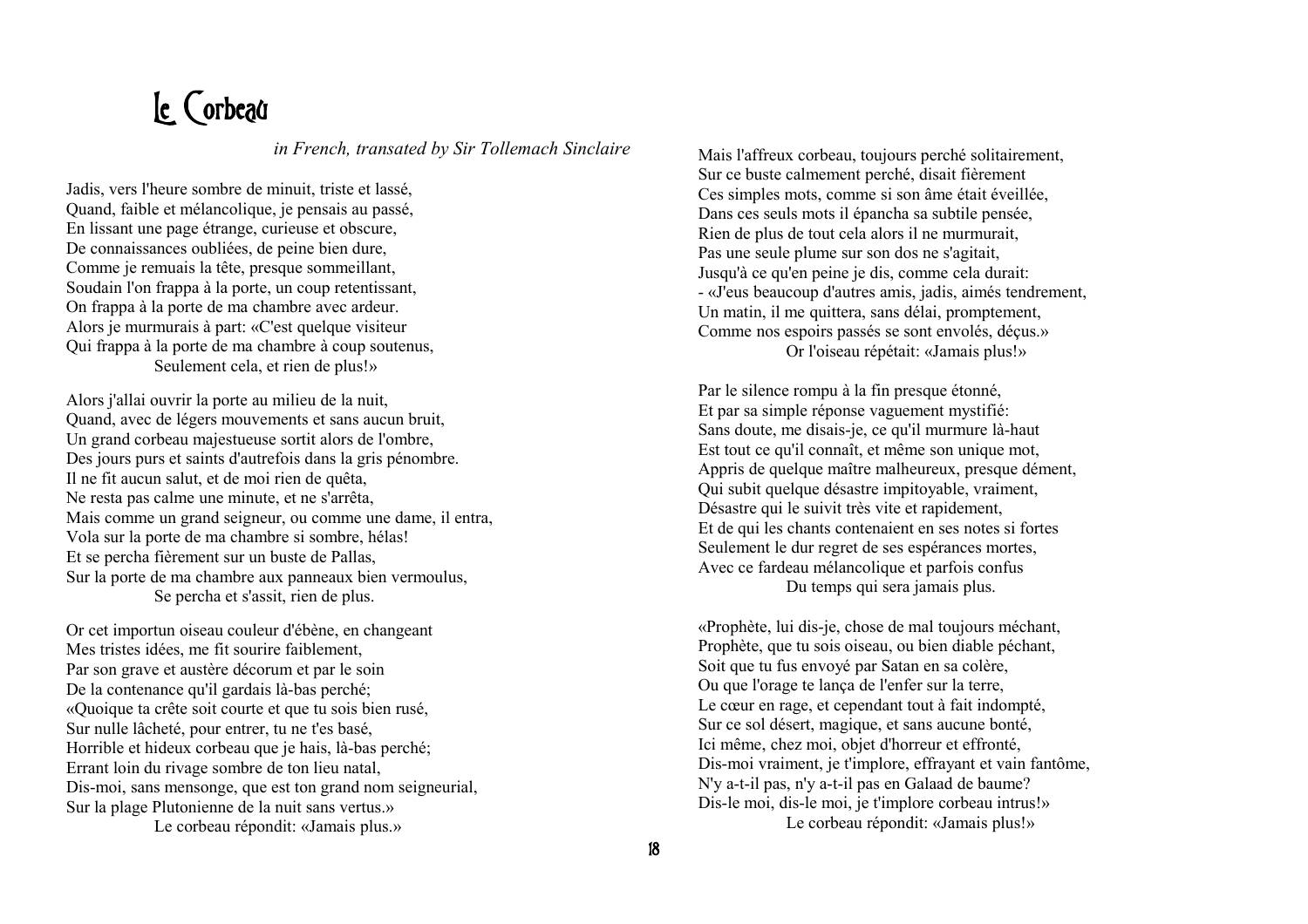«Ah! que ce mot soit notre signe d'adieu cependant, Triste oiseau ou démon de l'enfer, dis-je, en m'écartant, Va-t-en loin d'ici dans la tempête, être maudit, Oh! Retourne vers la rivage Plutonien de la nuit, Et ne laisse aucune plume noire en signe visible Du mensonge que ton âme a dit, mensonge risible, Laisse-moi dans la solitude affreuse, être nuisible! Quitte le buste au-dessus de ma porte, et sois damné! Et retire ton bec maudit de mon cœur torturé! Et ta forme de sur ma porte aux angles bien aigus.» Le corbeau répondit: «Jamais plus!»

Le corbeau maudit, jamais jamais ne s'envolant, méfiant, Encore assis, encore assis, et toujours défiant, Sur le buste de Pallas à la chevelure d'ambre, Reste toujour au-dessus de la porte de ma chambre, Et ses yeux ont tout l'aspect envieux et le ton si vert De ceux d'un démon qui dort, mais l'œil à moitié ouvert. La lumière d'une lampe le montre à découvert, Dessine parfois son ombre sur la parquet si sombre, Et mon âme vague du dehors de cette triste ombre Qui flotte sur la parquet, mon âme aux espoirs perdus, Oh! ne sera libre jamais plus!

*Read by mjbrichant* 

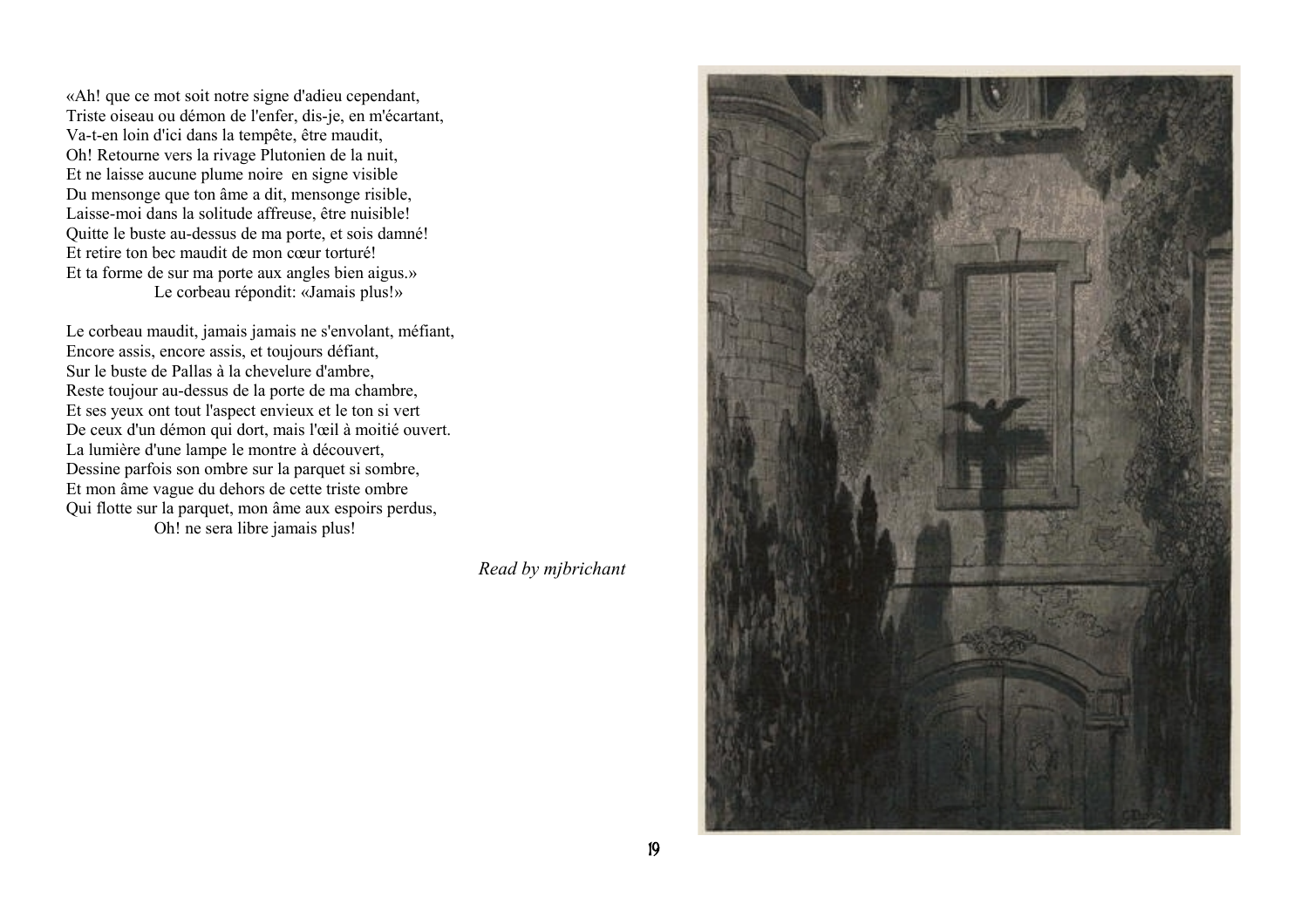# Der Rabe

*in German , translated by Carl Theodore Eben*

Mitternacht umgab mich schaurig, als ich einsam, trüb und traurig, Sinnend saß und las von mancher längstverklung'nen Mähr' und Lehr' – Als ich schon mit matten Blicken im Begriff, in Schlaf zu nicken, Hörte plötzlich ich ein Ticken an die Zimmerthüre her; "Ein Besuch wohl noch," so dacht' ich, "den der Zufall führet her – Ein Besuch und sonst Nichts mehr."

Wohl hab' ich's im Sinn behalten, im Dezember war's, im kalten, Und gespenstige Gestalten warf des Feuers Schein umher. Sehnlich wünscht' ich mir den Morgen, keine Lind'rung war zu borgen Aus den Büchern für die Sorgen – für die Sorgen tief und schwer Um die Sel'ge, die Lenoren nennt der Engel heilig Heer – Hier, ach, nennt sie Niemand mehr!

Jedes Rauschen der Gardinen, die mir wie Gespenster schienen, Füllte nun mein Herz mit Schrecken – Schrecken nie gefühlt vorher; Wie es bebte, wie es zagte, bis ich endlich wieder sagte: "Ein Besuch wohl, der es wagte, in der Nacht zu kommen her – Ein Besuch, der spät es wagte, in der Nacht zu kommen her; Dies allein und sonst Nichts mehr."

Und ermannt nach diesen Worten öffnete ich stracks die Pforten: "Dame oder Herr," so sprach ich, "bitte um Verzeihung sehr! Doch ich war mit matten Blicken im Begriff, in Schlaf zu nicken, Und so leis scholl Euer Ticken an die Zimmerthüre her, Daß ich kaum es recht vernommen; doch nun seid willkommen sehr!" – Dunkel da und sonst Nichts mehr.

Düster in das Dunkel schauend stand ich lange starr und grauend, Träume träumend, die hienieden nie ein Mensch geträumt vorher; Zweifel schwarz den Sinn bethörte, Nichts die Stille draußen störte, Nur das eine Wort man hörte, nur "Lenore?" klang es her; Selber haucht' ich's, und "Lenore!" trug das Echo trauernd her – Einzig dies und sonst Nichts mehr.

Als ich nun mit tiefem Bangen wieder in's Gemach gegangen, Hört' ich bald ein neues Pochen, etwas lauter als vorher. "Sicher," sprach ich da mit Beben, "an das Fenster pocht' es eben, Nun wohlan, so laß mich streben, daß ich mir das Ding erklär' – Still, mein Herz, daß ich mit Ruhe dies Geheimniß mir erklär' Wohl der Wind und sonst Nichts mehr"

Riß das Fenster auf jetzunder, und herein stolzirt' – o Wunder! Ein gewalt'ger, hochbejahrter Rabe schwirrend zu mir her; Flog mit mächt'gen Flügelstreichen, ohne Gruß und Dankeszeichen, Stolz und stattlich sonder Gleichen, nach der Thüre hoch und hehr – Flog nach einer Pallasbüste ob der Thüre hoch und hehr – Setzte sich und sonst Nichts mehr.

Und trotz meiner Trauer brachte er dahin mich, daß ich lachte, So gesetzt und gravitätisch herrscht' auf meiner Büste er. "Ob auch alt und nah dem Grabe," sprach ich, "bist kein feiger Knabe, Grimmer, glattgeschor'ner Rabe, der Du kamst vom Schattenheer – Sprich, welch' stolzen Namen führst Du in der Nacht pluton'schem Heer?" Sprach der Rabe: "Nimmermehr."

Ganz erstaunt war ich, zu hören dies Geschöpf mich so belehren, Schien auch wenig Sinn zu liegen in dem Wort bedeutungsleer; Denn wohl Keiner könnte sagen, daß ihm je in seinen Tagen Sonder Zier und sonder Zügen so ein Thier erschienen wär', Das auf seiner Marmorbüste ob der Thür gesessen wär' Mit dem Namen "Nimmermehr."

Dieses Wort nur sprach der Rabe dumpf und hohl, wie aus dem Grabe, Als ob seine ganze Seele in dem einen Worte wär'. Weiter Nichts ward dann gesprochen, nur mein Herz noch hört' ich pochen, Bis das Schweigen ich gebrochen: "Andre Freunde floh'n seither – Morgen wird auch er mich fliehen, wie die Hoffnung floh seither." Sprach der Rabe: "Nimmermehr!"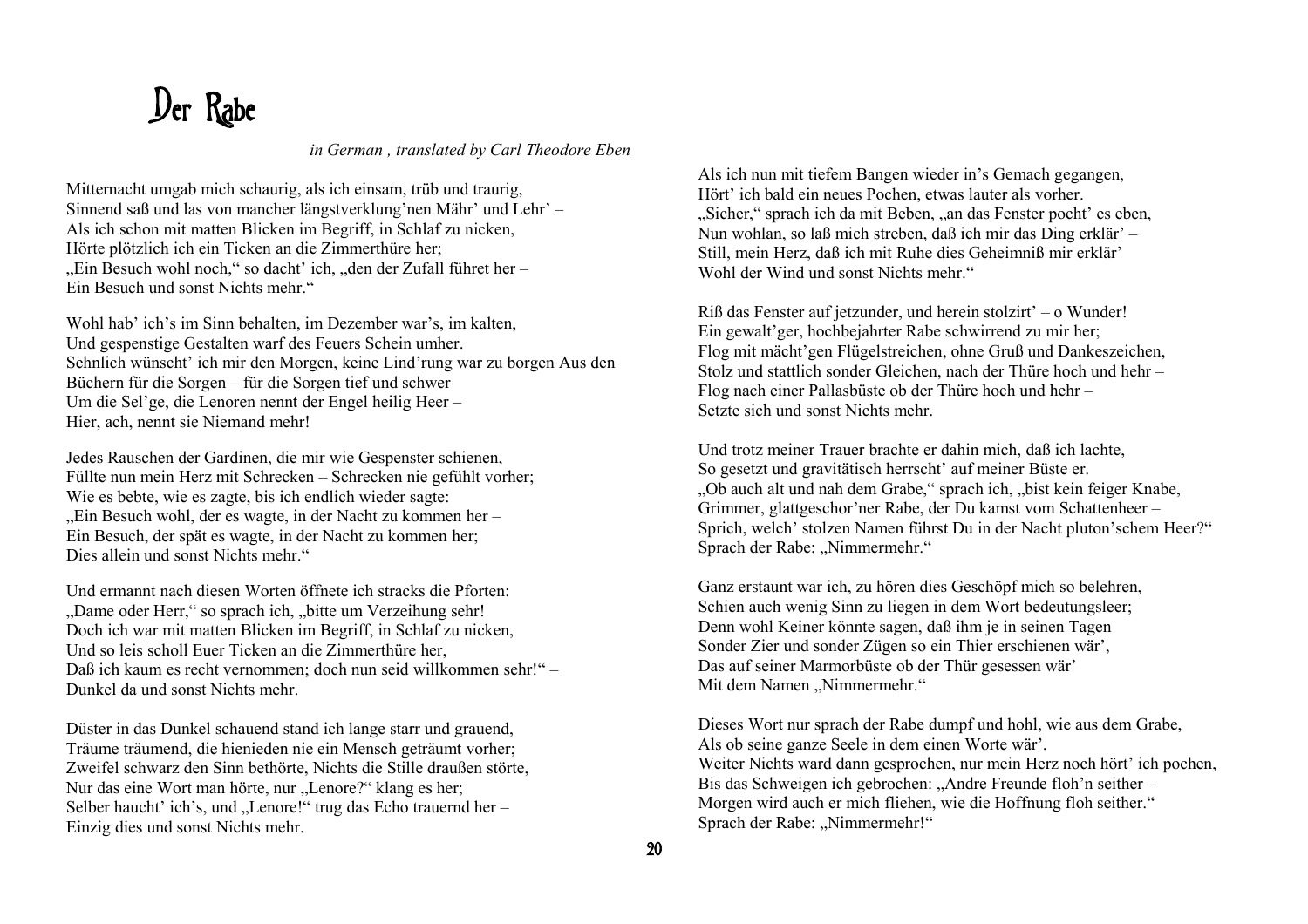Immer höher stieg mein Staunen bei des Raben dunklem Raunen, Doch ich dachte: "Ohne Zweifel weiß er dies und sonst Nichts mehr; Hat's von seinem armen Meister, dem des Unglücks finstre Geister Drohten dreist und drohten dreister, bis er trüb und trauerschwer – Bis ihm schwand der Hoffnung Schimmer, und er fortan seufzte schwer: 'O nimmer – nimmermehr!'"

Trotz der Trauer wieder brachte er dahin mich, daß ich lachte; Einen Armstuhl endlich rollte ich zu Thür und Vogel her. In den sammt'nen Kissen liegend, in die Hand die Wange schmiegend, Sann ich, hin und her mich wiegend, was des Wortes Deutung wär' – Was der grimme, finst're Vogel aus dem nächt'gen Schattenheer Wollt' mit seinem "Nimmermehr."

Dieses saß ich still ermessend, doch des Vogels nicht vergessend, Dessen Feueraugen jetzo mir das Herz beklemmten sehr; Und mit schmerzlichen Gefühlen ließ mein Haupt ich lange wühlen In den veilchenfarb'nen Pfühlen, überstrahlt vom Lichte hehr – Ach, in diesen sammtnen Pfühlen, überstrahlt vom Lichte hehr – Ruhet sie jetzt nimmermehr!

Und ich wähnte, durch die Lüfte wallten süße Weihrauchdüfte, Ausgestreut durch unsichtbare Seraphshände um mich her. "Lethe," rief ich, "süße Spende schickt Dir Gott durch Engelshände, Daß sich von Lenoren wende Deine Trauer tief und schwer! Nimm, o nimm die süße Spende und vergiß der Trauer schwer!" Sprach der Rabe: "Nimmermehr!"

"Gramprophet!" rief ich voll Zweifel, "ob Du Vogel oder Teufel! Ob die Hölle Dich mir sandte, ob der Sturm Dich wehte her! Du, der von des Orkus Strande – Du, der von dem Schreckenlande Sich zu mir, dem Trüben, wandte – künde mir mein heiß Begehr: Find' ich Balsam noch in Gilead! ist noch Trost im Gnadenmeer?" Sprach der Rabe: "Nimmermehr!"

"Gramprophet!" rief ich voll Zweifel, "ob Du Vogel oder Teufel! Bei dem ew'gen Himmel droben, bei dem Gott, den ich verehr' – Künde mir, ob ich Lenoren, die hienieden ich verloren, Wieder find' an Edens Thoren – sie, die throhnt im Engelsheer – Jene Sel'ge, die Lenoren nennt der Engel heilig Heer!" Sprach der Rabe: "Nimmermehr!"

"Sei dies Wort das Trennungszeichen! Vogel, Dämon, Du mußt weichen! Fleuch zurück zum Sturmesgrauen, oder zum pluton'schen Heer! Keine Feder laß zurücke mir als Zeichen Deiner Tücke; Laß allein mich dem Geschicke – wage nie Dich wieder her! Fort und laß mein Herz in Frieden, das gepeinigt Du so sehr!" Sprach der Rabe: "Nimmermehr!"

Und der Rabe weichet nimmer – sitzt noch immer, sitzt noch immer Auf der blassen Pallasbüste ob der Thüre hoch und hehr; Sitzt mit geisterhaftem Munkeln, seine Feueraugen funkeln Gar dämonisch aus dem dunkeln, düstern Schatten um ihn her; Und mein Geist wird aus dem Schatten, den er breitet um mich her, Sich erheben – nimmermehr!

*Read by Hokuspokus*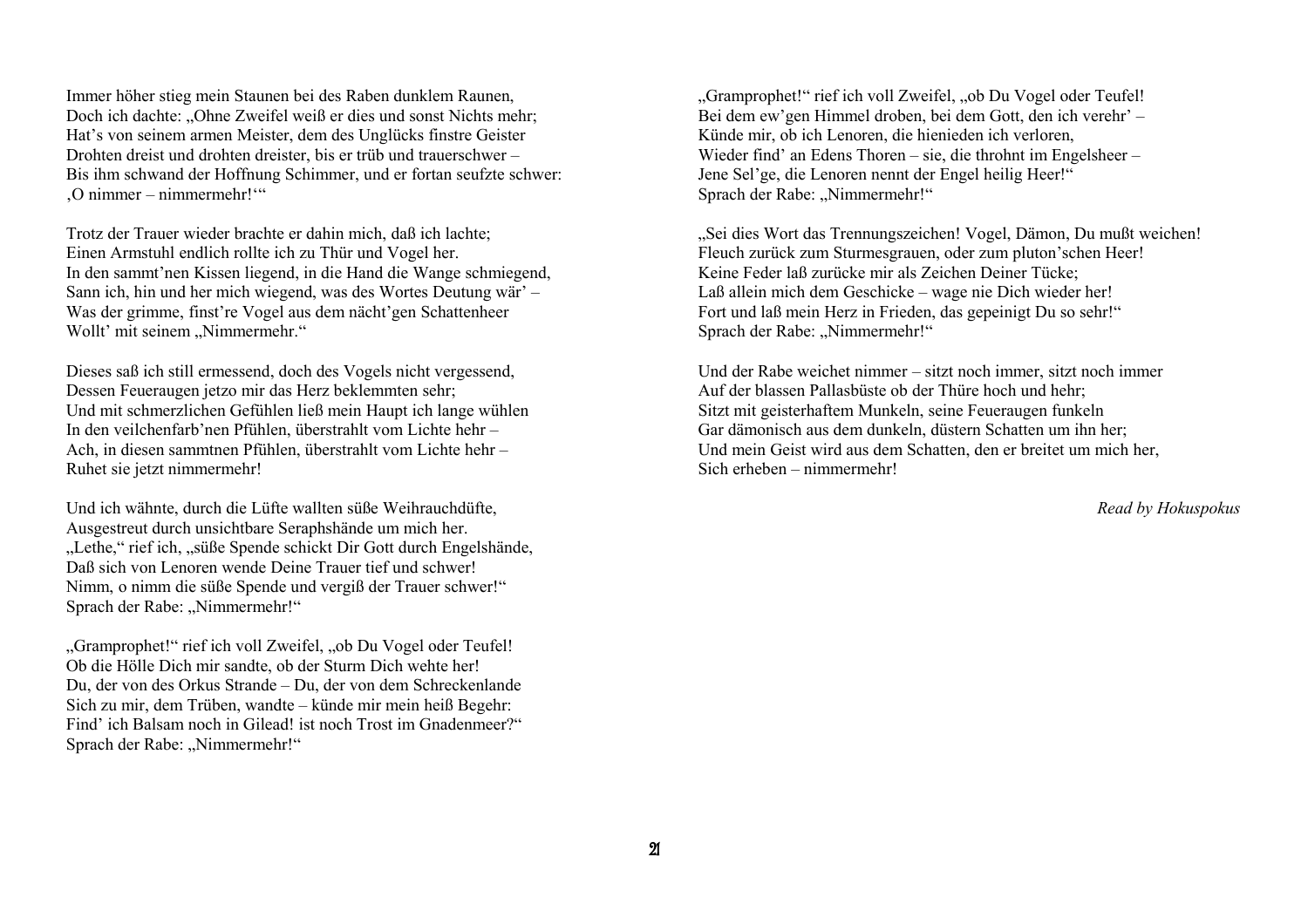# Der Rabe

*in German, translated by Hedwig Lachmann*

Eines Nachts aus gelben Blättern mit verblichnen Runenlettern Tote Mähren suchend, sammelnd, von des Zeitenmeers Gestaden, Müde in die Zeilen blickend und zuletzt im Schlafe nickend, Hört' ich plötzlich leise klopfen, leise doch vernehmlich klopfen Und fuhr auf erschrocken stammelnd: "Einer von den Kameraden," "Einer von den Kameraden!"

In dem letzten Mond des Jahres, um die zwölfte Stunde war es, Und ein wunderlich Rumoren klang mir fort und fort im Ohre, Sehnlichst harrte ich des Tages, jedes neuen Glockenschlages, In das Buch vor mir versenken wollt' ich all mein trüb' Gedenken, Meine Träume von Lenoren, meinen Schmerz um Leonore, Um die tote Leonore.

Seltsame, phantastisch wilde, unerklärliche Gebilde, Schwarz und dicht gleich undurchsicht'gen, nächtig dunklen Nebelschwaden Huschten aus den Zimmerecken, füllten mich mit tausend Schrecken, So daß ich nun bleich und schlotternd, immer wieder angstvoll stotternd, Murmelte, mich zu beschwicht'gen: "Einer von den Kameraden," "Einer von den Kameraden!"

Alsbald aber mich ermannend, fragt' ich jede Scheu verbannend, Wen der Weg noch zu mir führe: Mit wem habe ich die Ehre, Hub ich an weltmännisch höflich, Sie verzeihen, ich bin sträflich, Daß ich Sie nicht gleich vernommen, seien Sie mir hochwillkommen, Hiemit öffnet' ich die Thüre – nichts als schaudervolle Leere, Schwarze, schaudervolle Leere.

Lang in dieses Dunkel starrend, stand ich fürchtend, stand ich harrend, Fürchtend, harrend, zweifelnd, staunend, meine ganze Seel' im Ohre – Doch die Nacht blieb ungelichtet, tiefes Schwarz auf Schwarz geschichtet, Und das Schweigen ungebrochen, und nichts weiter ward gesprochen, Als das Eine flüsternd, raunend: das gehauchte Wort "Leonore", Das ich flüsterte: "Leonore!"

In mein Zimmer wiederkehrend und zum Sessel flüchtend, während Schatten meinen Blick umflorten, hörte ich von neuem klopfen, Diesmal aber etwas lauter, gleichsam kecker und vertrauter. An dem Laden ist es, sagt' ich, und mich zu erheben wagt' ich, Sprach mir Muth zu mit den Worten: Sicher sind es Regentropfen, Weiter nichts als Regentropfen.

Und ich öffnete: Bedächtig schritt ein Rabe groß und nächtig Mit verwildertem Gefieder in's Gemach und gravitätisch Mit dem ernsten Kopfe nickend, flüchtig durch das Zimmer blickend, Flog er auf das Thürgerüste und auf einer Pallasbüste Ließ er sich gemächlich nieder, saß dort stolz und majestätisch, Selbstbewußt und majestätisch.

Ob der herrischen Verfahrens und des würdigen Gebahrens Dieses wunderlichen Gastes schier belustigt, sprach ich: Grimmer Unglücksbote des Gestades an dem Flußgebiet des Hades, Du bist sicher hochgeboren, kommst du gradewegs von den Thoren Des plutonischen Palastes? Sag' wie nennt man dich dort? "Nimmer" Hört' ich da vernehmlich: "Nimmer!"

Wahrlich, ich muß eingestehen, daß mich seltsame Ideen Bei dem dunklen Wort durchschwirrten, ja, daß mir Gedanken kamen, Zweifel vom bizarrsten Schlage, – und es ist wohl keine Frage, Daß dies wunderlich Begebniß ein vereinzeltes Erlebniß: Einen Raben zu bewirthen mit solch ominösem Namen, Solchem ominösen Namen.

Doch mein düsterer Gefährte sprach nichts weiter und gewährte Mir kein Zeichen der Beachtung. Lautlos stille ward's im Zimmer, Bis ich traumhaft, abgebrochen (halb gedacht und halb gesprochen) Raunte: Andre Freunde gingen, morgen hebt auch er die Schwingen, Läßt dich wieder in Umnachtung. Da vernahm ich deutlich "Nimmer", Deutlich und verständlich: "Nimmer".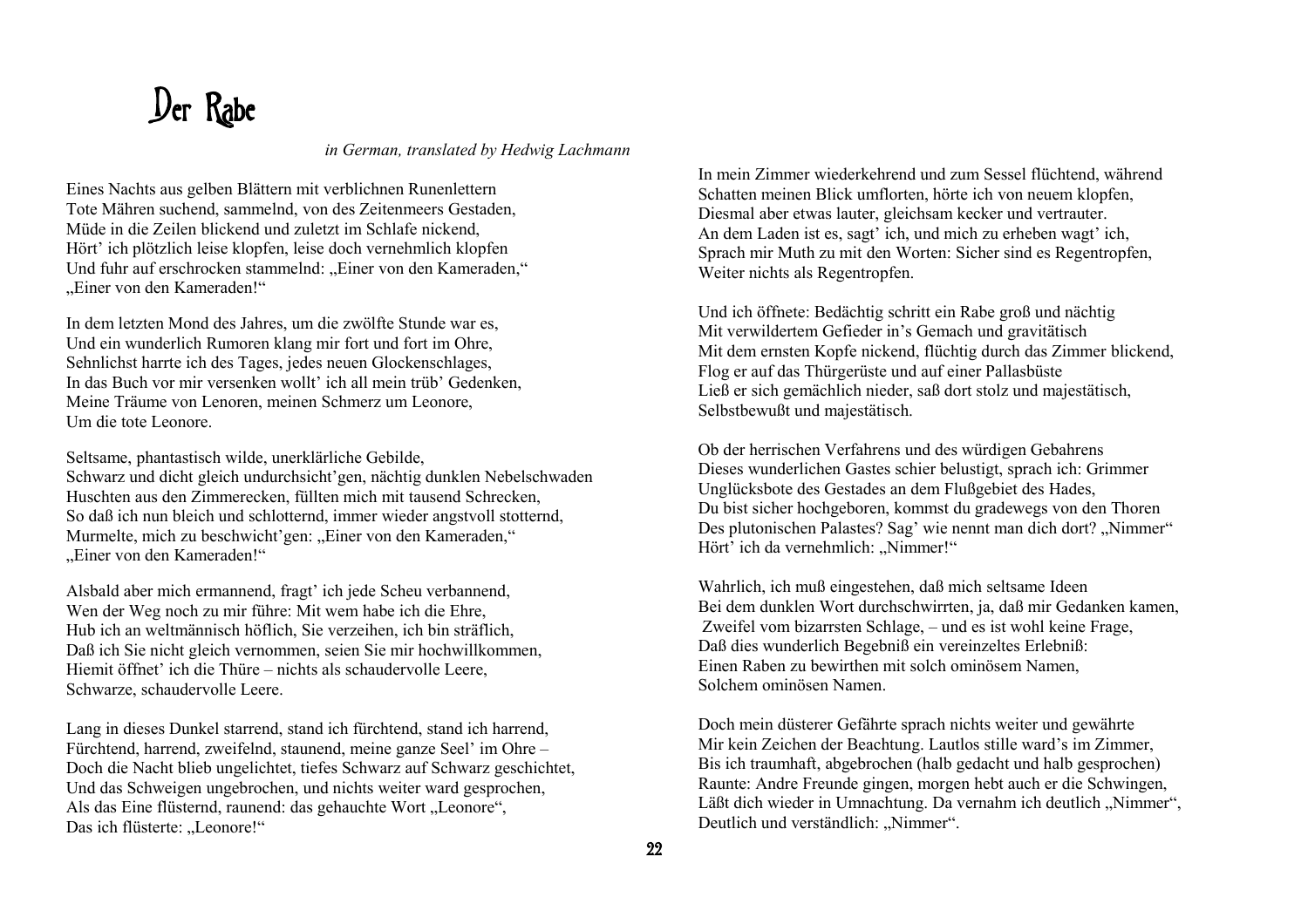Stutzig über die Repliken, maß ich ihn mit scheuen Blicken, Sprechend: Dies ist zweifelsohne sein gesammter Schatz an Worten, Einem Herren abgefangen, dem das Unglück nachgegangen, Nachgegangen, nachgelaufen, bis er auf dem Trümmerhaufen Seines Glücks dies monotone "Nimmer" seufzte allerorten. Jederzeit und allerorten.

Doch der Rabe blieb possierlich würdevoll und unwillkürlich Mußt' ich lächeln ob des Wichtes: Aldann mitten in das Zimmer Einen sammtnen Sessel rückend und mich in die Polster drückend, Sann ich angesichts des grimmen, dürren, ominösen, schlimmen Künders göttlichen Gerichtes, über dieses dunkle "Nimmer", Dieses räthselhafte "Nimmer".

Dies und anderes erwog ich, in die Traumeslande flog ich, Losgelöst von jeder Fessel. Von der Lampe fiel ein Schimmer Auf die violetten Stühle und auf meinem sammt'nen Pfühle Lag ich lange, traumverloren, schwang mich auf zu Leonoren, Die in diesen sammtnen Sessel nimmermehr sich lehnet, nimmer, Nimmer, nimmer, nimmer, nimmer.

Plötzlich ward es in mir lichter, und die Luft im Zimmer dichter, Als ob Weihrauch sie durchwehte. Und an diesem Hoffnungsschimmer Mich erwärmend, rief ich: Manna, Manna, schickst du Gott, Hosianna! Lob ihm, der dir Gnade spendet, der dir seine Engel sendet, Trink', o trink' aus dieser Lethe und vergiß Lenore! "Nimmer", Krächzte da der Rabe "Nimmer".

"Nachtprophet, erzeugt vom Zweifel, seist du Vogel oder Teufel, Triumphirend ob der Sünder Zähneklappern und Gewimmer – Hier aus dieser dürren Wüste, dieser Stätte geiler Lüste, Hoffnungslos, doch ungebrochen und noch rein und unbestochen, Frag' ich dich, du Schicksalskünder: Ist in Gilead Balsam?" "Nimmer", Krächzte da der Rabe "Nimmer".

"Nachtprophet, erzeugt vom Zweifel, seist du Vogel oder Teufel, Bei dem göttlichen Erbarmen, lösch nicht diesen letzten Schimmer! Sag' mir, find ich nach dem trüben Erdenwallen einst dort drüben Sie, die von dem Engelschore wird geheißen Leonore? Werd ich sie dort nicht umarmen, meine Leonore? "Nimmer", Krächzte da der Rabe "Nimmer".

Feind, du lügst, heb' dich von hinnen, schrie ich auf beinah von Sinnen, Dorthin zieh', wo Schatten wallen unter Winseln und Gewimmer, Kehr' zurück zum dunklen Strande, laß kein Federchen zum Pfande Dessen, was du prophezeitest, daß du diesen Ort entweihtest, Nimm aus meiner Brust die Krallen, hebe dich von hinnen! "Nimmer", Krächzte da der Rabe "Nimmer".

Und auf meinem Thürgerüste, auf der bleichen Pallasbüste, Unverdrossen, ohn' Ermatten sitzt mein dunkler Gast noch immer. Sein Dämonenauge funkelt und sein Schattenriß verdunkelt Das Gemach, schwillt immer mächt'ger und wird immer grabesnächtger – Und aus diesem schweren Schatten hebt sich meine Seele nimmer – Nimmer, nimmer, nimmer, nimmer. –

*Read by Katieamp*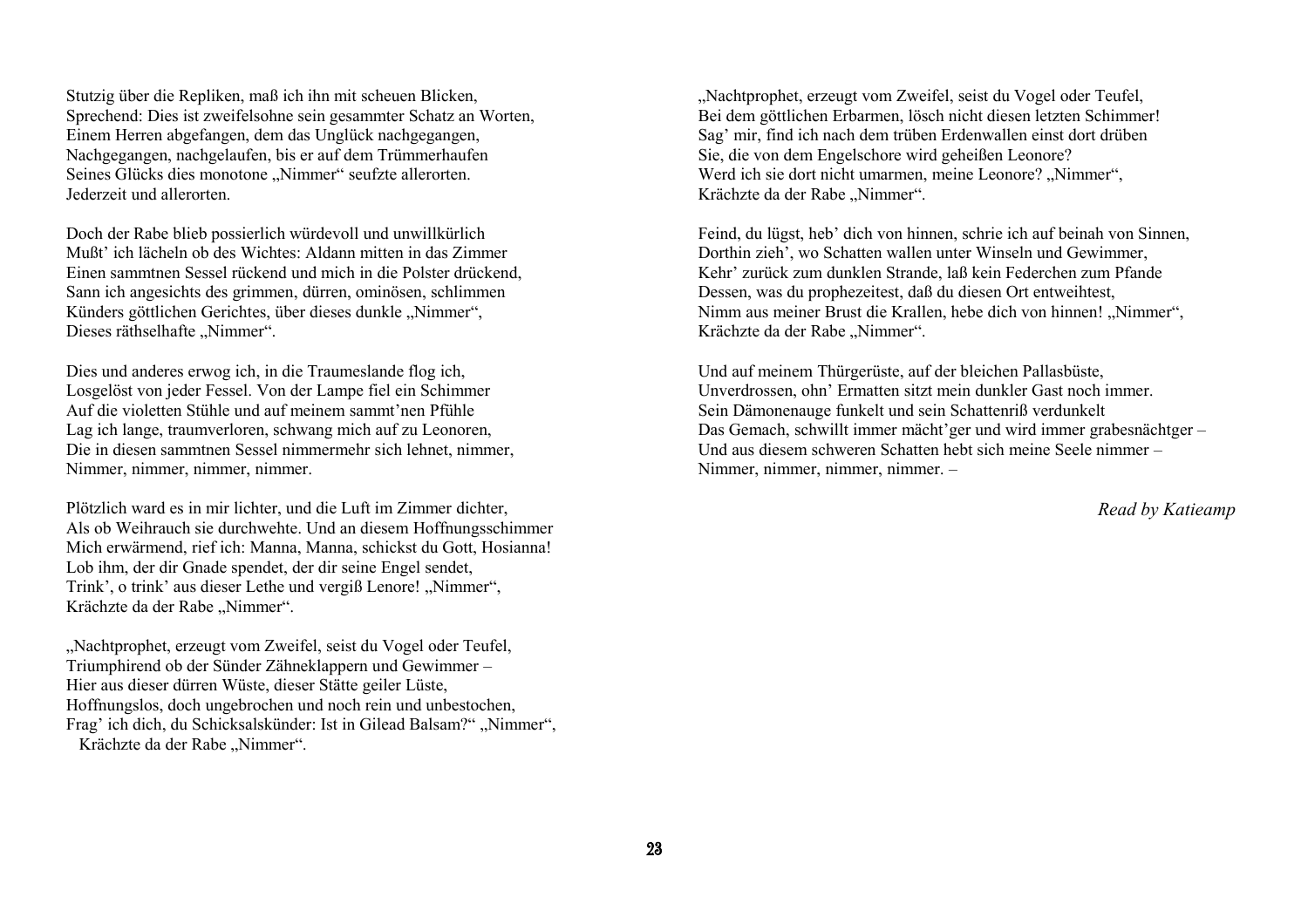#### Der Rabe

*in German , translated by Theodor Etzel* 

Einst in dunkler Mittnachtstunde, als ich in entschwundner Kunde Wunderlicher Bücher forschte, bis mein Geist die Kraft verlor Und mir's trübe ward im Kopfe, kam mir's plötzlich vor, als klopfe Jemand zag ans Tor, als klopfe – klopfe jemand sacht ans Tor. Irgendein Besucher, dacht ich, pocht zur Nachtzeit noch ans Tor – Weiter nichts. – So kam mir's vor.

Oh, ich weiß, es war in grimmer Winternacht, gespenstischen Schimmer Jagte jedes Scheit durchs Zimmer, eh es kalt zu Asche fror. Tief ersehnte ich den Morgen, denn umsonst war's, Trost zu borgen Aus den Büchern für das Sorgen um die einzige Lenor, Um die wunderbar Geliebte – Engel nannten sie Lenor –, Die für immer ich verlor.

Die Gardinen rauschten traurig, und ihr Rascheln klang so schaurig, Füllte mich mit Schreck und Grausen, wie ich nie erschrak zuvor. Um zu stillen Herzens Schlagen, sein Erzittern und sein Zagen, Mußt ich murmelnd nochmals sagen: Ein Besucher klopft ans Tor. – Ein verspäteter Besucher klopft um Einlaß noch ans Tor, Sprach ich meinem Herzen vor.

Alsobald ward meine Seele stark und folgte dem Befehle. »Herr«, so sprach ich, »oder Dame, ach, verzeihen Sie, mein Ohr Hat Ihr Pochen kaum vernommen, denn ich war schon schlafbenommen, Und Sie sind so sanft gekommen – sanft gekommen an mein Tor; Wußte kaum den Ton zu deuten ...« Und ich machte auf das Tor: Nichts als Dunkel stand davor.

Starr in dieses Dunkel spähend, stand ich lange, nicht verstehend, Träume träumend, die kein irdischer Träumer je gewagt zuvor; Doch es herrschte ungebrochen Schweigen, aus dem Dunkel krochen Keine Zeichen, und gesprochen ward nur zart das Wort »Lenor«, Zart von mir gehaucht – wie Echo flog zurück das Wort »Lenor«. Nichts als dies vernahm mein Ohr.

Wandte mich zurück ins Zimmer, und mein Herz erschrak noch schlimmer, Da ich wieder klopfen hörte, etwas lauter als zuvor. »Sollt ich«, sprach ich, »mich nicht irren, hörte ich's am Fenster klirren; Oh, ich werde bald entwirren dieses Rätsels dunklen Flor – Herz, sei still, ich will entwirren dieses Rätsels dunklen Flor. Tanzt ums Haus der Winde Chor?«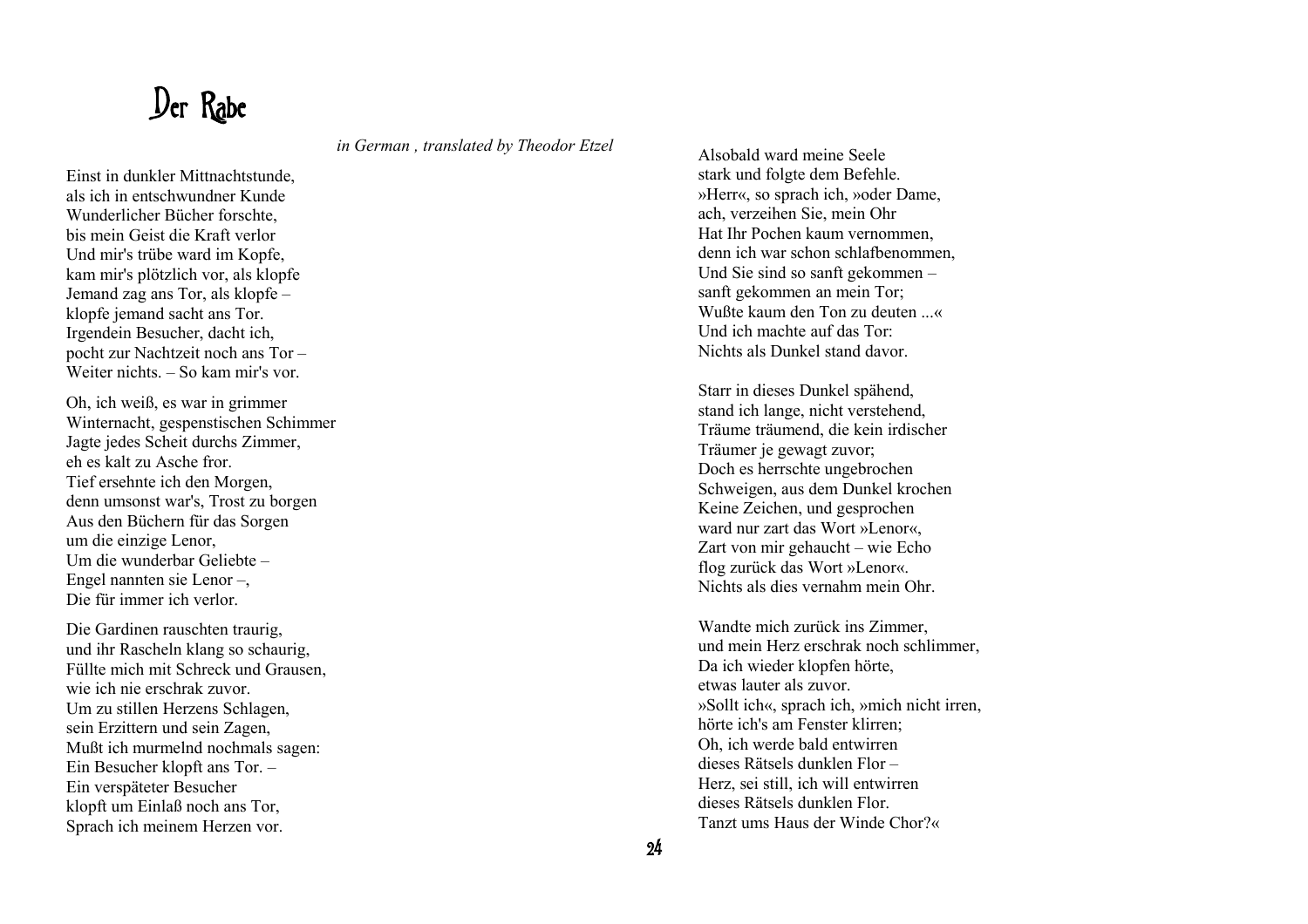Hastig stieß ich auf die Schalter – flatternd kam herein ein alter, Stattlich großer, schwarzer Rabe, wie aus heiliger Zeit hervor, Machte keinerlei Verbeugung, nicht die kleinste Dankbezeigung, Flog mit edelmännischer Neigung zu dem Pallaskopf empor, Grade über meiner Türe auf den Pallaskopf empor – Saß – und still war's wie zuvor.

Doch das wichtige Gebaren dieses schwarzen Sonderbaren Löste meines Geistes Trauer, und ich schalt ihn mit Humor: »Alter, schäbig und geschoren, sprich, was hast du hier verloren? Niemand hat dich herbeschworen aus dem Land der Nacht hervor. Tu mir kund, wie heißt du, Stolzer aus Plutonischem Land hervor?« Sprach der Rabe: »Nie du Tor.«

Daß er sprach so klar verständlich – ich erstaunte drob unendlich, Kam die Antwort mir auch wenig sinnvoll und erklärend vor. Denn noch nie war dies geschehen: über seiner Türe stehen Hat wohl keiner noch gesehen solchen Vogel je zuvor – Über seiner Stubentüre auf der Büste je zuvor, Mit dem Namen »Nie du Tor«.

Doch ich hört in seinem Krächzen seine ganze Seele ächzen, War auch kurz sein Wort, und brachte er auch nichts als dieses vor. Unbeweglich sah er nieder, rührte Kopf nicht noch Gefieder, Und ich murrte, murmelnd wieder: »Wie ich Freund und Trost verlor, Werd ich morgen ihn verlieren – wie ich alles schon verlor « Sprach der Rabe: »Nie du Tor.«

Seine schroff gesprochnen Laute klangen passend, daß mir graute. »Aber«, sprach ich, »nein, er plappert nur sein einzig Können vor, Das er seinem Herrn entlauschte, dessen Pfad ein Unstern rauschte, Bis er letzten Mut vertauschte gegen trüber Lieder Chor – Bis er trostlos trauerklagte in verstörter Lieder Chor Mit dem Kehrreim: ›Nie du Tor.‹«

Da der Rabe das bedrückte Herz zu Lächeln mir berückte, Rollte ich den Polsterstuhl zu Büste, Tür und Vogel vor, Sank in Samtsitz, nachzusinnen, Traum mit Träumen zu verspinnen Über solchen Tiers Beginnen: was es wohl gewollt zuvor – Was der alte ungestalte Vogel wohl gewollt zuvor Mit dem Krächzen: »Nie du Tor.«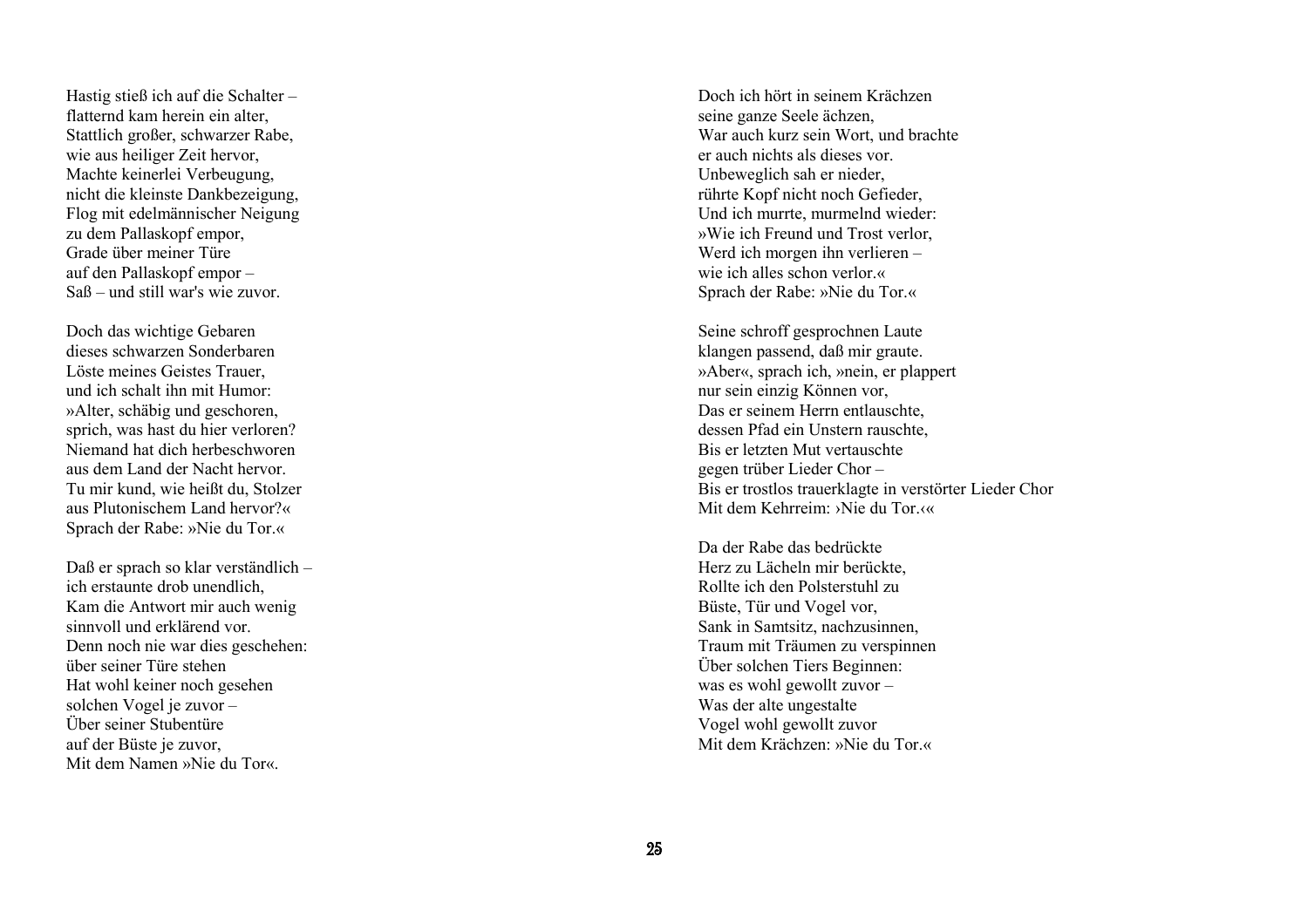Saß, der Seele Brand beschwichtend, keine Silbe an ihn richtend, Seine Feueraugen wühlten mir das Innerste empor. Saß und kam zu keinem Wissen, Herz und Hirn schien fortgerissen, Lehnte meinen Kopf aufs Kissen lichtbegossen – das Lenor Pressen sollte – lila Kissen, das nun nimmermehr Lenor Pressen sollte wie zuvor!

Dann durchrann, so schien's, die schale Luft ein Duft aus Weihrauchschale Edler Engel, deren Schreiten rings vom Teppich klang empor. »Narr!« so schrie ich, »Gott bescherte dir durch Engel das begehrte Glück Vergessen: das entbehrte Ruhen, Ruhen vor Lenor! Trink, o trink das Glück: Vergessen der verlorenen Lenor!« Sprach der Rabe: »Nie du Tor.«

»Weiser!« rief ich, »sonder Zweifel Weiser! – ob nun Tier, ob Teufel – Ob dich Höllending die Hölle oder Wetter warf hervor, Wer dich nun auch trostlos sandte oder trieb durch leere Lande Hier in dies der Höll verwandte Haus – sag, eh ich dich verlor: Gibt's – o gibt's in Gilead Balsam? – Sag mir's, eh ich dich verlor!« Sprach der Rabe: »Nie du Tor.«

»Weiser!« rief ich, »sonder Zweifel Weiser! – ob nun Tier, ob Teufel – Schwör's beim Himmel uns zu Häupten – schwör's beim Gott, den ich erkor – Schwör's der Seele so voll Grauen: soll dort fern in Edens Gauen Ich ein strahlend Mädchen schauen, die bei Engeln heißt Lenor? – Sie, die Himmlische, umarmen, die bei Engeln heißt Lenor?« Sprach der Rabe: »Nie du Tor.«

»Sei dies Wort dein letztes, Rabe oder Feind! Zurück zum Grabe! Fort! zurück in Plutons Nächte!« schrie ich auf und fuhr empor. »Laß mein Schweigen ungebrochen! Deine Lüge, frech gesprochen, Hat mir weh das Herz durchstochen. – Fort, von deinem Thron hervor! Heb dein Wort aus meinem Herzen – heb dich fort, vom Thron hervor!« Sprach der Rabe: »Nie du Tor.«

Und der Rabe rührt sich nimmer, sitzt noch immer, sitzt noch immer Auf der blassen Pallasbüste, die er sich zum Thron erkor. Seine Augen träumen trunken wie Dämonen traumversunken; Mir zu Füßen hingesunken droht sein Schatten tot empor. Hebt aus Schatten meine Seele je sich wieder frei empor? – Nimmermehr – oh, nie du Tor!

*Read by McCavity*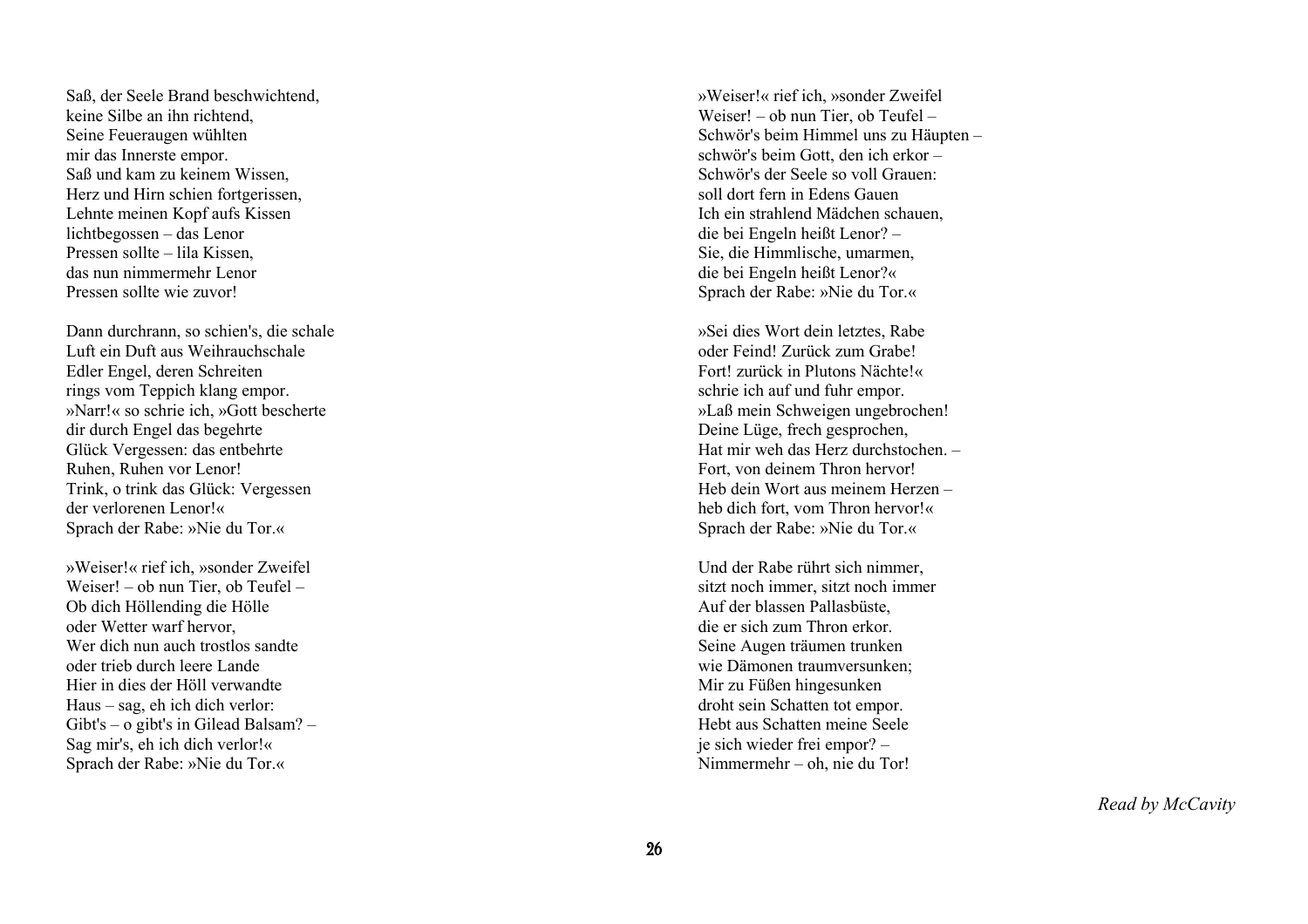# Il Corvo

*in Italian , translated by Francesco Contaldi* 

Mentre, debole e stanco, verso la mezzanotte scorrea d'antico libro pagine strane e dotte sonnecchiando, ad un tratto come un picchio ascoltai, un lieve, un gentil picchio de la mia stanza all'uscio. - E` qualcuno che picchia de la mia stanza all'uscio, e non altro, - pensai.

Ricordo. Era il dicembre freddo, e ogni tizzo lento si spegnea disegnando l'ombra sul pavimento. Il dì solo anelavo – dacchè invano cercai oblio nei libri al duolo per la morta Leonora – per te, raggiante vergine, che in ciel chiaman Leonora, e qui nome non hai.

E il triste incerto fremito de le rosse cortine tema ignota e fantastica m'incutea senza fine, sì che, a calmare i battiti del cuore, io mi levai; indi: - E` qualcun che picchia de la mia stanza all'uscio, qualcun che varcar vuole de la mia stanza l'uscio, non altro, - mormorai.

Calmato allor lo spirito, senza esitare ancora: - Da voi perdono imploro, signor – dissi – o signora; ma il fatto è che dormivo, e voi pur piano assai picchiaste, così lieve della mia stanza a l'uscio, che avervi udito appena mi pare. – Ed aprii l'uscio; ma sol bujo trovai.

Dubbio e timor nel bujo m'assalsero, e stupito restai, sogni seguendo che mai uomo ha seguito; ma ognor silenzio e tenebre intorno a me scrutai, sol bisbigliossi un motto, il nome di Leonora! Lo dissi io stesso, e l'eco rimormorò: Leonora! Sol questo e nulla mai.

Tornando nella camera con lo spirito agitato, ecco il picchio ripetersi d'un tratto e più spiccato. - Oh! certo è a la finestra che battono, - esclamai, è là, su la persiana; scopriamo un tal mistero… tregua un istante, o cuore; scopriamo un tal mistero… Sarà il vento, - pensai.

A spalancar le imposte mossi, e, agitando l'ale, entrò un bel corvo antico in aria trionfale. Non fe' saluto alcuno, arrestossi mai, finché, come un padrone, posò lì sopra l'uscio, di Pallade su un busto, proprio lì sopra a l'uscio. Fermossi e l'osservai.

E allor lassù mirando quel nero uccello assiso, il suo grave contegno mi diè lieve un sorriso. - Rasa hai la cresta, - dissi, - ma un vinto non sarai. Corvo spettral che vieni tristo dai regni bui, parla, qual' è il tuo nome, laggiù nei regni bui? E il corvo: Non più mai!

Gran meraviglia io m'ebbi quell'uccello ad udire, benché il motto sì incerto poco volesse dire; ma pur quella fantastica parvenza io l'accettai, poiché vedea l'uccello giù, al di sopra dell'uscio, bestia o uccello, sul busto giù al di sopra dell'uscio, col nome: Non più mai!

Ma non disse oltre il corvo, fermo sul busto e assorto, come se pronunziando quel motto ei fosse morto. Nulla s'intese, e alcuna piuma non mosse mai, infin ch'io ripetei: - Altri fuggiron via; ei pur n'andrà siccome le mie speranze via. E l'uccello: Non mai!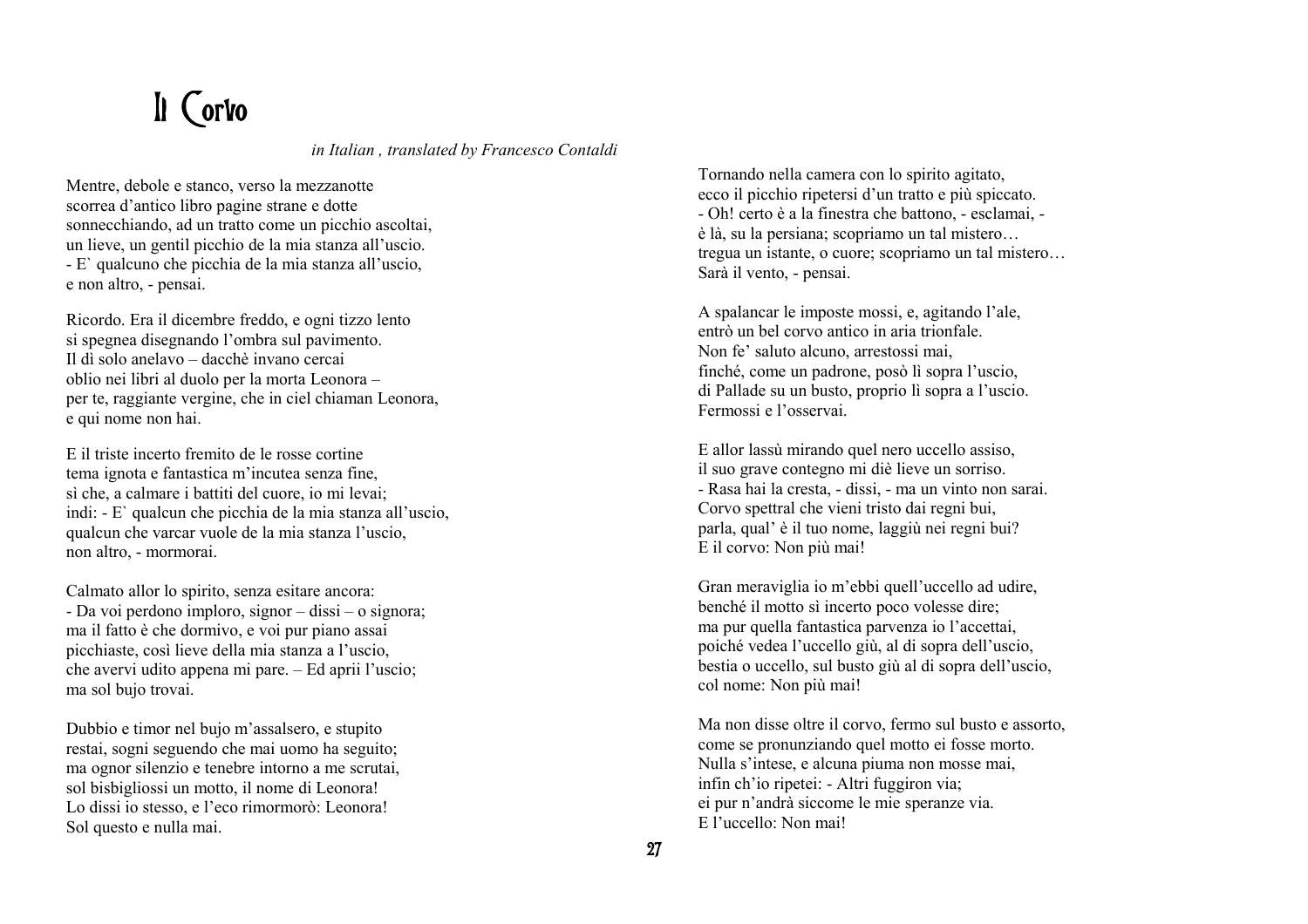Atterrito da l'arida risposta così adatta:  $-$  Oh, senza dubbio – dissi – d'un corvo qui si tratta, al quale un infelice padron stretto ne' guai, cantando con le lugubri nenie le sue meschine speranze, in ritornello avrà insegnato alfine quel triste: Non più mai!

E poiché l'alma al riso moveami ancor l'aspetto del corvo, il seggiolone volsi a lui dirimpetto, e tosto dietro a innumeri fantasie mi lanciai per saper che volesse quel triste antico uccello, quello sgraziato e magro, spettrale antico uccello dir con il suo Non mai!

Così fantasticando stetti, senza parlare; ma dai suoi occhi il cuore io mi sentia bruciare; un pezzo stetti, e il capo sul velluto appoggiai del sedil, che la lampada irradiava da l'alto, la violacea stoffa irradiata da l'alto, ch'Ella ha lasciato ormai.

Allor dei passi d'angeli udir mi parve e denso L'aere intorno farsi d'indivisibile incenso. - Malvagio, a mezzo d'angeli ti manda Iddio, - gridai – riposo da le assidue memorie di Leonora; bevi l'oblio, dimentica la perduta Leonora! Disse il corvo: Non mai!

Profeta, – io feci, – e sempre tal, sia uccello o infido spettro, ti spinga l'Erebo o la tempesta al lido, – tu che su questa terra desolata ten vai, per la mia tetra casa; dimmi schietto, t'imploro: v'è pace almeno in Galaad?…dimmi, dimmi, t'imploro! E il corvo: Non più mai!

Profeta – io ripetetti, – sia uccello o spettro errante – Dimmi, pel Dio che adori, per quel ciel scintillante: potrà in un Eden lunge l'anima triste assai trovar la dolce vergine che chiamano Leonora, la vergine che gli angeli ora chiaman Leonora? Disse il corvo: Più mai!

Demone o uccello, parti, – proruppi allora, – ai boschi torna, fra le tempeste, di Pluto ai regni foschi, né una penna in ricordo di quel che detto or hai resti! a la solitudine mi lascia, e sgombra via dal busto! Oh, il becco levami dal core, e sgombra via! Disse il corvo: Non mai!

E là, senza più muoversi, rimane esso a guardare, fermo sul busto pallido, de l'uscio al limitare. Sembrano di sognante demoni gli occhi, e i rai del lume ognor disegnano l'ombra sul pavimento, né l'alma da quell'ombra lunga sul pavimento sarà libera mai!

*Read by Daniele F.*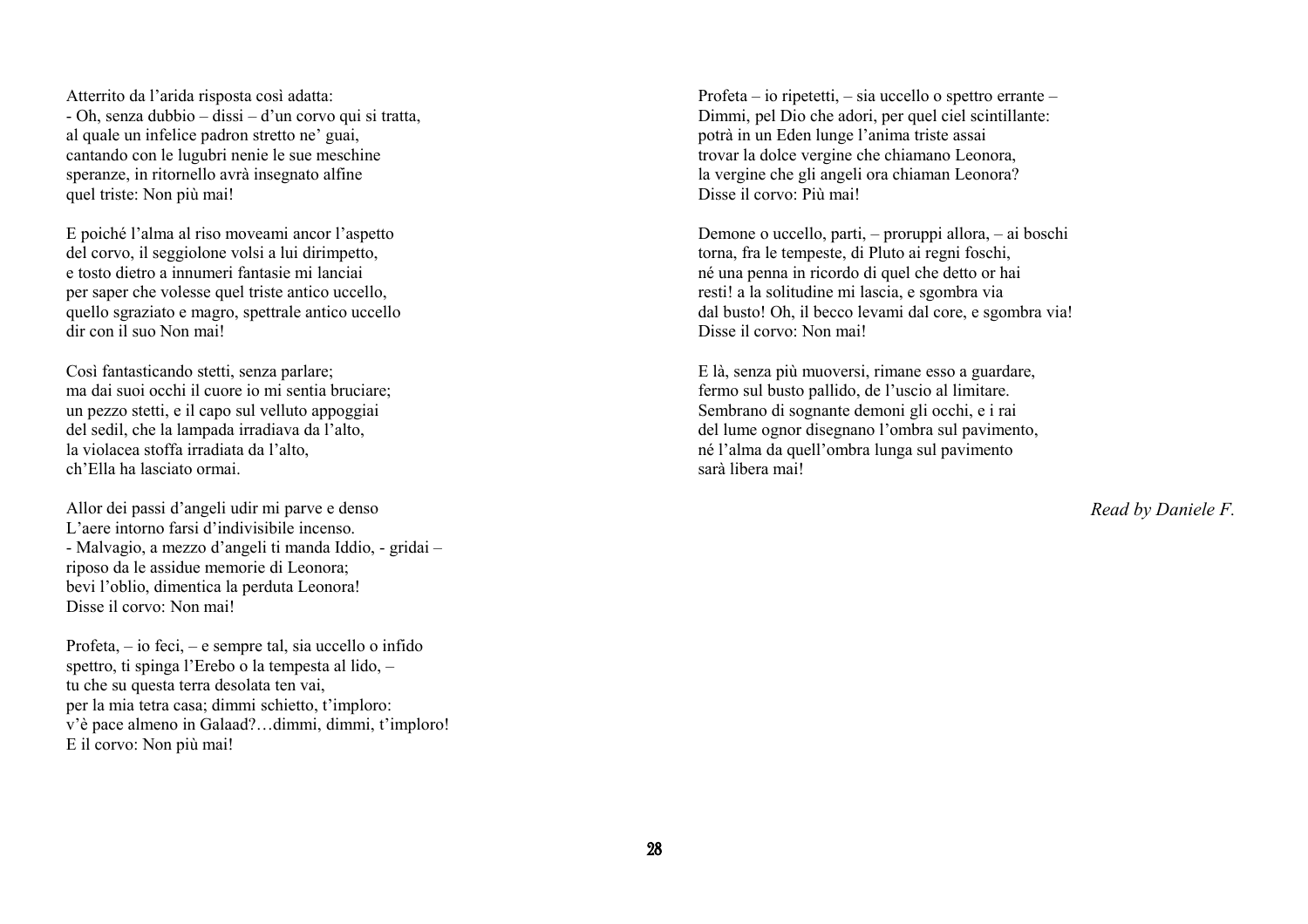#### Corvus

*in Latin, translated by Lewis Gidley* 

 ALTA nox erat; sedebam tædio fessus gravi, Nescio quid exoletæ perlegens scientiæ, Cum velut pulsantis ortus est sonus meas fores— Languido pulsantis ictu cubiculi clausas fores: "En, amicus visitum me serius," dixi, "venit-Inde fit sonus;—quid amplius?"

Ah! recordor quod Decembris esset hora nubili, In pariete quod favillæ fingerent imagines. Crastinum diem petebam; nil erat solaminis, Nil levaminis legendo consequi curæ meæ:— De Leonina dolebam, cœlites quam nominant— Nos non nominamus amplius.

Mœstus aulæi susurros purpurati, et serici, Horrui vana nec ante cognita formidine; Propter hoc, cor palpitans ut sisterem, jam dictitans Constiti, "Meus sodalis astat ad fores meas, Me meus sero sodalis hic adest efflagitans; Inde fit sonus;—quid amplius?"

Mente mox corroborata, desinens vanum metum, "Quisquis es, tu parce," dixi "negligentiæ meæ; Me levis somnus tenebat, et quantis tam lenibus Ictibus fores meas, ut irritum sonum excites, Quem mea vix consequebar aure"—tunc pandi fores:— Illic nox erat;—nil amplius.

Has tenebras intuebar tum stupens mentu diu, Hæsitans, et mente fingens quodlibet miraculum; At tacebat omne limen ferreo silentio, Et, "Leonina!" inde nomen editum solum fuit; Ipse dixeram hoc, et echo reddidit loquax idem;— Hæc vox edita est;—nil amplius.

In cubiclum mox regressus, concitis præcordiis, Admodum paulo acriorem rursus ictum exaudio. "Quicquid est, certe fenestras concutit," dixi, "meas; Eja, prodest experiri quid sit hoc mysterium— Cor parumper conquiesce, donec hoc percepero;— Flatus hic strepit;—nil amplius."

Tunc repagulis remotis, huc et huc, en, cursitans, Et micans alis, verenda forma, corvus insilit. Blandiens haud commoratus, quam celerrime viam Fecit et gravis, superbus, constitit super fores— In caput divæ Minervæ collocans se sculptile Sedit, motus haud dein amplius.

Nonnihil deliniebat cor meum iste ales niger, Fronte, ceu Catoniana tetrica me contuens: "Tu, licet sis capite lævi, tamen es acer, impiger, Tam verendus," inquam "et ater, noctis e plaga vagans— Dic, amabo, qui vocaris nocte sub Plutonia?" Corvus rettulit, "Non amplius."

Ales iste luculenter eloquens me perculit, Ipsa quamvis indicaret pæne nil responsio; Namque nobis confitendum est nemini mortalium Copiam datam videndi quadrupedem unquam aut alitem, Qui super fores sederet sculptilem premens Deam, Dictus nomine hoc, "Non amplius."

At sedens super decorum solus ales id caput, Verba tamquam mente tota dixit hæc tantummodo. Deinde pressis mansit alis, postea nil proferens, Donec ægre murmurârim, "Cæteri me negligunt— Deseret me cras volucris, spes ut ante destitit." Corvus tunc refert, "Non amplius."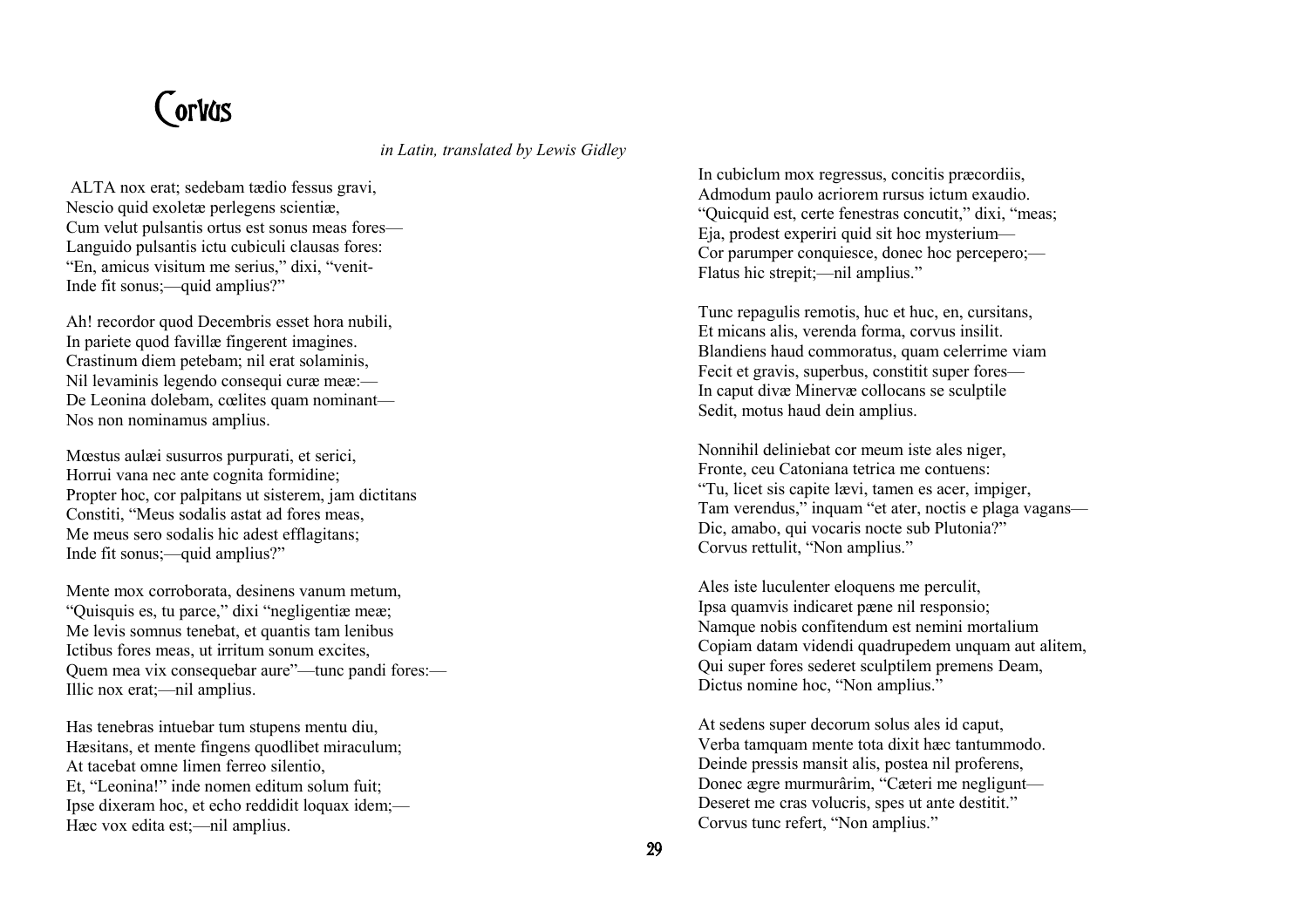Me statim commovit apta, quam dedit, responsio: "Ista," dixi, "sola vox est huic opes, peculium, Quam miser præcepit actus casibus crebris herus Ingruentibus maligne, donec ingemisceret, Hanc querulam, destitutus spe, redintegrans diu, Vocem lugubrem, 'Non amplius.'"

Mox, nam adhuc deliniebat cor meum iste ales niger, Culcitis stratum sedile colloco adversus fores; Hac cubans in sede molli mente cogito mea, Multa fingens continenter, quid voluerit alitis Tam sinistri, dam tigrantis, tam macri, tam tetrici, Ista rauca vox, "Non amplius."

Augurans hoc considebam, proferens vocis nihil Ad volucrem, jam intuentem pupulis me flammeis; Augurans hôc plus sedebam, segniter fulto meo Capite culcita decora, luce lampadis lita, Quam premet puella mollem, luce lampadis litam, Illa lux mea, ah! non amplius.

Visus aer thureis tunc fumigari odoribus, Quos ferebant Dî prementes pede tapeta tinnulo. "En, miser," dixi, "ministrant—Dî tibi nunc exhibent Otium multùm dolenti de Leonina tua! Eja, nepenthes potitor, combibens oblivia!" Corvus rettulit, "Non amplius."

"Tu, sacer propheta," dixi, "sis licet dæmon atrox!— Tartarus seu te profundus, seu procella huc egerit, Tu, peregrinans, et audax, hanc malam visens domum, Quam colit ferox Erinnys—dic mihi, dic, obsecro, Num levamen sit doloris, quem gero—dic, obsecro!" Corvus rettulit, "Non amplius."

"Tu, sacer propheta," dixi, "sis licet dæmon atrox!— Obsecro deos per illos queis uterque cedimus— Dic dolenti, num remotis in locis olim Elysî Sim potiturus puella numini carissima, Num leoninam videbo, cœlites quam nominant." Corvus rettulit, "Non amplius."

"Ista tempus emigrandi vox notet," dixi fremens— "Repete nimbum, repete noctis, tu, plagam Plutoniam! Nulla sit relicta testans pluma commentum nigra! Mitte miserum persequi me! linque Palladis caput! E meo tu corde rostrum, postibus formam eripe!" Corvus rettulit, "Non amplius."

Et sedens pennis quietis usquem corvus, indies, Sculptilis premit Minervæ desuper pallens caput; Similis oculos molienti luctuosa dæmoni: Sub lychno nigrat tapetes fluctuans umbra alitis; Et mihi mentem levandi subrutam hac umbra meam Facta copia est—non amplius!

*Read by hefyd*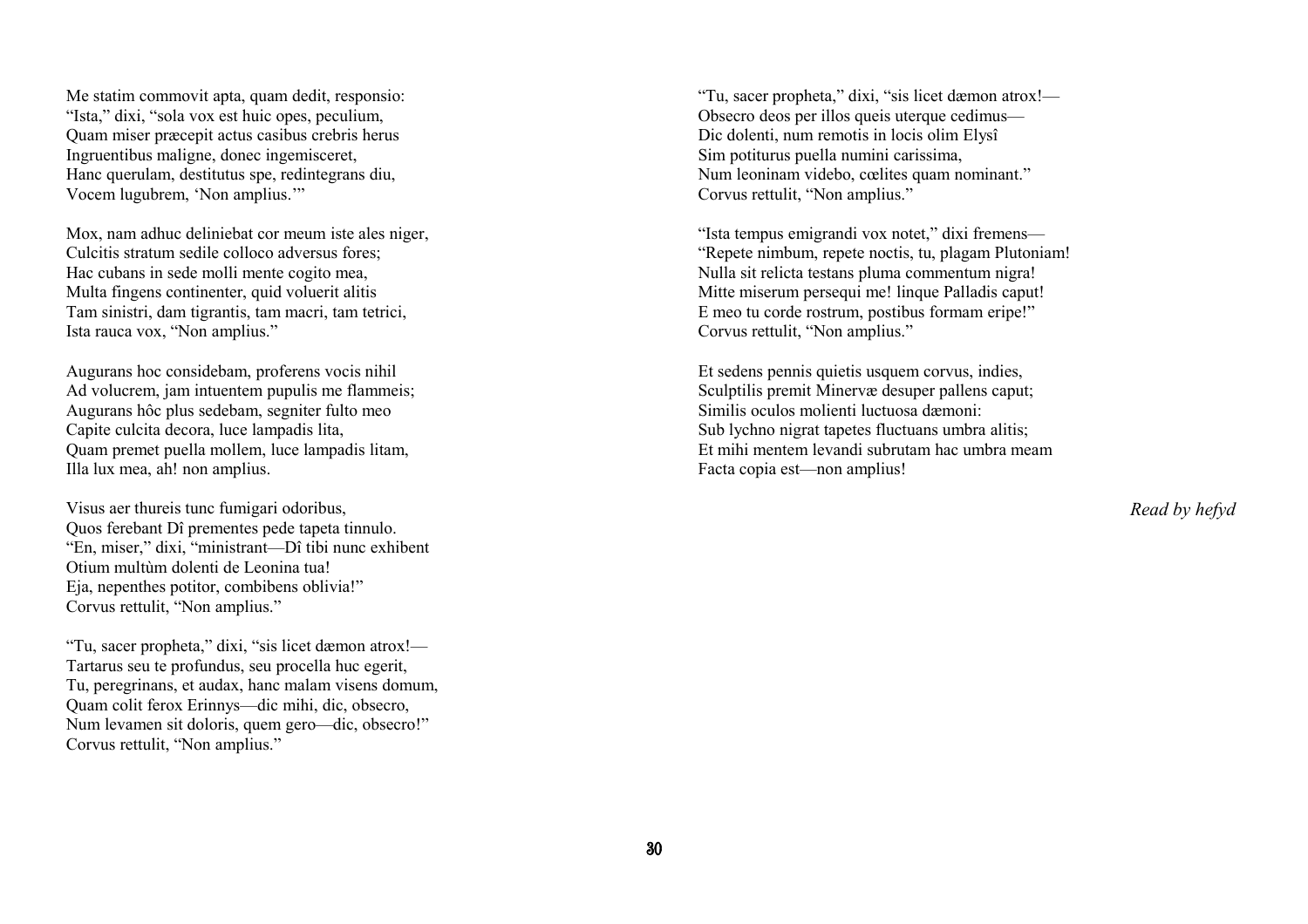### O Corvo

*in Portuguese, translated by Machado de Assis* 

 Em certo dia, à hora, à hora Da meia-noite que apavora, Eu caindo de sono e exausto de fadiga, Ao pé de muita lauda antiga, De uma velha doutrina, agora morta, Ia pensando, quando ouvi à porta Do meu quarto um soar devagarinho E disse estas palavras tais: "É alguém que me bate à porta de mansinho; Há de ser isso e nada mais."

 Ah! bem me lembro! bem me lembro! Era no glacial dezembro; Cada brasa do lar sobre o chão refletia A sua última agonia. Eu, ansioso pelo sol, buscava Sacar daqueles livros que estudava Repouso (em vão!) à dor esmagadora Destas saudades imortais Pela que ora nos céus anjos chamam Lenora, E que ninguém chamará jamais.

 E o rumor triste, vago, brando, Das cortinas ia acordando Dentro em meu coração um rumor não sabido Nunca por ele padecido. Enfim, por aplacá-lo aqui no peito, Levantei-me de pronto e: "Com efeito (Disse) é visita amiga e retardada Que bate a estas horas tais. É visita que pede à minha porta entrada: Há de ser isso e nada mais."

 Minhalma então sentiu-se forte; Não mais vacilo e desta sorte Falo: "Imploro de vós - ou senhor ou senhora - Me desculpeis tanta demora. Mas como eu, precisando de descanso, Já cochilava, e tão de manso e manso Batestes, não fui logo prestemente, Certificar-me que aí estais." Disse: a porta escancaro, acho a noite somente, Somente a noite, e nada mais.

 Com longo olhar escruto a sombra, Que me amedronta, que me assombra, E sonho o que nenhum mortal há já sonhado, Mas o silêncio amplo e calado, Calado fica; a quietação quieta: Só tu, palavra única e dileta, Lenora, tu como um suspiro escasso, Da minha triste boca sais; E o eco, que te ouviu, murmurou-te no espaço; Foi isso apenas, nada mais.

 Entro co'a alma incendiada. Logo depois outra pancada Soa um pouco mais tarde; eu, voltando-me a ela: "Seguramente, há na janela Alguma coisa que sussurra. Abramos. Ela, fora o temor, eia, vejamos A explicação do caso misterioso Dessas duas pancadas tais. Devolvamos a paz ao coração medroso. Obra do vento e nada mais."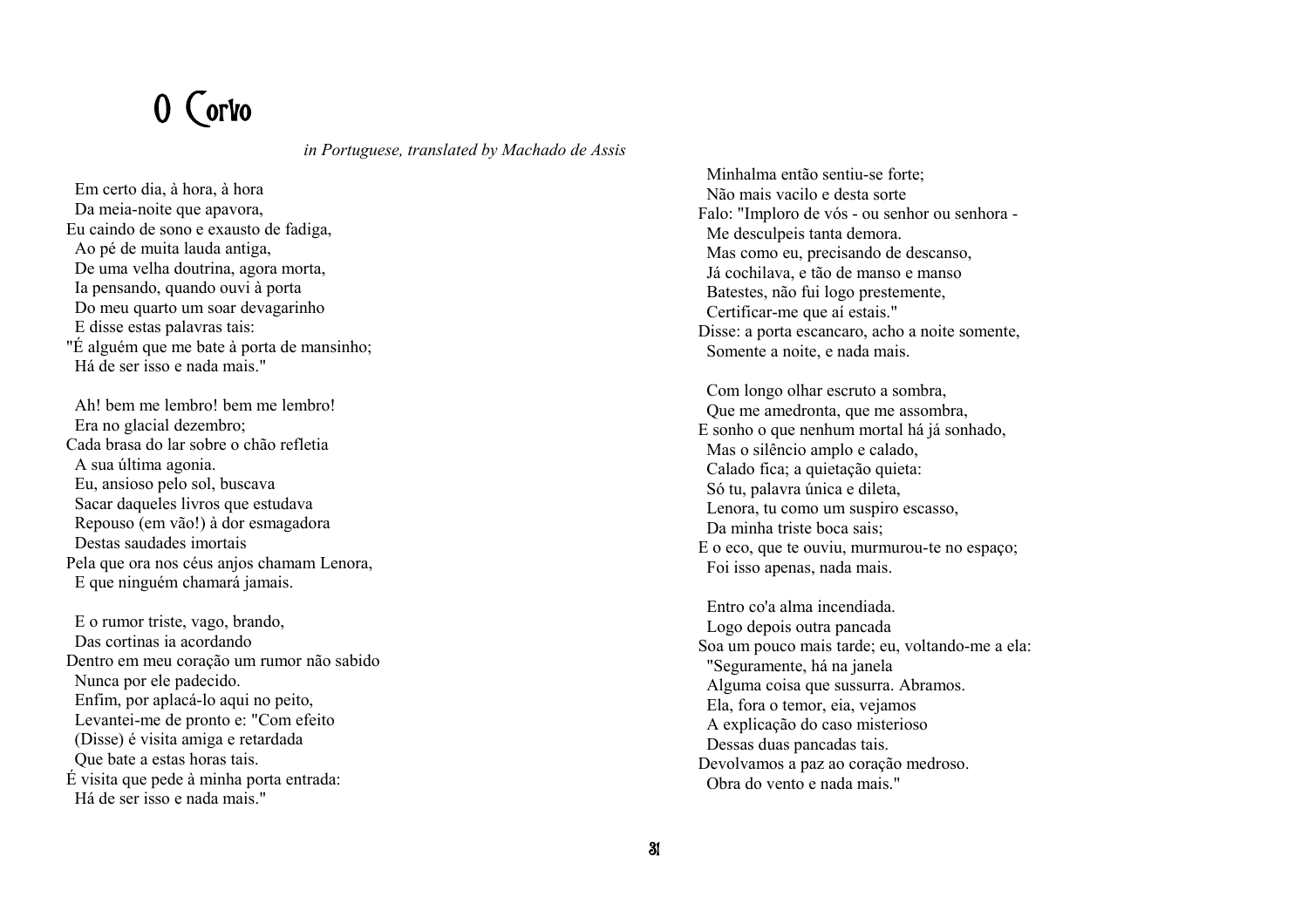Abro a janela e, de repente, Vejo tumultuosamente Um nobre Corvo entrar, digno de antigos dias. Não despendeu em cortesias Um minuto, um instante. Tinha o aspecto De um lord ou de uma lady. E pronto e reto Movendo no ar as suas negras alas. Acima voa dos portais, Trepa, no alto da porta, em um busto de Palas; Trepado fica, e nada mais.

 Diante da ave feia e escura, Naquela rígida postura, Com o gesto severo - o triste pensamento Sorriu-me ali por um momento, E eu disse: " $\overline{O}$  tu que das noturnas plagas Vens, embora a cabeça nua tragas, Sem topete, não és ave medrosa, Dize os teus nomes senhoriais: Como te chamas tu na grande noite umbrosa?" E o Corvo disse: "Nunca mais."

 Vendo que o pássaro entendia A pergunta que lhe eu fazia, Fico atônito, embora a resposta que dera Dificilmente lha entendera. Na verdade, jamais homem há visto Coisa na terra semelhante a isto: Uma ave negra, friamente posta, Num busto, acima dos portais, Ouvir uma pergunta e dizer em resposta Que este é o seu nome: "Nunca mais."

 No entanto, o Corvo solitário Não teve outro vocabulário, Como se essa palavra escassa que ali disse Toda sua alma resumisse. Nenhuma outra proferiu, nenhuma, Não chegou a mexer uma só pluma, Até que eu murmurei: "Perdi outrora Tantos amigos tão leais! Perderei também este em regressando a aurora." E o Corvo disse: "Nunca mais."

 Estremeço. A resposta ouvida É tão exata! é tão cabida! "Certamente, digo eu, essa é toda a ciência Que ele trouxe da convivência De algum mestre infeliz e acabrunhado Que o implacável destino há castigado Tão tenaz, tão sem pausa, nem fadiga, Que dos seus cantos usuais Só lhe ficou, na amarga e última cantiga, Esse estribilho: "Nunca mais."

 Segunda vez, nesse momento, Sorriu-me o triste pensamento; Vou sentar-me defronte ao Corvo magro e rudo; E mergulhando no veludo Da poltrona que eu mesmo ali trouxera Achar procuro a lúgubre quimera. A alma, o sentido, o pávido segredo Daquelas sílabas fatais, Entender o que quis dizer a ave do medo Grasnando a frase: "Nunca mais."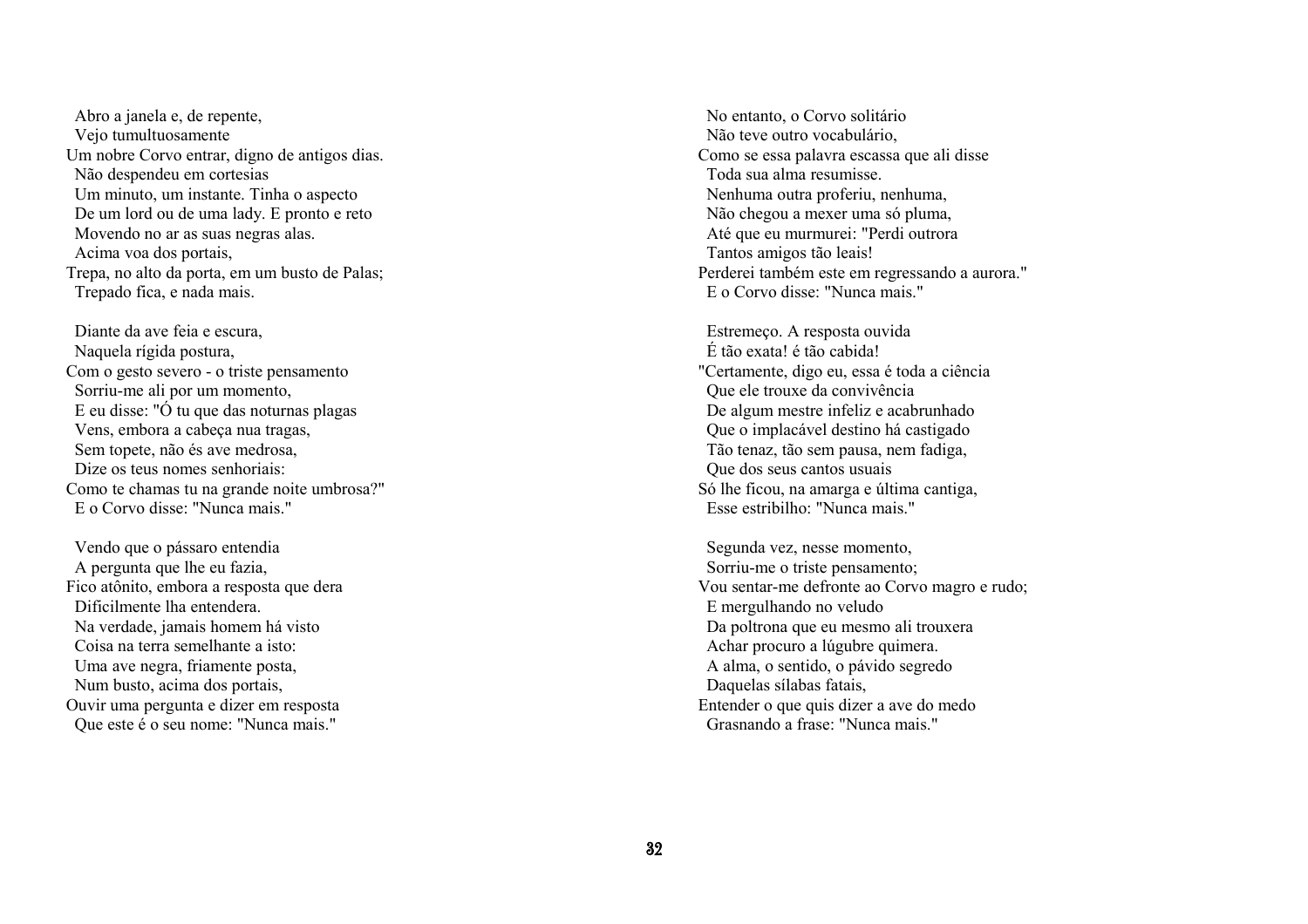Assim, posto, devaneando, Meditando, conjecturando, Não lhe falava mais; mas se lhe não falava, Sentia o olhar que me abrasava, Conjecturando fui, tranqüilo, a gosto, Com a cabeça no macio encosto, Onde os raios da lâmpada caiam, Onde as tranças angelicais De outra cabeça outrora ali se desparziam, E agora não se esparzem mais.

 Supus então que o ar, mais denso, Todo se enchia de um incenso. Obra de serafins que, pelo chão roçando Do quarto, estavam meneando Um ligeiro turíbulo invisível; E eu exclamei então: "Um Deus sensível Manda repouso à dor que te devora Destas saudades imortais. Eia, esquece, eia, olvida essa extinta Lenora." E o Corvo disse: "Nunca mais."

 "Profeta, ou o que quer que sejas! Ave ou demônio que negrejas! Profeta sempre, escuta: Ou venhas tu do inferno Onde reside o mal eterno, Ou simplesmente náufrago escapado Venhas do temporal que te há lançado Nesta casa onde o Horror, o Horror profundo Tem os seus lares triunfais, Dize-me: "Existe acaso um bálsamo no mundo?" E o Corvo disse: "Nunca mais."

 "Profeta, ou o que quer que sejas! Ave ou demônio que negrejas! Profeta sempre, escuta, atende, escuta, atende! Por esse céu que além se estende, Pelo Deus que ambos adoramos, fala, Dize a esta alma se é dado inda escutá-la No Éden celeste a virgem que ela chora Nestes retiros sepulcrais. Essa que ora nos céus anjos chamam Lenora!" E o Corvo disse: "Nunca mais."

 "Ave ou demônio que negrejas! Profeta, ou o que quer que sejas! Cessa, ai, cessa!, clamei, levantando-me, cessa! Regressa ao temporal, regressa À tua noite, deixa-me comigo. Vai-te, não fica no meu casto abrigo Pluma que lembre essa mentira tua, Tira-me ao peito essas fatais Garras que abrindo vão a minha dor já crua." E o Corvo disse: "Nunca mais."

 E o Corvo aí fica; ei-lo trepado No branco mármore lavrado Da antiga Palas; ei-lo imutável, ferrenho. Parece, ao ver-lhe o duro cenho, Um demônio sonhando. A luz caída Do lampião sobre a ave aborrecida No chão espraia a triste sombra; e fora Daquelas linhas funerais Que flutuam no chão, a minha alma que chora Não sai mais, nunca, nunca mais!

*Read by Leni*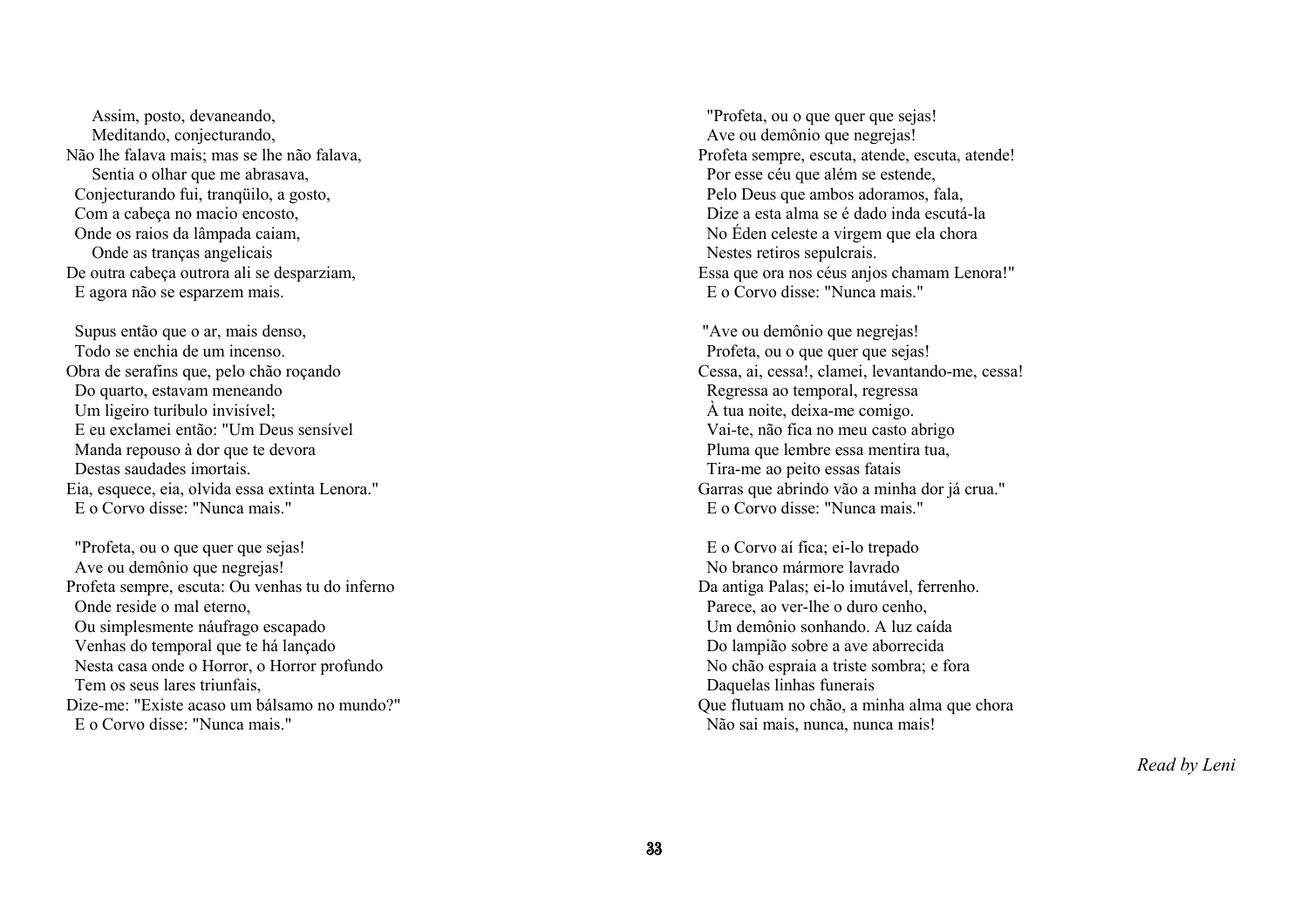### O Corvo

*in Portuguese, translated by Alfredo Ferreira Rodrigues*

Numa noite de insônia, enfraquecido e cansado, eu buscava aprofundar de um velho e estranho livro o vão sentido, quase a fronte de sono a se inclinar; Eis que súbito escuto um som de leve, como se alguém batesse, breve, breve, bem de vagar à portra de meu quarto. "É alguém que bate à porta de meu quarto. Talvez um visitante, nada mais. Sim, nada mais."

Era uma noite fria de dezembro; da lareira entre as cinzas o clarão, mortiço e tênue (vívido me lembro), refletia-se a espaços pelo chão. Embalde um lenitivo na leitura buscava achar. Em vão, em vão pedia confôrto à dor de haver perdido a pura e radiosa mulher, minha Lenora, que os anjos ainda chamam de Lenora, que na terra êsse nome entre os mortais, não terá mais.

Se o reposteiro as vêzes balouçava, num roçagar de púrpura macia, que fantástico horror me dominava e que vaga tristeza me invadia! Falei, para abafar do coração a precípite e doida pulsação: "É alguem pedindo entrada à minha porta, alguém que se atrasou batendo à porta. Eis o que é, com certeza. Nada mais; Sim, nada mais."

Isto na alma um pouco reconforta, e disse logo, sem mais hesitar: "Quem quer que é que bate à minha porta, senhor... senhora... queira desculpar, pois eu estava quase adormecido e pareceu-me até não ter ouvido bater, roçar de leve encontro à porta." Assim dizendo, fui abrir a porta. Trevas havia. trevas, nada mais; só, nada mais.

No recesso das trevas mergulhando o olhar, cheio de assombro, apavorado, entre a dúvida e o horror, hirto, sonhando fiquei sonho de alguém jamais sonhado. Muda e imóvel a noite, escura e morta; e nenhum som a imensa treva corta. Murmuro a mêdo o nome de Lenora, num sussurro responde o eco — Lenora. Apenas, nada mais. Só, nada mais.

Voltando ao quarto, a alma perturbada, ouço bater mais forte outra pancada. "Alguma coisa, murmurei, que ocila pelo lado de fora da janela, a veneziana sólta da tramela... Para aquietar de todo a alma intranquila eu preciso sondar êste mistério. Calma! Vamos sondar êste mistério. Do vento é o sôpro apenas, nada mais; sim, nada mais."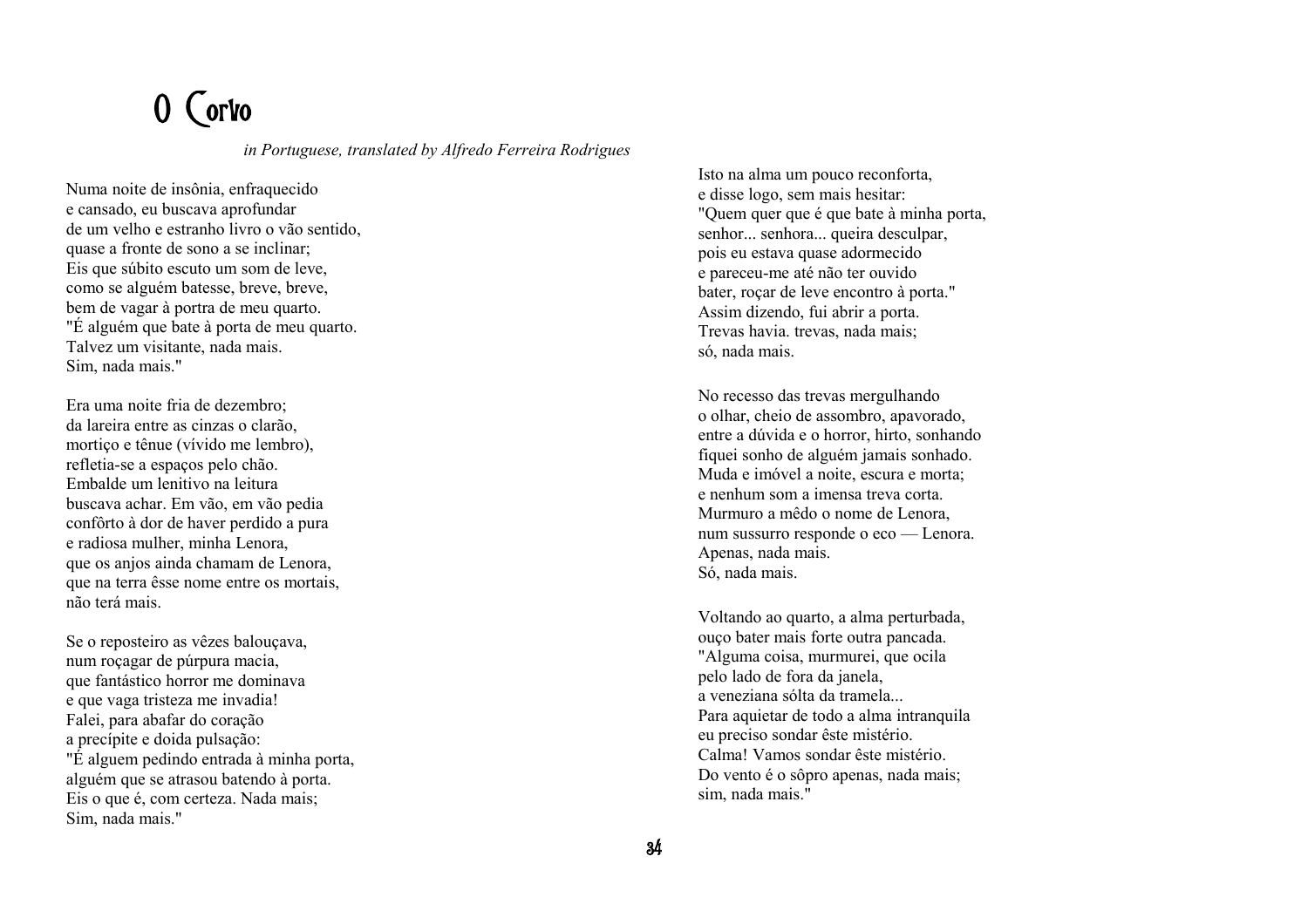Abro a janela. Negrejante vulto num surto entra no quarto de repente; de asas batendo o ar ouço um tumulto; era um corvo decrépito, impotente. Como um senhor ou dama sobranceira, sôbre um busto de Pallas se empoleira, bem em cima da porta do meu quarto; pousa num busto à porta de meu quarto. Toma lugar, se acama. Nada mais, só, nada mais.

A rir, o negro pássaro de agouro a imaginação sombria me incitava; rio do ar severo de decôro, rio do grave aprumo que tomava. E disse: — "Embora a poupa depenada tenhas, não és de certo algum poltrão. Ave rude e espectral, como és chamada, qual teu nome no reino de Plutão? Peregrino que vens da eterna noite, teu nome na região da eterna noite?" Grasna o corvo fantástico: Jamais! Jamais, jamais!

Eu pasmei que a ave estupida tivesse tão bem minha palavra compreendido, pôsto a sua resposta não dissesse coisa alguma de acêrto e com sentido. Mas deve-se convir que a ninguém dado fôra um pássaro ver empoleirado num busto, de seu quarto sôbre a porta, de seu quarto pousado sôbre a porta. Nem consta que existisse, entre animais, êsse nome — Jamais.

Mudo e firme, quedou-se sôbre o busto, nada mais disse o corvo solitário, nem se moveu, como se houvesse a custo dito tudo do seu vocabulário. Até que eu murmurei: — "Como passaram outros amigos que me abandonaram, como esperanças que se vão voando, assim êste amanhã irá voando." Responde o corvo lúgubre: — Jamais! Jamais, jamais!

Esta pronta resposta admirou-me, vindo tão a propósito e discreta. "Talvez, eu refleti, com êste nome todo o seu repertório se completa. Aprendeu-o de um dono desgraçado, a quem sem tréguas perseguiu o fado, cujo canto só tinha êste estribilho, melancólico e único estribilho, psalmeando da esperança os funerais: Jamais, jamais!

Como o corvo em minha alma despertasse um pensamento misterioso e torvo, rolei uma poltrona bem em face ao busto, em frente à porta, em frente ao corvo. E recostei-me, pensativo e mudo, na macia almofada de veludo. Visões, sonhos revi na fantasia, pensando o que é que o corvo queria, rude e espectral fantasma do passado, o que o corvo agourento do passado quereria dizer com seu — Jamais! Jamais, jamais!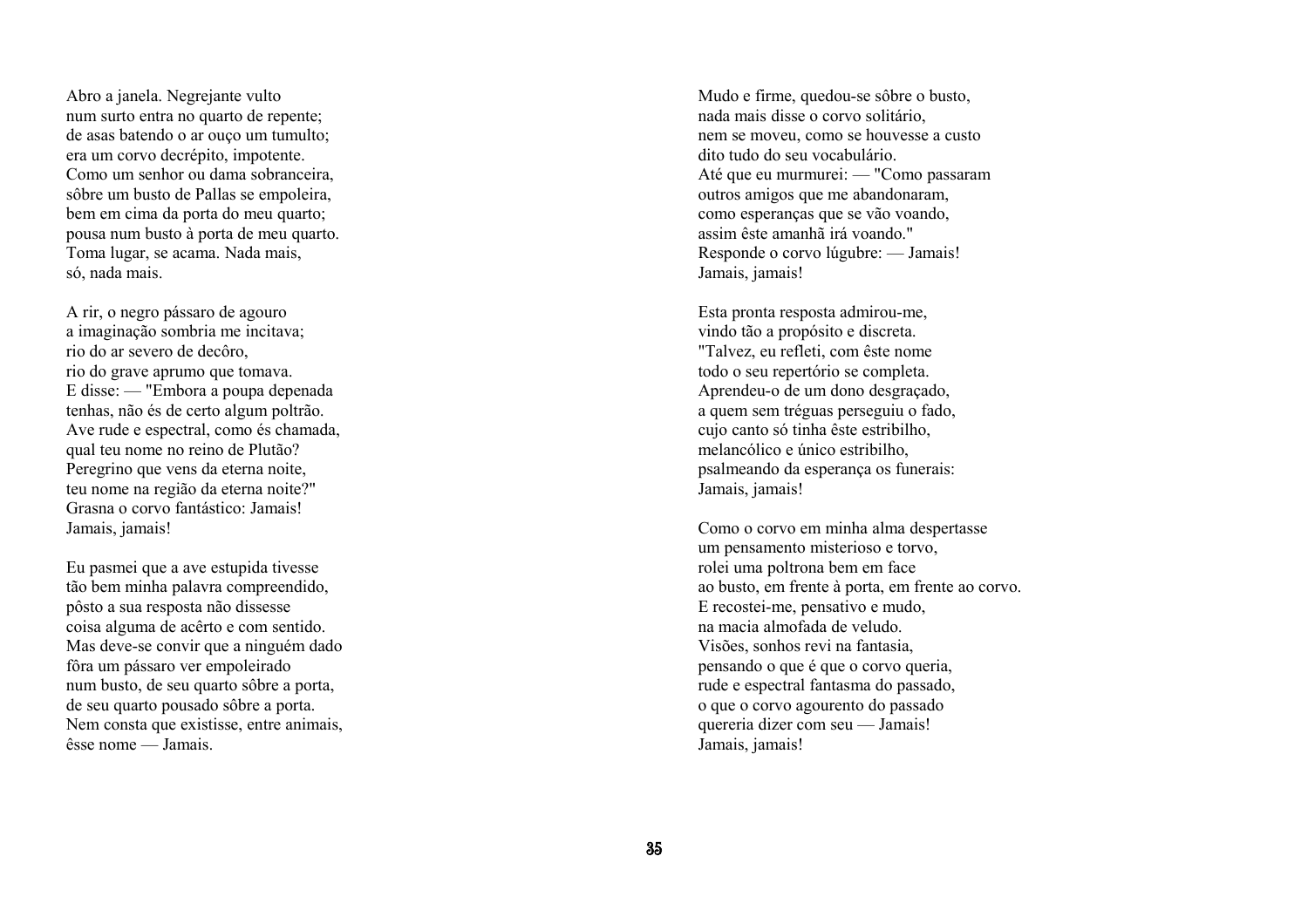Em vagas conjeturas me perdendo, sentado e mudo, o negro corvo olhava; e o olhar do corvo, em fogo aceso, ardendo, o coração no peito me queimava. Nisto eu pensava, a gôsto descansando, nos coxins de veludo repousando, no veludo violeta em que batia, em que o clarão da lâmpada batia, em que ela não repousará jamais, ai! nunca mais!

Pareceu-me sentir o ar mais denso e dos anjos ouvir roçar o passo, como se viessem derramando incenso de invisível turíbulo no espaço. "O esquecimento, eu disse, ó desgraçado, Deus enfim pelos anjos te há mandado. Acalma esta saudade de Lenora, esquece, esquece a perda de Lenora." O corvo crocitando diz: — Jamais! Jamais, jamais!

"Profeta, ente de agouro, ave ou demônio, se pelo Tentador fôste mandado, ou se te trouxe a asa do aquilônio a êste pais deserto e enfeitiçado, a esta casa onde o horror mora e se esconde, sem rebuço me diz, anda, responde: Haverá, haverá o esquecimento, o bálsamo haverá do esquecimento?" Responde o corvo tétrico: — Jamais! Jamais, jamais!

"Profeta, mensageiro da desgraça, ave ou demônio da superstição, diz, pelo céu, pela divina graça, diz à minha alma prenhe de aflição, responde, diz: No paraíso, ainda, poderei estreitar a santa e linda, radiosa mulher que foi Lenora. que os anjos inda chamam de Lenora?" O corvo rouquejando diz: — Jamais! Jamais, jamais!

"Vai-te, gritei, ave ou demônio! Uivando leve-te o vento à noite de Plutão; e que tuas mentiras atestando não fique uma só pena pelo chão. Vai-te, demônio; vai-te num momento. Deixa inviolado o meu isolamento. Tira o bico que o peito me trespassa, que o coração no peito me espicaça. Deixa êsse busto sôbre a minha porta; foge, fantasma; foge dessa porta." Diz o corvo terrífico: - Jamais! Jamais, jamais!

O corvo não se move, não se importa, fica no busto pálido fixado; imóvel fica sôbre a minha porta, com o olhar de um demônio condenado. No chão, a luz da lâmpada que ondeia, do negro corvo a sombra delineia. E minha alma, da sombra que flutua, eu sinto que, da sombra que flutua, não fugirá, não fugirá jamais, jamais, jamais! \*

*Read by Lucas M.*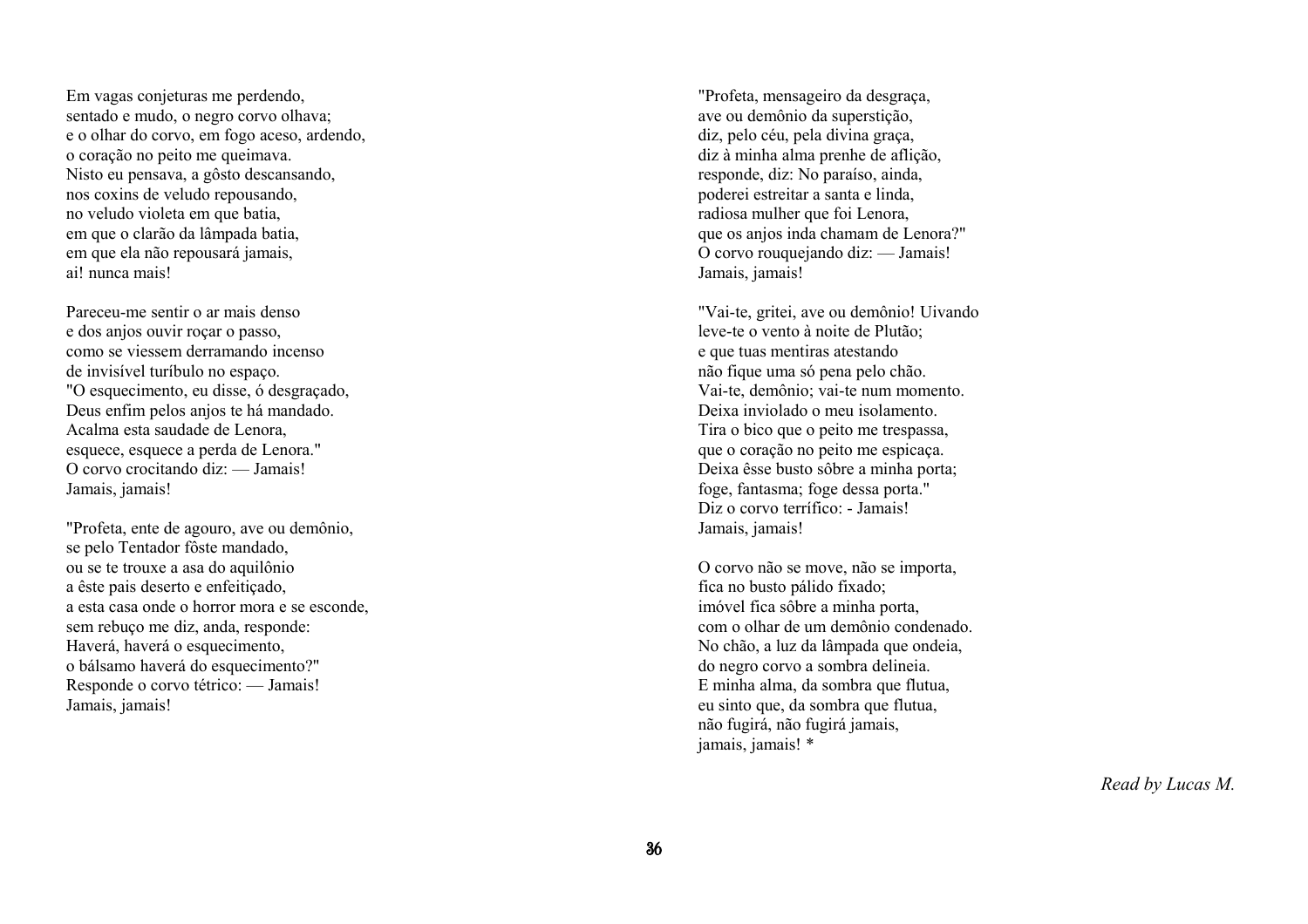#### *Ворон*

*in Russian , translated by Konstantin Balmont*

-то в полночь, в час угрюмый, полный тягостною думой, Над старинными томами я склонялся в полусне, Грезам странным отдавался, — вдруг неясный звук раздался, Будто кто-то постучался — постучался в дверь ко мне. «Это, верно, — прошептал я, — гость в полночной тишине, Гость стучится в дверь ко мне».

 помню… Ожиданье… Поздней осени рыданья… И в камине очертанья тускло тлеющих углей… О, как жаждал я рассвета, как я тщетно ждал ответа На страданье без привета, на вопрос о ней, о ней — О Леноре, что блистала ярче всех земных огней, — О светиле прежних дней.

 завес пурпурных трепет издавал как будто лепет, Трепет, лепет, наполнявший темным чувством сердце мне. Непонятный страх смиряя, встал я с места, повторяя: «Это только гость, блуждая, постучался в дверь ко мне, Поздний гость приюта просит в полуночной тишине — Гость стучится в дверь ко мне».

 свои сомненья, победивши опасенья, Я сказал: «Не осудите замедленья моего! Этой полночью ненастной я вздремнул, — и стук неясный Слишком тих был, стук неясный, — и не слышал я его, Я не слышал…» Тут раскрыл я дверь жилища моего: Тьма - и больше ничего.

 застыл, во тьме стесненный, и стоял я изумленный, Снам отдавшись, недоступным на земле ни для кого; Но как прежде ночь молчала, тьма душе не отвечала, Лишь — «Ленора!» — прозвучало имя солнца моего, — Это я шепнул, и эхо повторило вновь его, — Эхо – больше ничего.

Вновь я в комнату вернулся — обернулся — содрогнулся, — Стук раздался, но слышнее, чем звучал он до того. «Верно, что-нибудь сломилось, что-нибудь пошевелилось, Там, за ставнями, забилось у окошка моего, Это — ветер, — усмирю я трепет сердца моего, — Ветер – больше ничего».

 толкнул окно с решеткой, — тотчас важною походкой Из-за ставней вышел Ворон, гордый Ворон старых дней, Не склонился он учтиво, но, как лорд, вошел спесиво И, взмахнув крылом лениво, в пышной важности своей Он взлетел на бюст Паллады, что над дверью был моей, Он взлетел — и сел над ней.

 печали я очнулся и невольно усмехнулся, Видя важность этой птицы, жившей долгие года. «Твой хохол ощипан славно, и глядишь ты презабавно, — Я промолвил, — но скажи мне: в царстве тьмы, где ночь всегда, Как ты звался, гордый Ворон, там, где ночь царит всегда?» Молвил Ворон: «Никогда».

 ясно отвечала, и хоть смысла было мало, Подивился я всем сердцем на ответ ее тогда. Да и кто не подивится, кто с такой мечтой сроднится, Кто поверить согласится, чтобы где-нибудь, когда - Сел над дверью говорящий без запинки, без труда Ворон с кличкой: «Никогда».

 взирая так сурово, лишь одно твердил он слово, Точно всю он душу вылил в этом слове «Никогда», И крылами не взмахнул он, и пером не шевельнул он, — Я шепнул: «Друзья сокрылись вот уж многие года, Завтра он меня покинет, как надежды, навсегда». Ворон молвил: «Никогда».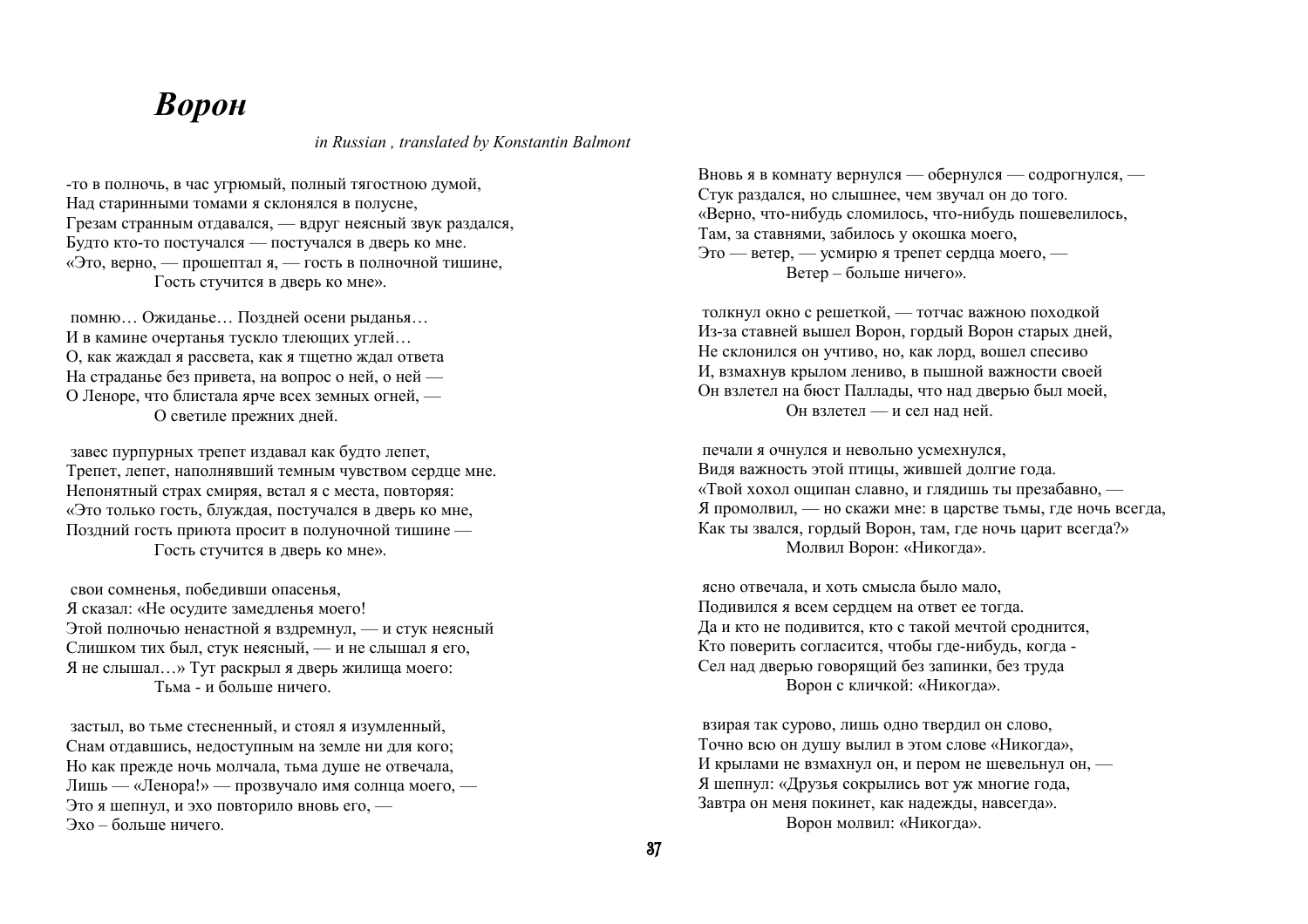Услыхав ответ удачный, вздрогнул я в тревоге мрачной. «Верно, был он, — я подумал, — у того, чья жизнь — Беда, У страдальца, чьи мученья возрастали, как теченье Рек весной, чье отреченье от Надежды навсегда В песне вылилось о счастьи, что, погибнув навсегда, Вновь не вспыхнет никогда».

, от скорби отдыхая, улыбаясь и вздыхая, Кресло я свое придвинул против Ворона тогда, И, склонясь на бархат нежный, я фантазии безбрежной Отдался душой мятежной: «Это — Ворон, Ворон, да. Но о чем твердит зловещий этим черным «Никогда», Страшным криком: «Никогда»».

 сидел, догадок полный и задумчиво-безмолвный, Взоры птицы жгли мне сердце, как огнистая звезда, И с печалью запоздалой головой своей усталой Я прильнул к подушке алой, и подумал я тогда: Я — один, на бархат алый — та, кого любил всегда, Не прильнет уж никогда.

 постой: вокруг темнеет, и как будто кто-то веет, — То с кадильницей небесной серафим пришел сюда? В миг неясный упоенья я вскричал: «Прости, мученье, Это бог послал забвенье о Леноре навсегда, — Пей, о, пей скорей забвенье о Леноре навсегда!» Каркнул Ворон: «Никогда».

 вскричал я в скорби страстной: «Птица ты — иль дух ужасный, Искусителем ли послан, иль грозой прибит сюда, — Ты пророк неустрашимый! В край печальный, нелюдимый, В край, Тоскою одержимый, ты пришел ко мне сюда! О, скажи, найду ль забвенье, — я молю, скажи, когда?» Каркнул Ворон: «Никогда».

«Ты пророк, — вскричал я, — вещий! Птица ты — иль дух зловещий, Этим небом, что над нами, — богом, скрытым навсегда, — Заклинаю, умоляя, мне сказать — в пределах Рая Мне откроется ль святая, что средь ангелов всегда, Та, которую Ленорой в небесах зовут всегда?» Каркнул Ворон: «Никогда». я, вставая: «Прочь отсюда, птица злая! Ты из царства тьмы и бури, — уходи опять туда, Не хочу я лжи позорной, лжи, как эти перья, черной, Удались же, дух упорный! Быть хочу — один всегда!

Вынь свой жесткий клюв из сердца моего, где скорбь — всегда!» Каркнул Ворон: «Никогда».

 сидит, сидит зловещий Ворон черный, Ворон вещий, С бюста бледного Паллады не умчится никуда. Он глядит, уединенный, точно Демон полусонный, Свет струится, тень ложится, — на полу дрожит всегда. И душа моя из тени, что волнуется всегда, Не восстанет — никогда!

*Read by Betina*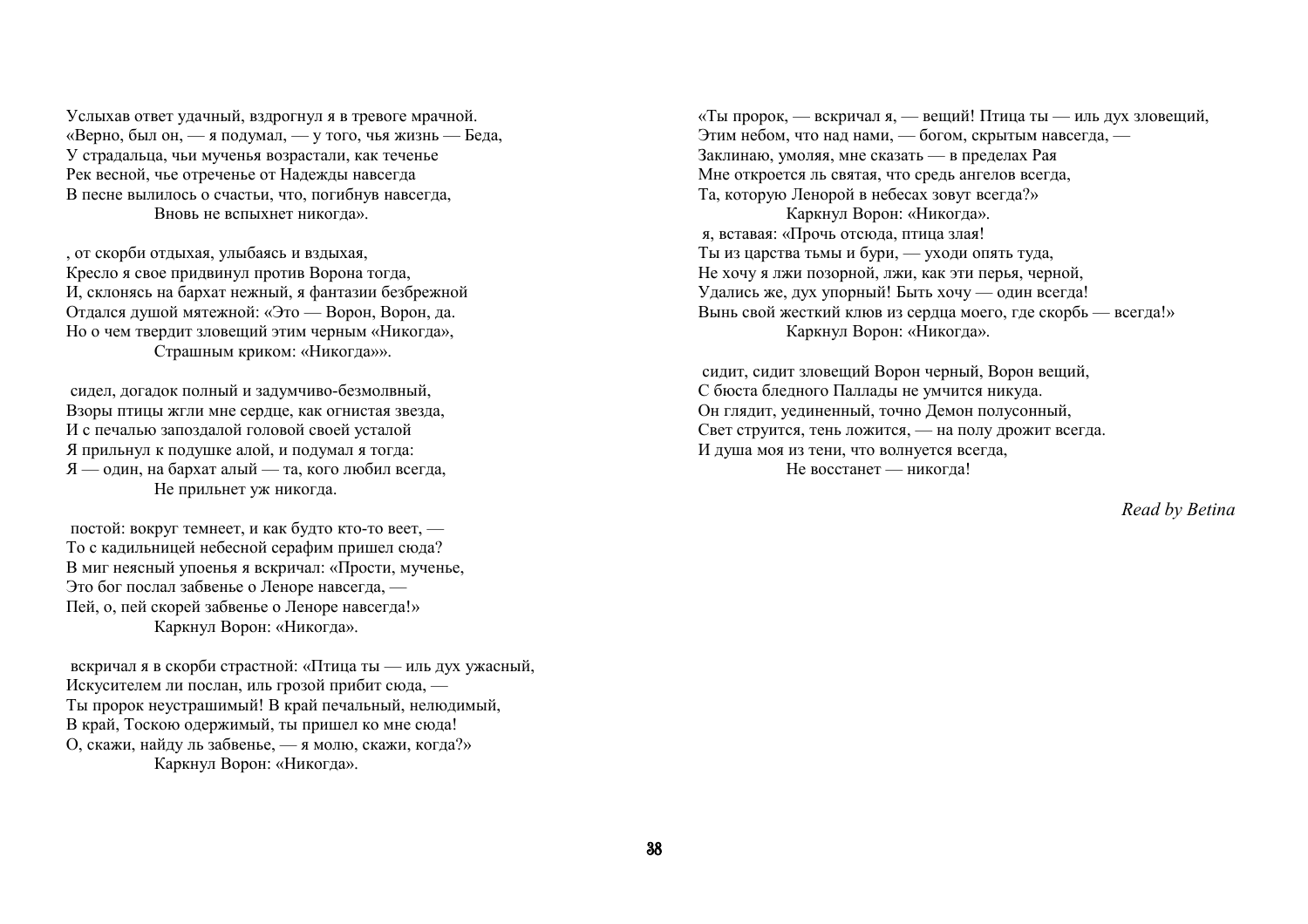# El Cuervo

*in Spanish, translated by Juan Antonio Pérez Bonalde*

Una fosca media noche, cuando en tristes reflexiones, Sobre más de un raro infolio de olvidados cronicones Inclinaba soñoliento la cabeza, de repente A mi puerta oí llamar; Como si alguien, suavemente, se pusiese con incierta Mano tímida a tocar: "¡Es - me dije - una visita que llamando está a mi puerta: eso es todo y nada más!". ¡Ah! Bien claro lo recuerdo: era el crudo mes del hielo,

Y su espectro cada brasa moribunda enviaba al suelo. Cuan ansioso el nuevo día deseaba, en la lectura Procurando en vano hallar Tregua a la honda desventura de la muerta Leonora; La radiante, la sin par Virgen rara a quien Leonora los querubes llaman, ahora Ya sin nombre... ¡nunca más!

Y el crujido triste, incierto, de las rojas colgaduras Me aterraba, me llenaba de fantásticas pavuras, De tal modo que el latido de mi pecho palpitante Procurando dominar,

"¡Es, sin duda, un visitante-repetía con instancia-Que a mi alcoba quiere entrar:

Un tardío visitante a las puertas de mi estancia..., Eso es todo, y nada más!".

Poco a poco, fuerza y bríos fue mi espíritu cobrando: "Caballero, dije, o dama: mil perdones os demando; Mas, el caso es que dormía, y con tanta gentileza Me vinisteis a llamar, Y con tal delicadeza y tan tímida constancia Os pusisteis a tocar, Que no oí", dije, y las puertas abrí al punto de mi estancia: ¡sombras sólo y... nada más!

Mudo, trémulo, en la sombra por mirar haciendo empeños, Quedé allí-cual antes nadie los soñó-forjando sueños; Más profundo era el silencio, y la calma no acusaba Ruido alguno..., resonar Sólo un nombre se escuchaba que en voz baja a aquella hora Yo me puse a murmurar, Y que el eco repetía como un soplo: ¡Leonora...! Esto apenas, ¡nada más!

A mi alcoba retornando con el alma en turbulencia, Pronto oí llamar de nuevo, esta vez con más violencia: "De seguro -dije- es algo que se posa en mi persiana, Pues, veamos de encontrar La razón abierta y llana de este caso raro y serio, Y el enigma averiguar: ¡Corazón, calma un instante, y aclaremos el misterio...: Es el viento, y nada más!".

La ventana abrí, y con rítmico aleteo y garbo extraño, Entró un cuervo majestuoso de la sacra edad de antaño. Sin pararse ni un instante ni señales dar de susto, Con aspecto señorial, Fue a posarse sobre un busto de Minerva que ornamenta De mi puerta el cabezal; Sobre el busto que de Palas la figura representa Fue y posóse, y ¡nada más!

Trocó entonces el negro pájaro en sonrisas mi tristeza Con su grave, torva y seria, decorosa gentileza; Y le dije: "Aunque la cresta calva llevas, de seguro No eres cuervo nocturnal, ¡viejo, infausto cuervo oscuro vagabundo en la tiniebla...! Dime, ¿cuál tu nombre, cuál, En el reino plutoniano de la noche y de la niebla...?" Dijo el cuervo: "¡Nunca más!".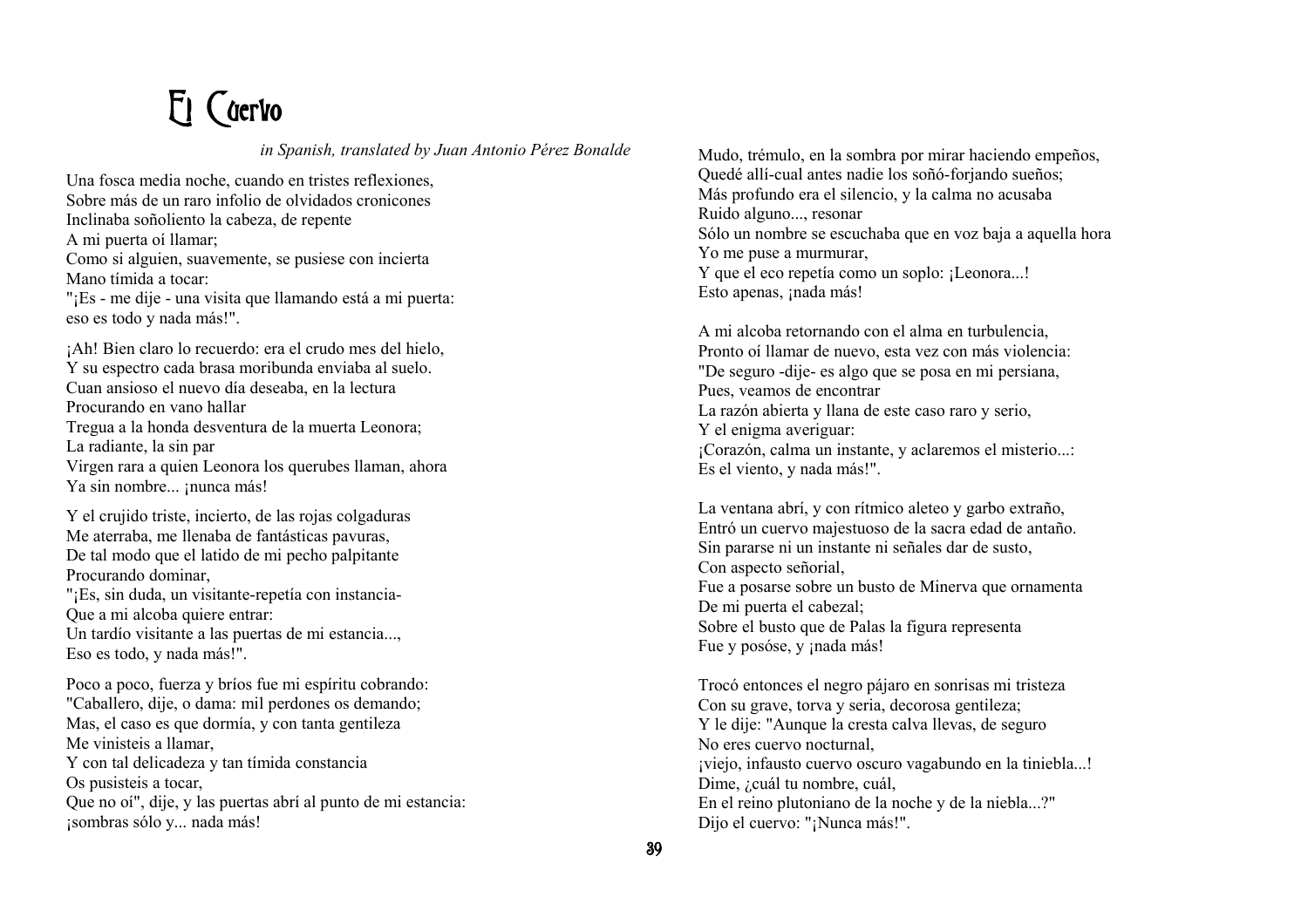Asombrado quedé oyendo así hablar al avechucho, Si bien su árida respuesta no expresaba poco o mucho; Pues preciso es convengamos en que nunca hubo criatura Que lograse contemplar Ave alguna en la moldura de su puerta encaramada, Ave o bruto reposar Sobre efigie en la cornisa de su puerta cincelada, Con tal nombre: "Nunca más".

Mas el cuervo fijo, inmóvil, en la grave efigie aquélla, Sólo dijo esa palabra, cual si su alma fuese en ella Vinculada, ni una pluma sacudía, ni un acento Se le oía pronunciar... Dije entonces al momento: "Ya otros antes se han marchado, Y la aurora al despuntar, él también se irá volando cual mis sueños han volado". Dijo el cuervo: "¡Nunca más!".

Por respuesta tan abrupta como justa, sorprendido, "No hay ya duda alguna -dije-, lo que dice es aprendido; Aprendido de algún amo desdichado a quien la suerte Persiguiera sin cesar, Persiguiera hasta la muerte, hasta el punto de, en su duelo, Sus canciones terminar Y el clamor de su esperanza con el triste ritornelo De: ¡Jamás, y nunca más!".

Mas el cuervo provocando mi alma triste a la sonrisa, Mi sillón rodé hasta el frente de ave y busto y de cornisa; Luego, hundiéndome en la seda, fantasía y fantasía Dime entonces a juntar, Por saber que pretendía aquel pájaro ominoso De un pasado inmemorial, Aquel hosco, torvo, infausto, cuervo lúgubre y odioso Al graznar: "¡Nunca jamás!".

Quedé aquesto investigando frente al cuervo, en honda calma, Cuyos ojos encendidos me abrasaban pecho y alma. Esto y más-sobre cojines reclinado-con anhelo Me empeñaba en descifrar, Sobre el rojo terciopelo do imprimía viva huella Luminosa mi fanal, Terciopelo cuya púrpura ¡ay! Jamás volverá élla A oprimir, ¡ah, nunca más!

Parecióme el aire, entonces, por incógnito incensario Que un querube columpiase de mi alcoba en el santuario, Perfumado. "¡Miserable ser-me dije-Dios te ha oído, Y por medio angelical, Tregua, tregua y el olvido del recuerdo de Leonora Te ha venido hoy a brindar: Bebe, bebe ese nepente, y así todo olvida ahora!". Dijo el cuervo: "Nunca más".

¡Oh, Profeta-dije-o duende!, mas profeta al fin, ya seas Ave o diablo, ya te envía la tormenta, ya te veas Por los ábregos barrido a esta playa, desolado Pero intrépido, a este hogar Por los males devastado, dime, dime, te lo imploro. ¿Llegaré jamas a hallar Algún bálsamo o consuelo para el mal que triste lloro?. Dijo el cuervo: "¡Nunca más!".

"¡Oh, Profeta-dije-o diablo! Por ese ancho, combo velo De zafir que nos cobija, por el sumo Dios del cielo A quien ambos adoramos, dile a esta alma dolorida, Presa infausta del pesar, Si jamás en otra vida la doncella arrobadora A mi seno he de estrechar, La alma virgen a quien llaman los arcángeles Leonora...". Dijo el cuervo: "¡Nunca más!".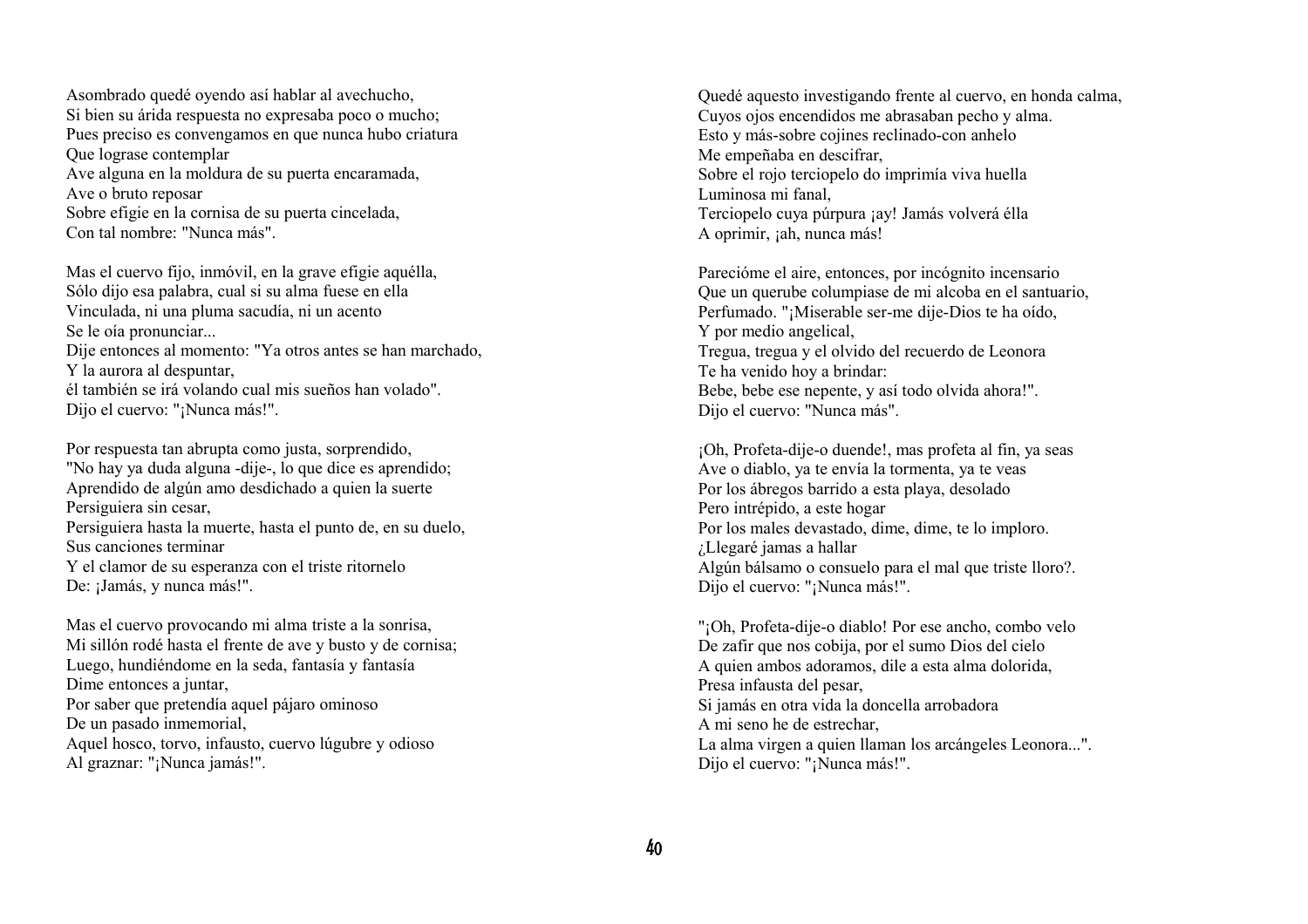"¡Esa voz, oh cuervo, sea la señal de la partida --grité alzándome--, retorna, vuelve a tu hórrida guarida, La plutónica ribera de la noche y de la bruma...! ¡De tu horrenda falsedad En memoria, ni una pluma dejes, negra! ¡El busto deja! ¡Deja en paz mi soledad! ¡Quita el pico de mi pecho! ¡De mi umbral tu forma aleja...!". Dijo el cuervo: "¡Nunca más!".

¡Y aun el cuervo inmóvil!, fijo, sigue fijo en la escultura, Sobre el busto que ornamenta de mi puerta la moldura.... Y sus ojos son los ojos de un demonio que, durmiendo, Las visiones ve del mal;

Y la luz sobre él cayendo, sobre el suelo arroja trunca su ancha sombra funeral,

y mi alma de esa sombra que en el suelo flota..., nunca Se alzará..., nunca jamás!

*Read by Karen Savage* 

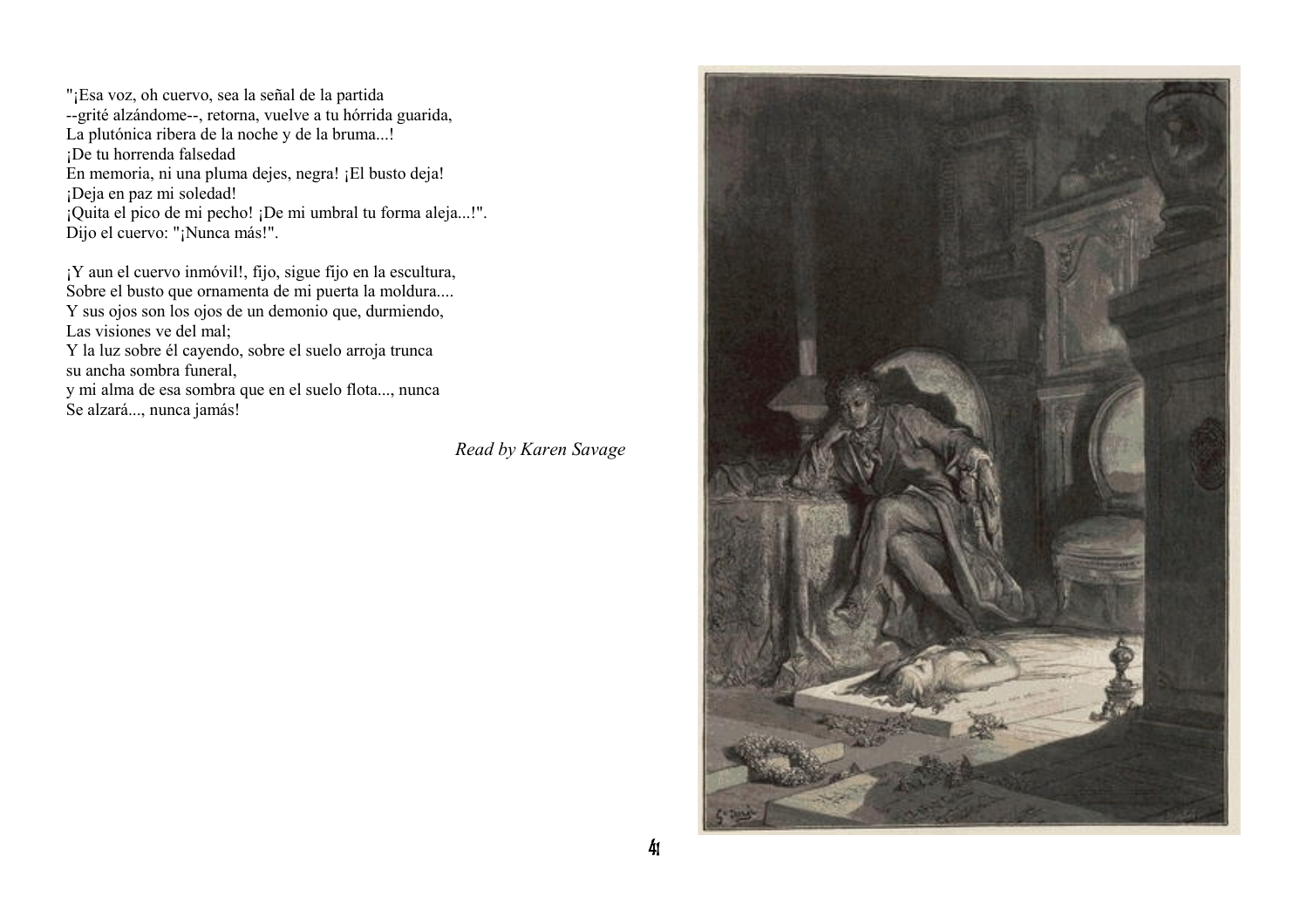#### Korpen

*in Swedish, translated by Viktor Rydberg*

Trött en natt jag satt och drömde vid en gammal bok, där glömde, bakom seklers förlåt gömde tankar hägrade förbi. Knappt jag börjat slumra, förr än något knackade på dörren, något pickade på dörren - ticketick det ljöd däri. Upp jag blickade och sade, väckt utur mitt drömmeri: »nå stig in! Vem söker ni ?»

Aldrig går det ur mitt minne: årets sista natt var inne, i mitt rum, som i mitt sinne, skred dess skuggors tåg förbi. Längtande till morgonstunden, höll jag mig vid boken bunden; ack, men djupt i hjärtegrunden, ack, som alltid, ljöd däri hennes namn som här förklungit - Leonor det klingar i änglasfärers harmoni.

Lampan fladdrande beskiner sidenböljande gardiner, hör, det prasslar, hör, det viner i det tunga draperi! Och vad annat förr mig hände, aldrig sådan skräck jag kände, aldrig hemskare sig tände flamman i min fantasi, och jag viskar, icke hörbart, blott att varda skräcken fri: »stig då in! Vem söker ni?»

Dock min häpnad snart sig lade, lugn jag återvunnit hade, då jag gick till dörrn och sade: »ack förlåt mitt bryderi! Över nyss i slummer bragta sinnen smög så sakta, sakta eder knackning, knappt att akta, knappt att uppmärksammad bli.» Ut jag såg i förstugången, men vad såg jag väl däri? Endast skuggors feeri.

Ut min blick i mörkret irrar, in i nattens djup han stirrar, och en dröm min själ förvirrar, med onämnelig magi. Ej den djupa tystnad störes, ej en bild för ögat föres, »Leonor!» det viska höres... O, vad smärta ljöd däri! Vilka äro de som växla detta kvävda hjärteskri? Jag och eko, endast vi.

Dörren knappt jag stänga hinner, knappt min bok jag återfinner, och det knackar. Pulsen brinner... är det, är det trolleri? Hastigt rinner mig i hågen: å, det är på fönsterbågen! Still, I tankar, I som frågen, vad av detta månde bli, still, mitt hjärta, tills jag funnit, att det mystiska häri var - en vind, som flög förbi!

Ha, då fönstret upp jag kastar, in en korp i rummet hastar - Ståtlig fågel! Mystisk uppsyn! Sekler skönjas ju däri. Ingen hälsning han mig bringar, då han straxt på svarta vingar upp på dörrens karm sig svingar och slår ned så trygg och fri på en Pallasbyst å karmen, fullt så hemmastadd och fri som i skogens sceneri.

Vad? Jag tror att hans besatta uppsyn lockar mig att skratta. Visdomsdryg syns han sig skatta. Läk då min melankoli! Sändebud från nattens länder, dit du kanske återvänder, gamle korp från Stygens stränder, säg, då du min gäst vill bli, säg ditt namn i underjorden, säg, hur nämnes du däri? Korpen svarade: Förbi.

Underligt jag fann det vara, att en fågel så kan svara fast hans svar var ett ord bara och med föga mening i, ty bland alla mänskosöner vem har rönt vad här jag röner, att en kolsvart fågel kröner dörrens karm så trygg och fri, sitter på en bild av Pallas, som i skogen trygg och fri, kallande sig själv Förbi?

Korpen, som allt jämt vill tjäna till en hjälmkam åt Athena, sade detta ord allena; han har tömt sin själ däri. Ej den djupa tystnad stör han, ingen enda fjäder rör han. - »Hopp och vänner flugit från mig; snart väl skiljas även vi,» så jag sade: »när är stunden, då vi skiljas även vi?» Korpen sade då: förbi.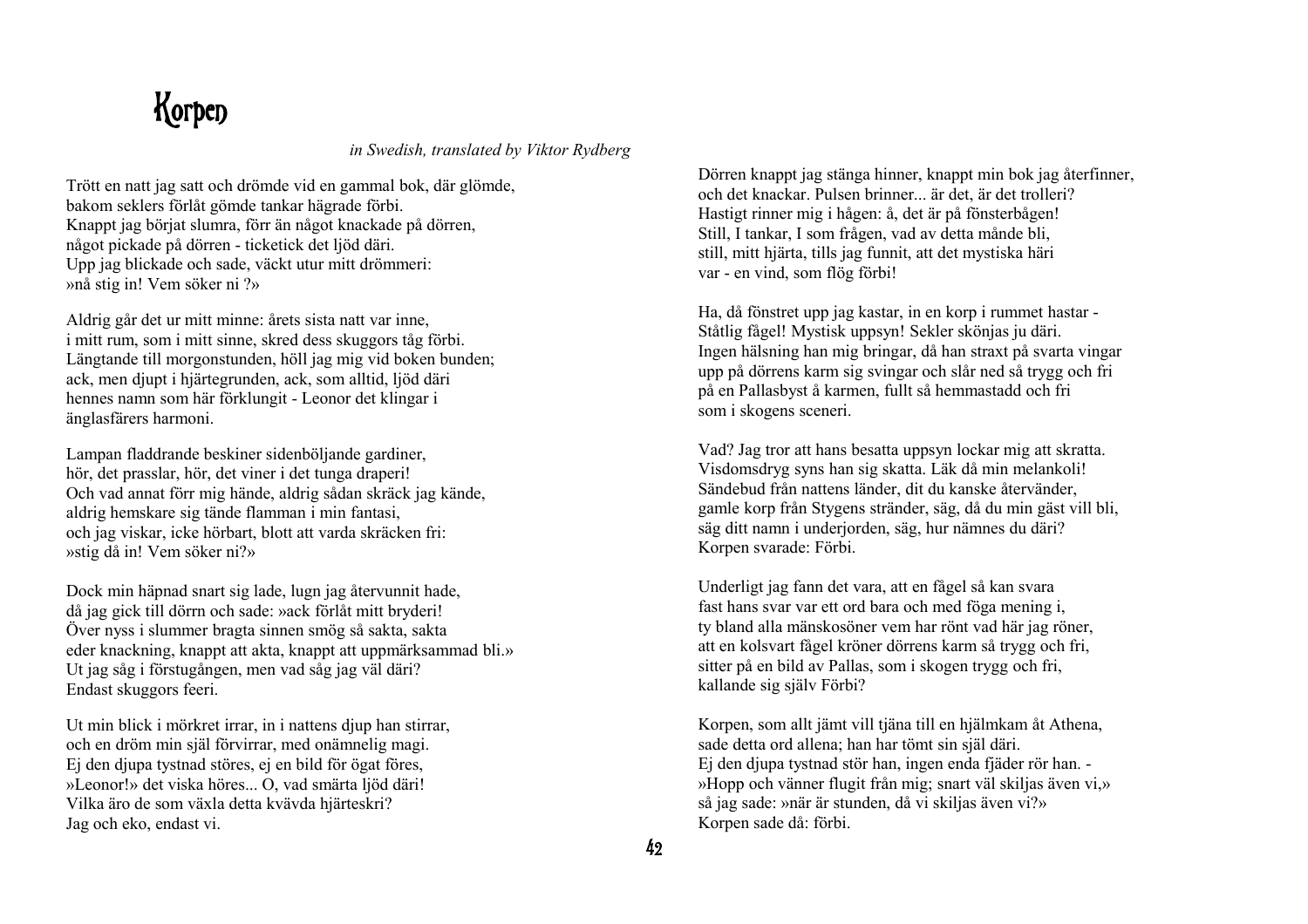Att en fågel så kan svara, hör ju till det underbara; dock, han säger ett ord bara, som han kanske övats i av en skald, vars hårda öde, förrn han lades till de döde, ville, att hans strängar ljöde till det enda ord: förbi att hans sång, den brustna, ljöde i det enda hjärteskri: förbi, förbi!

Mitt för dörr och korp jag rycker soffan fram, ty, som jag tycker, bör han lyss till mina nycker, mildra min melankoli, och på soffans sammet sänker jag mig ned och eftertänker, vad i fågelns ögon blänker, vad det är för trolleri i hans dystra Hadesskepnad, vad det är för mening i detta hesa rop: förbi.

Så jag länge överväger, ej ett enda ord jag säger, korpen stirrar - hu, han äger i sin blick en hemsk magi! Tankfull lutar jag mitt sjuka huvud mot det sammetsmjuka hyende, vars purpur lampan sprider skiftningar uti. Ack, den tid, då hennes huvud lutade i svärmeri mot dess purpur, är förbi!

O, igenom rummet simma ambraskyar som en dimma! Lyss, jag tycker mig förnimma änglars tysta steg däri. Fören I från Gud en hälsning, kommen I med hopp och frälsning, frälsning, ack, från hennes minne, som min ande fängslats i? O, är ögonblicket inne, då min själ kan varda fri? - Korpen ropade: förbi!

Du profet och leviatan, kanske fågel, kanske satan, slungad hit av mänskohatarn eller stormens raseri, säg min arma själ, som lider, som besegrad ännu strider, i vars spår förtvivlan skrider - säg vad änden månde bli! Finns i Gilead ännu balsam, finns ett hopp att varda fri? Korpen svarade: förbi!

Du profet och leviatan, kanske fågel, kanske satan, säg, du bud från mänskohatarn, vid den Gud vi leva i, väntar ingenstädes freden? Förer ej den tunga leden till ett fjärran saligt Eden, där jag åter slutes i hennes famn, vars namn nu klingar ljuvt i himmelsk harmoni? Korpen svarade: förbi!

Bort från mig, demoners like! Till ditt dystra avgrundsrike hän i storm och natt du vike! Höj du där ditt hesa skri! Lämna ej ett dun till minne av det ord, som kvalt mitt sinne! Är ej ögonblicket inne, att du lämnar dörren fri, fritt mitt hjärta, som du borrat djupt din rovdjursnäbb uti? Korpen svarade: förbi!

Vingen ej han röra gitter; - kvar sen åratal han sitter, och hans drömblicks hemska glitter stirrar jämt med häxeri. Skimrar lampan, skiner månen in på mig och Hadessonen, ser jag honom, korpdemonen, skugga golv och draperi. O, den svarta, svarta skuggan dväljes jämt min själ ini, suckande: förbi, förbi!

*Read by Lars Rolander*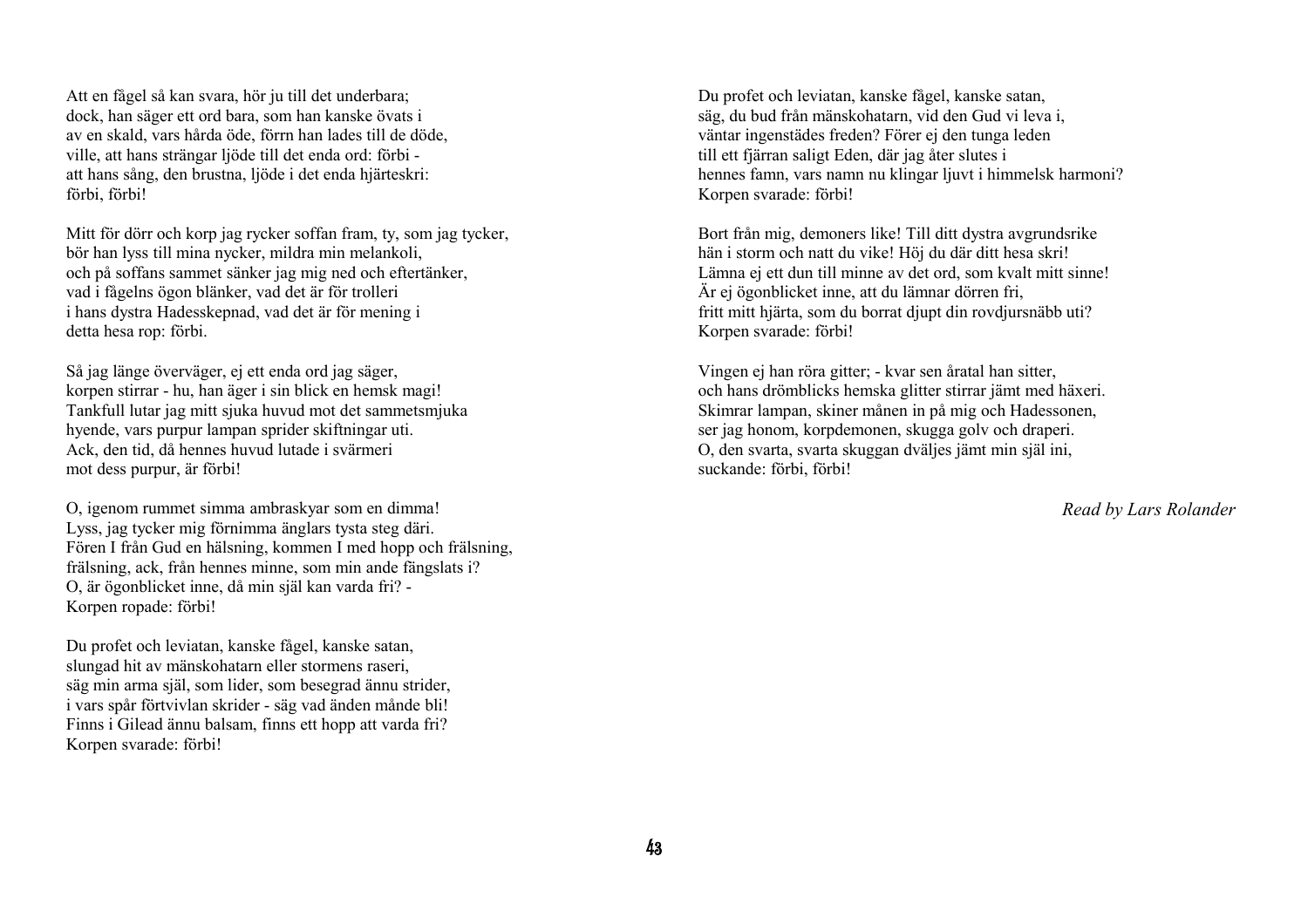# Der Rob

*in Yiddish, translated by I. Kisin*

kh'bin eyn tribe nakht gezesen un a mider zikh fargesen iber alte folianten fun a lang farlor'ner lehr. shlefrig, mat di oygen bliken, plutslung horkh: a laykht, laykht piken, vi s'volt shtil, koym herbar, tiken, tiken bay mayn tir dort ver. "a bazukh,--hob ikh gemurmelt,--mikh bazuken kumt itst ver, s'iz a gast un gornit mehr.

s'ligt mir klor in zin bahalten yene nakht in vinter kalten. fun mayn fayershayn geshtalten oyf'n dil geshpreyt hot ver. kh'hob in angst genart dem modnen. treyst umzist ervart tsu borgen, fun di bikher treyst far zorgen, payn un zorgen tif un shver, nokh der shtralender lenora'n, nokh lenora'n zorgen shver,- der, vos otemt do nit mehr.

mild un troydig hot der klenster roysh fun forhang oyf'n fenster iberfilt mayn harts mit shreken, vos kh'hob nit gevust bizher. s'zol mayn hartz nor shtiler shlogen, hob ikh dan genumen zogen: "s'hot gebrakht der vint tsu trogen mir a shpeten gast aher, a farshpetigter bazukher klapt dos itst tsu mir aher, s'iz a gast un gornit mehr".

kh'hob fun forgefihl fun bangen zikh bafrayt un bin gegangen tsu der tir: "fartsayht mikh, liebe dame,--zog ikh,--oder herr! kh'hob getroymt mit mate bliken, ven ikh hob derhert a piken in der shtil, vi laykht volt tiken, tiken bay mayn tir dort ver. kumt un zayt mayn gast". do efen ikh di tir: ver kumt den, ver? finsternish un gornit mehr.

lang in finsternish geloyert un geshtart hob ikh, fartroyert, troymen troymendig, vos keyner hot nokh nit getroymt bizher. nor fun khoyshekh leren, shtumen iz keyn tseykhen nit gekumen, kh'hob keyn klang mehr nit farnumen, nor "lenora" trib un shver, un mayn shtilen ruf an ekho hot gebrakht mir trib un shver, nor dos vort un gornit mehr.

kh'hob zikh umgekert in tsimer, s'hot gebrent mayn zel nokh shlimer, vider her ikh dan a klapen, etvos shtarker vi bizher. "s'klapt,--zog ikh,--der loden droysen, fun dem shturemvint gerisen, kh'vel dem sod genoy bald visen, s'iz di lezung gor nit shver. zol mayn harts a vayl nor shtil zayn, s'iz di lezung gor nit shver. s'iz der vint un gornit mehr".

kh'efen dan dem fenster rigel, un mit laykhten roysh fun fligel iz arayn a rob an alter mit dem oyszehn fun a per. nit geklert gor zikh tsu neygen, in a grus dem kop tsu boygen, un iz glaykh aroyfgefloygen oyf a palas biust in kver, oyf a palas biust in vinkel iber'n tir gezims in kver, dort aroyf un gornit mehr.

ongekukt mayn gast dort oyben,hob ikh shmeyklen ongehoyben, ernst un shtreyng azoy zayn oyszehn iz geven, zayn yeder kehr. "khotsh,--zog ikh,--bizt glat geshoren, hostu zikh do nit farloren, rob fun lang fargesene yohren, shvartser rob fun nakhtigen mer. zog, vos iz dayn shtoltser nomen iz dem nakhtigen pluto's mer!" un der rob zogt: keynmol mehr.

kh'hob gevundert zikh unendlikh, vi der rob redt klor, farshtendlikh, khotsh zayn entfer iz geven far mir a klang nor zinloz, ler. hot den got gekont basheren vemen nokh in leben shveren, ihm zol mit bazukh baehren iz zayn hoyz a rob vi der, zol iber zayn tir zikh zetsen aza shvartser rob vi der mit dem nomen "keynmol mehr"?

dokh der rob zitst oyf eyn ort nor oyf dem biust un redt eyn vort nor, vi zayn zel mit dem eyn vort nor volt geven baloden shver. mehr keyn klang iz nit gekumen fun dem rob, biz kh'hob genumen murmlen shtil in tsimer shtumen: "vi di andere bizher, morgen vel ikh ihm farliren, vi di hofnungen bizher". nor der rob zogt: keynmol mehr.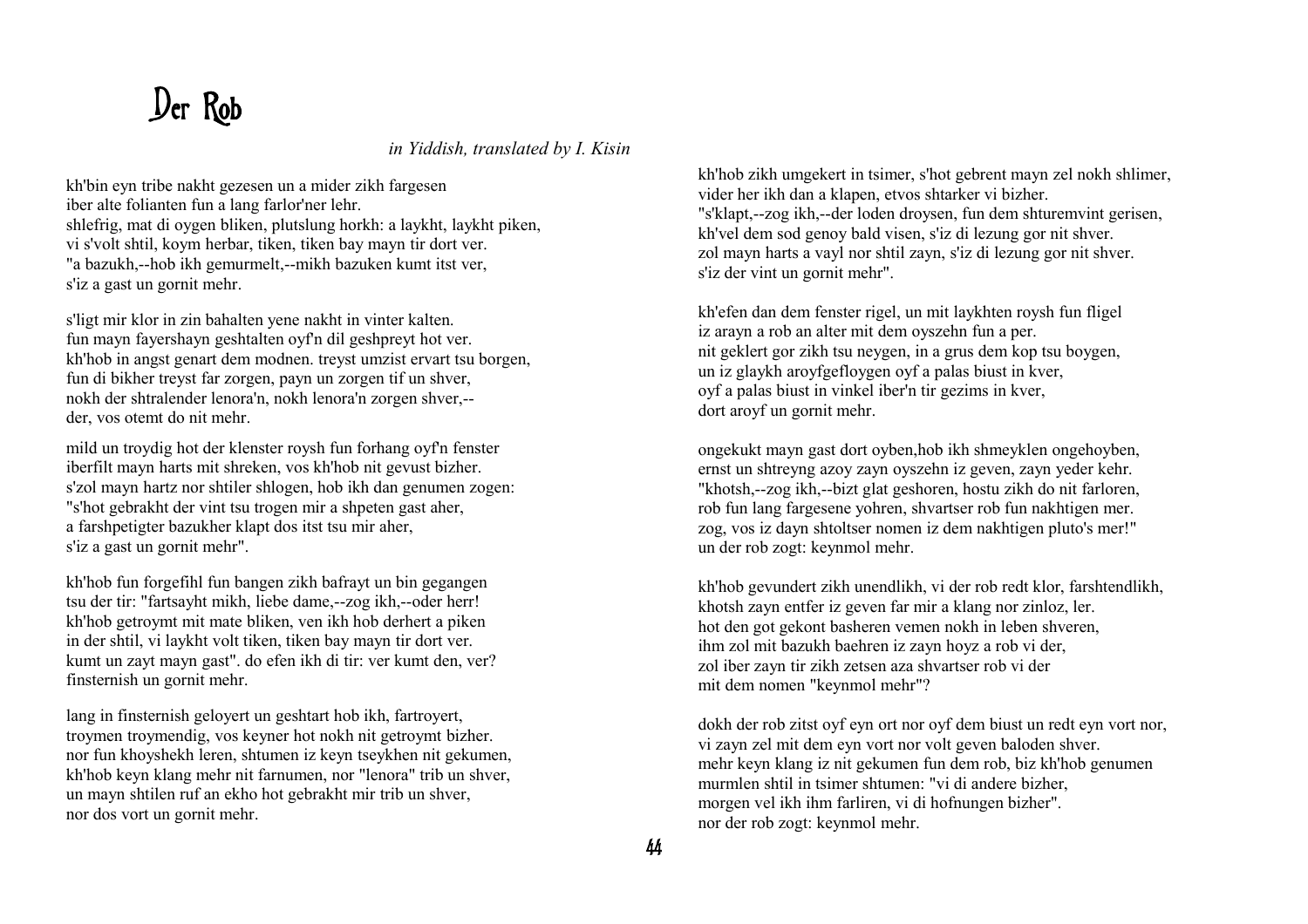iberasht bin ikh gevoren fun dem entfer klugen, kloren. "s'iz keyn tsveyfel nit,--zog ikh,--dos vort nor veys er un nit mehr. s'hot zayn virt gemuzt dos zogen, vemen s'beyze shikzal yogen hot nit oyfgehert un plogen, driken umerbarmlikh shver, iz zayn troyer lied gevoren eyn refren nor trib un shver: "keynmol mehr, o keynmol mehr!"

shtehendig in tsimer shtumen far dem rob, hob ikh genumen shmeykhlen troy'rig, un a lehnshtul hob ikh tsugerukt aher, hob gezetst zikh nokhtsuzinen, troym mit troymen angstlikh shpinen, tsu derforshen, oysgefinen, vos der foygel umgefehr- vos der alter rob der finsterer un beyzer umgefehr. meynt dos mit zayn "keynmol mehr".

lang bin ikh azoy gezesen, zikh in shveren troym fargesen, un dem foygel's fayrdiger blik, mayn harts fartsert hot er. vider nem ikh trefen, kleren, ongelehnt mayn kop dem shveren oyf'n samet, vi durkh treren falt dos bleykhe likht aher. akh, oyf dem violeten samet mit dem likht, vos falt aher, zi vet ruhen--keynmol mehr!

plutslung hoben in der luften vi farshpreyt zikh vayroykh duften, oyf'n tepikh laykhte srofim fustrit greykhen mayn geher. "nar!--shray ikh,--got hot baglikt dikh, ruh, fargesenhayt geshikt dir, in der ruh farges, farvig dikh fun dayn troyer tif un shver! trink, o trink dayn got's getrank, farges dayn troyer tif un shver!" nor der rob zogt: keynmol mehr.

"novi,--zog ikh,--gayst du vayzer, foygel oder demon beyzer! tsi der sotn oder nor der shturm hot dikh farveht aher, tsu a zel, vos vagt nit hofen, fun dem shikzal shver getrofen, zog mir, drayster foygel, ofen, zog mir novi, un erkler: iz nokh balzam do in gled? zog mir, novi, un erkler". un der rob zogt: keynmol mehr.

"novi,--zog ikh,--gayst du vayzer, foygel oder demon beyzer! ikh bashver dikh bay dem himel, bay dem got, vos ikh farehr: vet mayn zel, in payn farloren, zehn nokh tsvishen srofim khoren in gan eydn ven lenora'n?--zog der zel gepaynigt shver. vet zi ven dort zehn lenora'n?--zog der zel gepaynigt shver" nor der rob zogt: keynmol mehr.

"zol dos zayn der obshiers-tseykhen!--shray ikh oys,--zol mikh nit greykhen mehr dayn shtim, farloz mikh, geh, farshvind in shvartsen pluto's mer! zol der klang fun ligen frekhen mehr mayn shtilkayt nit farshvekhen, zol dayn blik mayn harts nit shtekhen, kh'vil aleyn zayn, vi bizher! nem dem shnobel mir fun hartsen, kh'vil aleyn zayn, vi bizher!" un der rob zogt: keynmol mehr.

un biz itst nokh zitst er, zitst er, un mit zayne oygen blitst er fun dem bleykhen biust fun palas oyf meyn shvel farvist un ler. zayne bliken nemen shtaren, vi a shed in troym farloren, un fun zayn geshtalt geboren vert a shoten breyt un shver. un mayn zel fun yenem shoten, vos tsushpreyt zikh breyt un shver, vet nit oyfshtehn--keynmol mehr.

*Read by Joseph Finkberg*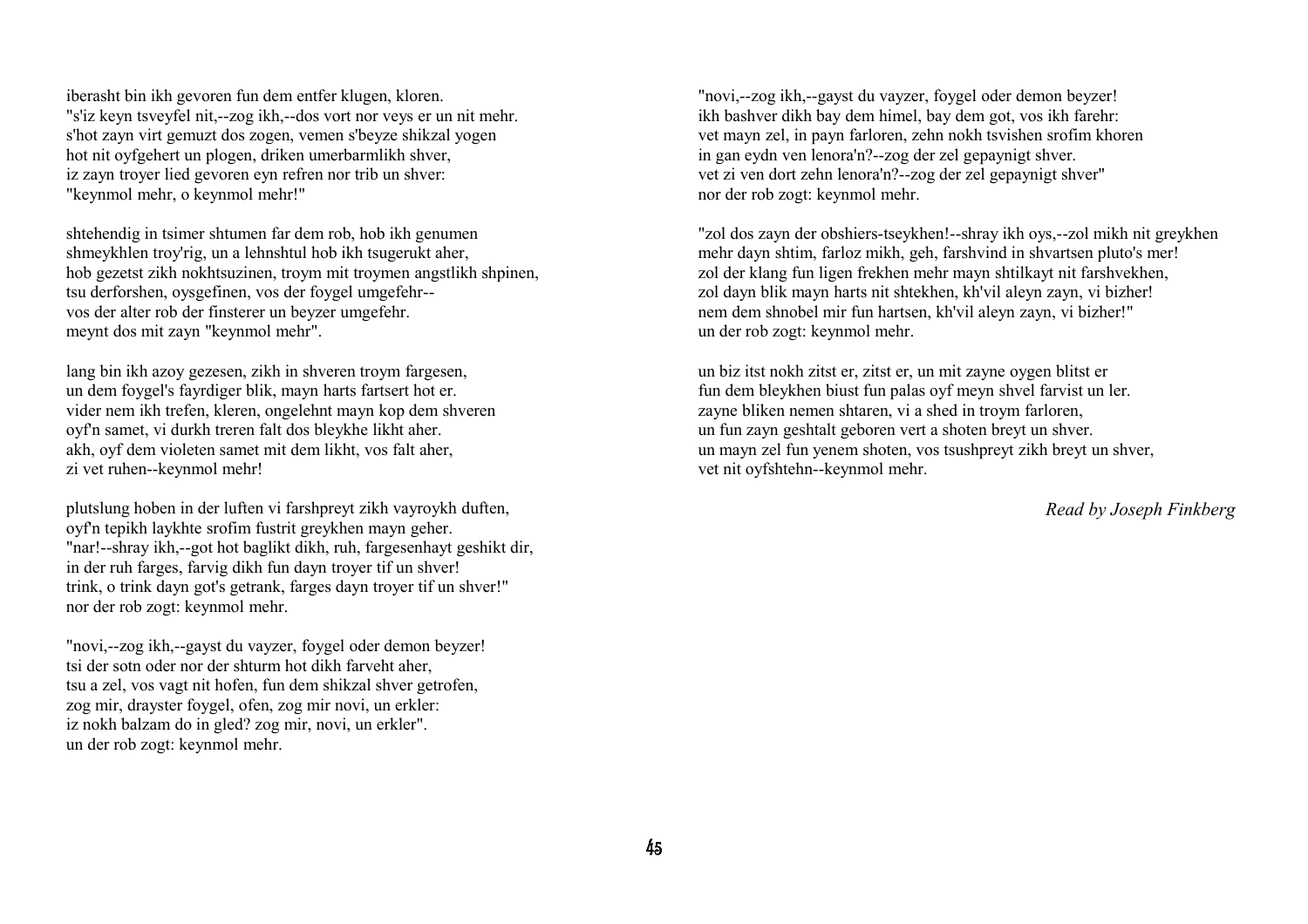# Di Rob

*in Yiddish, translated by H. Rosenblatt*

eynmohl in a nakht a groyer, shver betribt fun tiefen troyer, bin ikh mir ferzorgt gezesen, griblendig zikh in a bukh; plutsim hot derhert zikh klapen, vi fun zanfte regen-tropen, vi s'volt aylendig ver tapen--tapen, zukhendig mayn tihr. "s'iz gevis a nakht-bezukher, kumt fershpetigt itst aher- bloyz nur dos un keyn zakh mehr".

akh, kh'gedenk dos nokh atsinder; s'iz geven a nakht in vinter. yeder nakht-shaten bezunder hot a shrek ervekt in mir; kh'hob mit veh ervart dem morgen, kh'hob gezukht fun bikher borgen troystung far di laydens-zorgen--zorgen unertreglikh shver; far der shehnheyt, vemen s'rufen di malokhim on lenor, velkhe lebt shoyn do nit mehr.

un dos shotendige minen oyf di purpurne gardinen iberflit hot mayn neshome mit a shoyderlikhen groyl. aum di shrek'nis tsu feryogen, hob ikh zikh genumen zogen: "s'kumt ver aylendig tsu yogen in der shpeter nakht aher; s'iz gevis a nakht-bezukher kumt fershpetigt itst aher- bloyz nur dos un keyn zakh mehr".

bald hot dokh mayn harts genumen veren shtarker, tsu zikh kumen. "herr tsi dame"--nem ikh shtamlen--"vart a rege nor un her: kh'hob gevolt a drimel khapen, plutsim her ikh, du nemst klapen shtil vi eyner vos volt tapen--tapen zukhendig mayn tihr:- ot ikh efen itst di tihr oyf un ikh lad dikh eyn aher".-- --finsternim un keyn zakh mehr.

mit akshones un behartstkeyt mayne oygen in der shvartskeyt fun der nakht arayngegesen, hob ikh lang azoy geblikt, un di shtilkeyt ayngefroyren hot zikh mir in mayne oy'ren, dokh eyn-eyntsig vort ferloyren trogt zikh um in khoyshekh meer, nur der tsarter, shehner nomen, nur der milder klang "lenor"- bloyz nur dos un keyn zakh mehr.

mit der fayer fun der helle, oyfgeflamt bay mir in zeele, hob ikh zikh tsurik in kalten, faykhten tsimer umgekert. nor derhert hot bald zikh klehrer in mayn thir dos klopen shverer. "itst iz shoyn keyn tsveyfel mehrer: emits kumt gevis aher"- un ikh efen breyt di thir oyf, halt dem othem eyn un her-- "bloyz der vind un keyn zakh mehr".

um mayn tsorgen oystsugisen, hob ikh vitend oyfgerisen tihr un loden un fun droysen iz arayn a shvartse rob. lang hot zi zikh umgetriben--un hot endlikh zikh ferkliben oyf mayn biust, un iz gebliben krakendig dort zitsen shver, krakendig mit vilde koyles, khripendig fershtikt un shver-- "bloyz nur dos un keyn zakh mehr".

lang un shtreng hot zi betrakht mikh, biz kh'hob nervez azsh tsulakht zikh fun dem shoyderhaften onblik, fun der tayflish vilder rob. "shed!"--hob ikh genumen brumen--"shed, ven vet dayn kol fershtumen? zog: fun vu bizt du gekumen, ver hot dikh feriogt aher? zog, dertseyl mir, vi men ruft dikh, vi dayn nomen iz erklehr!" un zi entfert: "keyn mol mehr!"

lang hob ikh dan a ferklehrter nokhgedenkt di modne verter, verter, velkhe hoben veynig vos bedaytung gehat far mir. nit gekent hob ikh erkleren zikh dem rethzel ot dem shveren: hot gekent farblondzshet veren aza foygel gor aher? iz nokh ven amol gekumen aza vilde rob aher mit dem nomen: "keyn mol mehr"?

dokh di rob, zi zitst nokh imer oyf mayn biust bay mir in tsimer, krakendig di zelbe verter--ihr fersholt'ne zeelen-shprakh- khuts ihr kraken do keseyder, rihrt zikh nit oyf ihr keyn feder. fiele fraynde hoben, leyder, mikh ferlozt shoyn un ikh klehr: "oykh vestu mikh bald do lozen tsu mayn shikzal groyzam shver? nor di rob shreyt: "keyn mol mehr!"